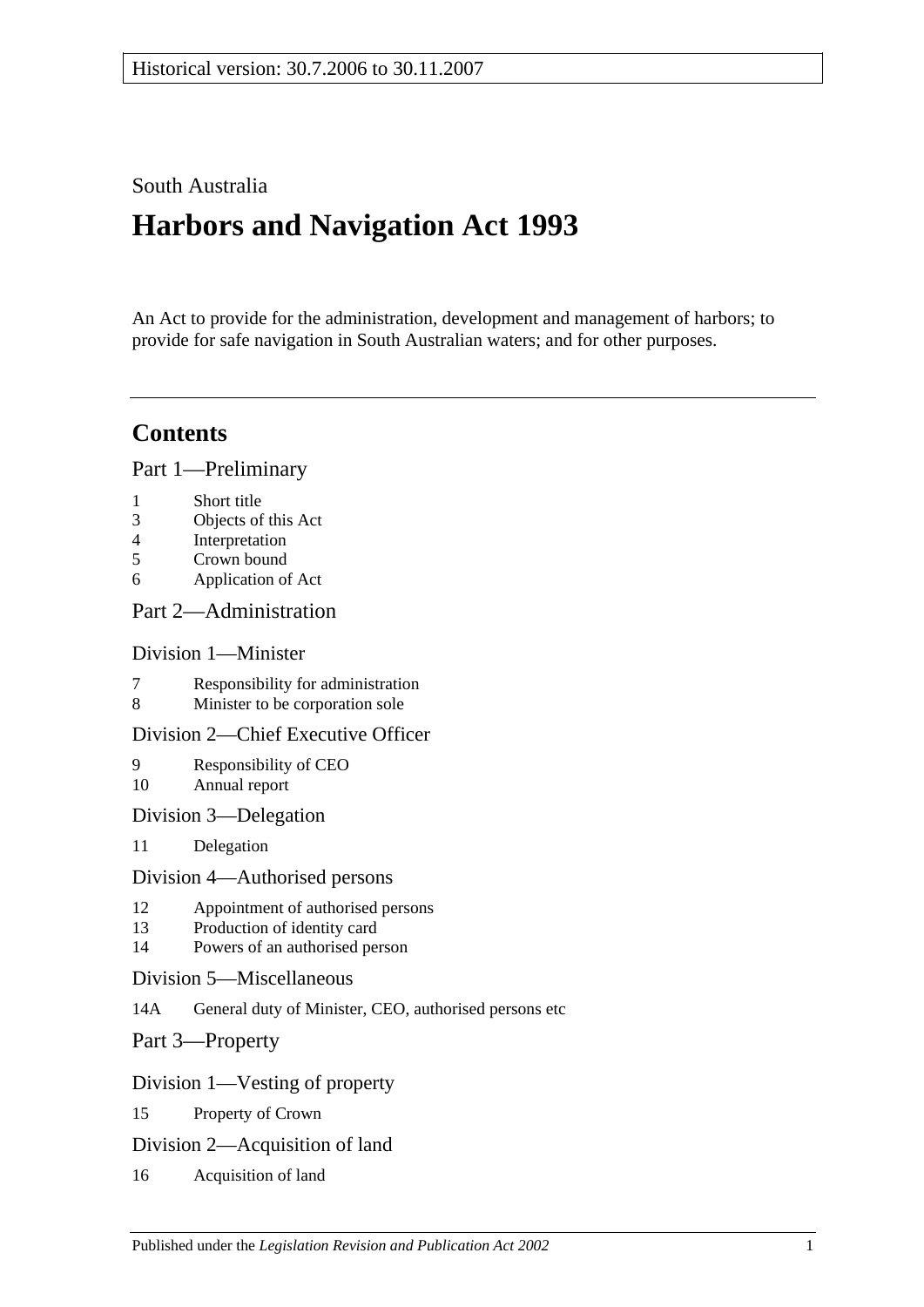- [Division 3—Resumption of land](#page-14-5)
- 17 [Resumption](#page-14-6)
- [Division 4—Care, control and management of property](#page-15-0)
- 18 [Care, control and management of property](#page-15-1)
- 18A [By-laws](#page-15-2)
- [Division 5—Dealings with property](#page-16-0)
- 19 [Power to grant leases and licences over land](#page-16-1)
- [Division 6—Rateability of land](#page-16-2)
- 20 [Rateability of land](#page-16-3)
- [Division 7—Damage to property](#page-16-4)
- 21 [Liability for damage](#page-16-5)

## [Part 4—General powers to protect navigation and to restrict use of waters](#page-18-0)

#### [Division 1—Navigational aids](#page-18-1)

- 22 [Control of navigational aids](#page-18-2)
- 23 [Establishment of navigational aids](#page-18-3)
- 24 [Interference with navigational aids](#page-18-4)

#### [Division 2—Clearance of wrecks](#page-19-0)

25 [Clearance of wrecks etc](#page-19-1)

## [Division 3—Restrictions on use of waters](#page-19-2)

- 26 [Licences for aquatic activities](#page-19-3)
- 27 [Restricted areas](#page-20-0)
- [Part 5—Harbors and ports](#page-22-0)

## [Division 1—Control and management of harbors and ports](#page-22-1)

- 28 [Control and management of harbors](#page-22-2)
- 28A [Power to assign control and management of ports](#page-22-3)
- 28B [Port operating agreements](#page-22-4)
- 28C [General responsibility of port operator](#page-23-0)
- 28D [Variation of port operating agreement](#page-23-1)
- 28E [Agreements to be tabled in Parliament](#page-23-2)
- 28F [Power to deal with non-compliance](#page-23-3)
- 28G [Power to appoint manager](#page-24-0)
- 28H [Powers of the manager](#page-24-1)

#### [Division 2—Port management officers](#page-25-0)

29 [Port management officers](#page-25-1)

#### [Division 2A—Operational powers](#page-25-2)

- 29A [Interpretation](#page-25-3)
- 29B [Power of direction](#page-25-4)
- 29C [Power to board vessel](#page-26-0)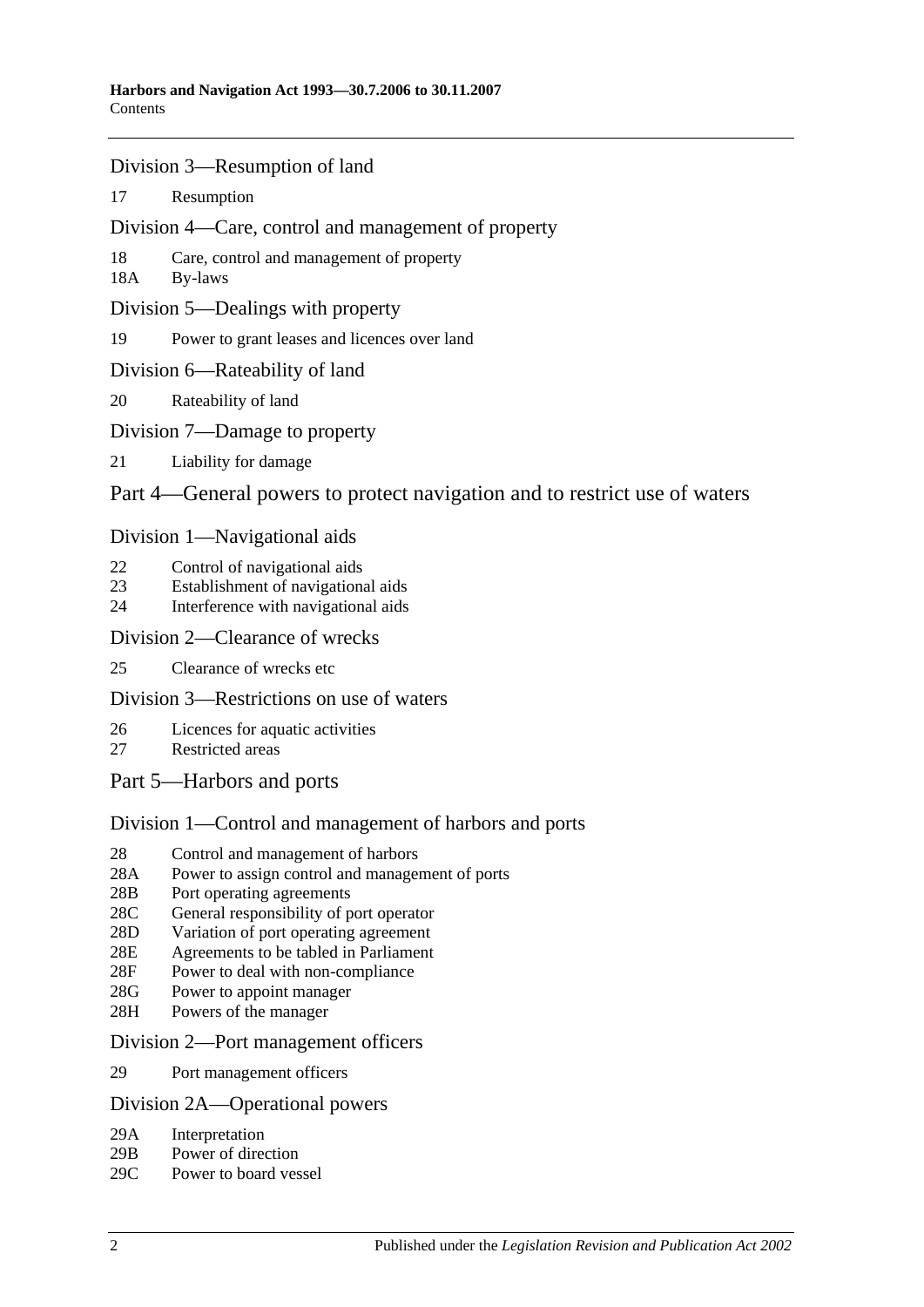#### [Division 3—Harbor improvement work](#page-26-1)

- 30 [Dredging or other similar work](#page-26-2)
- 30A [Development of harbors and maritime facilities](#page-26-3)
- 30B Application of *[Development Act](#page-27-0) 1993*

#### [Division 4—Harbor charges etc](#page-27-1)

- 31 [Power to fix charges](#page-27-2)
- 31A Power to waive [or reduce charges](#page-27-3)
- 31B [Charges in respect of goods](#page-27-4)
- 31C [Charges in respect of vessels](#page-28-0)
- 31D [Power to prevent use of harbor or port facilities](#page-28-1)

#### [Part 5A—Pilotage](#page-30-0)

- 33 [Licensing of pilots](#page-30-1)
- 34 [Pilotage exemption certificate](#page-30-2)
- 35 [Compulsory pilotage](#page-31-0)
- 36 [Duties and immunities of pilots](#page-31-1)

#### [Part 6—Crewing](#page-32-0)

#### [Division 1—Application of this Part](#page-32-1)

37 [Vessels to which this Part applies](#page-32-2)

#### [Division 2—Obligation to have adequate crew](#page-32-3)

- 38 [Obligation to have adequate crew](#page-32-4)
- 39 [Exemptions](#page-32-5)

#### [Division 3—State Crewing Committee](#page-32-6)

- 39A [Interpretation](#page-32-7)
- 40 [State Crewing Committee](#page-33-0)
- 41 [Nomination of members by owner](#page-33-1)
- 42 [Conditions of office](#page-34-0)
- 42A [Vacancies or defects in appointment of members](#page-34-1)

#### [Division 4—Procedures and powers of Committee](#page-34-2)

- 43 [Procedures at meetings](#page-34-3)
- 44 [Power to obtain information](#page-35-0)
- 45 [Determinations in relation to crew](#page-35-1)

## [Part 7—Certificates of competency](#page-36-0)

- 46 [Vessels to which this Part applies](#page-36-1)
- 47 [Requirement for certificate of competency](#page-36-2)
- 48 [Issue of certificates of competency or exemptions](#page-37-0)
- 49 [Cancellation of certificate of competency by court](#page-38-0)
- 50 [Cancellation of certificate of competency by Minister](#page-38-1)

#### [Part 8—Hire of vessels](#page-40-0)

- 51 [Vessels to which this Part applies](#page-40-1)
- 52 [Obligation to hold licence](#page-40-2)
- 52A [Duration and granting of licence](#page-40-3)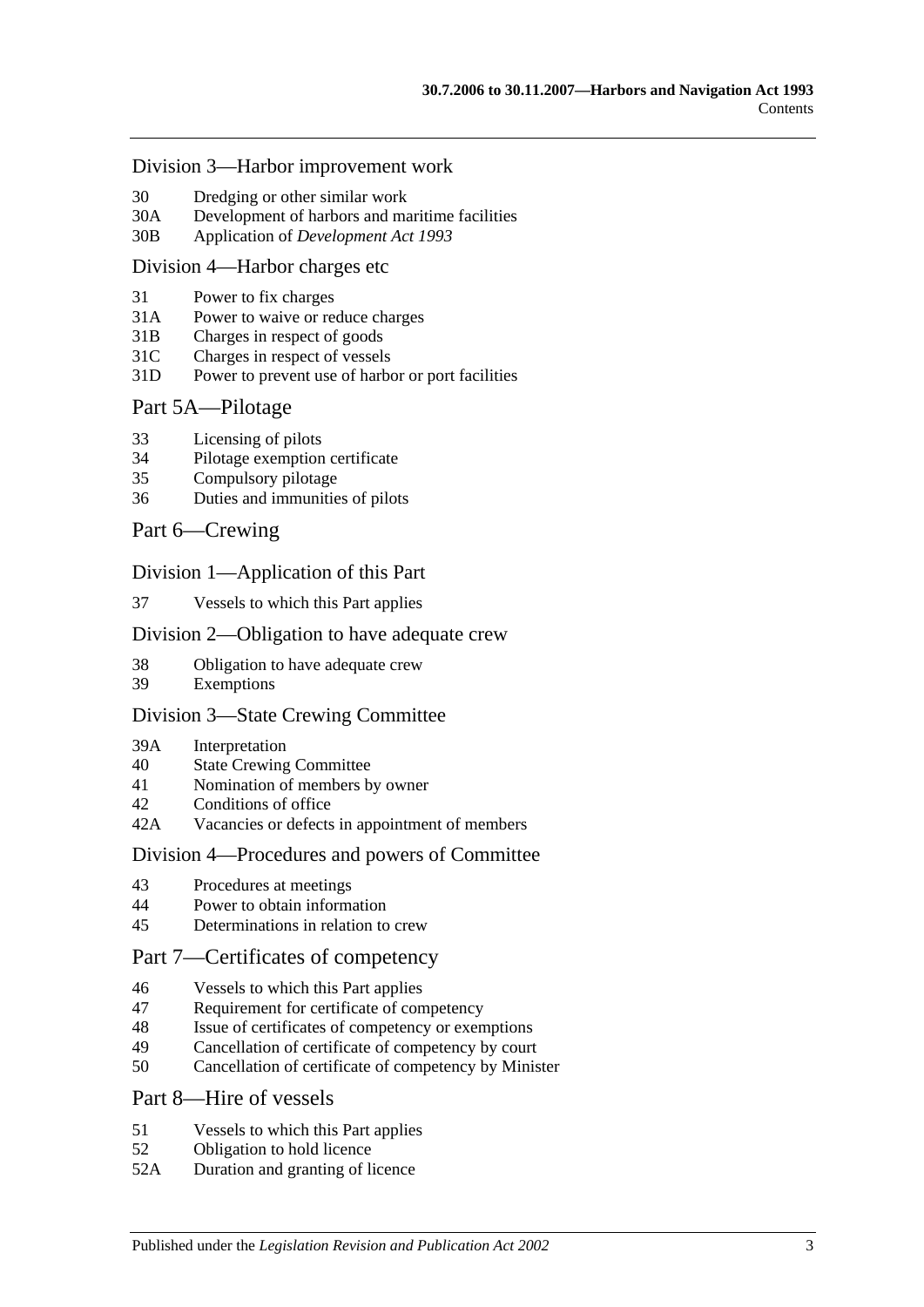#### 53 [Terms and conditions of licence](#page-40-4)

## [Part 9—Registration and certificates of surveys](#page-42-0)

#### [Division 1—Registration of vessels](#page-42-1)

- 54 [Application of Division](#page-42-2)
- 55 [Registration](#page-42-3)

#### [Division 2—Certificates of survey](#page-42-4)

- 56 [Application of this Division](#page-42-5)
- 57 [Appointment of surveyors](#page-42-6)
- 58 [Issue of certificate of survey](#page-43-0)
- 59 [Certificate of survey](#page-43-1)
- 60 [Obligation to hold certificate of survey](#page-43-2)

#### [Division 3—Loadline certificates](#page-44-0)

- 61 [Application of this Division](#page-44-1)
- 62 [Issue of loadline certificate](#page-44-2)
- 63 [Loadline certificate](#page-44-3)
- 64 [Obligation to hold loadline certificate](#page-44-4)

## [Part 10—Safety](#page-46-0)

#### [Division 1—Safety generally](#page-46-1)

- 65 [General requirements](#page-46-2)<br>65A Requirement to have
- [Requirement to have emergency position indicating radio beacon](#page-46-3)
- 66 [Power to prohibit use of unsafe vessel](#page-46-4)
- 67 [Minister's power to act in an emergency](#page-47-0)

#### [Division 2—Survey](#page-47-1)

68 [Requirement of survey](#page-47-2)

#### [Division 3—Operation of vessels](#page-48-0)

- 69 [Careless operation of a vessel](#page-48-1)
- 69A [Dangerous operation of a vessel](#page-48-2)

#### [Division 4—Alcohol and other drugs](#page-48-3)

- 70 [Alcohol and other drugs](#page-48-4)
- 71 [Requirement to submit to alcotest or breath analysis](#page-50-0)
- 72 [Police to facilitate blood test at request of incapacitated person etc](#page-51-0)
- 72A [Authorised person to provide transport assistance for blood tests in certain circumstances](#page-52-0)  [outside Metropolitan Adelaide](#page-52-0)
- 72B [Blood tests by nurses where breath analysis taken outside Metropolitan Adelaide](#page-52-1)
- 72C [Concentration of alcohol in breath taken to indicate concentration of alcohol in blood](#page-53-0)
- 73 [Evidence](#page-53-1)
- 73A [Breath analysis where drinking occurs after operation of vessel](#page-55-0)
- 74 [Compulsory blood tests of injured persons including water skiers](#page-56-0)

#### [Part 11—Accidents](#page-60-0)

- 75 [Casualties to be reported](#page-60-1)
- 76 [Duty to give assistance and provide particulars](#page-60-2)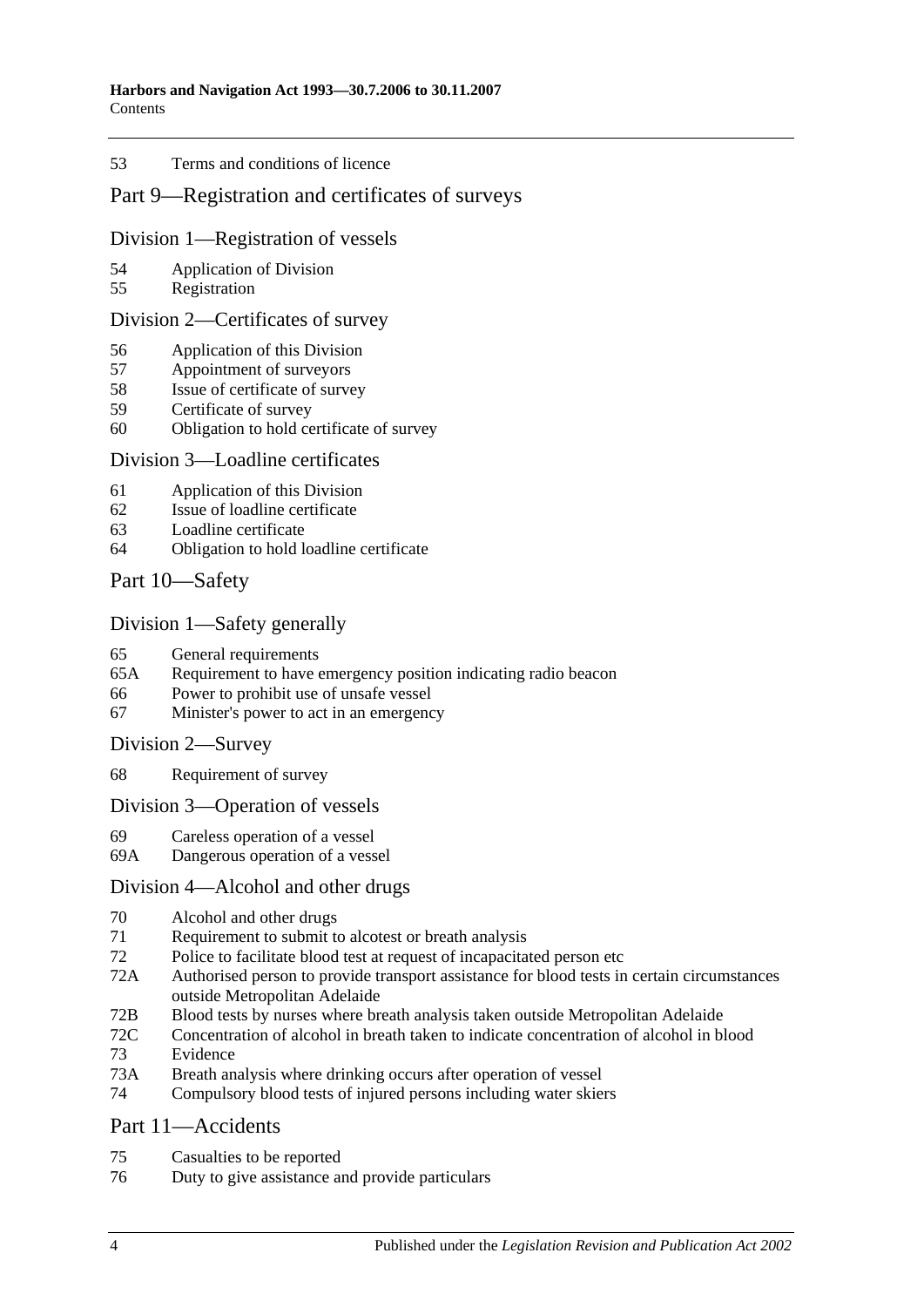# [Part 12—Court of Marine Enquiry](#page-62-0)

#### [Division 1—Constitution of Court](#page-62-1)

#### 77 [Constitution of Court](#page-62-2)

#### [Division 2—Enquiries into casualties](#page-62-3)

78 [Enquiries into casualties](#page-62-4)

#### [Division 3—Enquiries into misconduct or incompetence](#page-62-5)

79 [Enquiries into misconduct or incompetence](#page-62-6)

#### [Division 4—Administrative review](#page-63-0)

80 [Review of administrative decisions](#page-63-1)

# [Part 13—Application of Commonwealth Act and International Conventions](#page-64-0)

- 81 [Application of Commonwealth Act](#page-64-1)
- 82 [Agreement between the Commonwealth and the State](#page-64-2)

## [Part 14—Miscellaneous](#page-66-0)

- 83 [Regattas etc](#page-66-1)
- 84 [Conduct on board vessels](#page-66-2)
- 85 [Unlawful use of vessels](#page-66-3)
- 87 [Evidentiary provision](#page-66-4)
- 89 [Officers' liability](#page-67-0)
- 90 [Recreational boating fund](#page-68-0)
- 91 [Regulations](#page-68-1)

## [Schedule 1—Harbors](#page-72-0)

1 [Harbors to which this Act applies](#page-72-1)

## [Schedule 2—Transitional provisions](#page-73-0)

- 2 [Transitional provisions](#page-73-1)
- 3 [Vesting of land etc held in name of Minister of Marine](#page-73-2)

# [Legislative history](#page-76-0)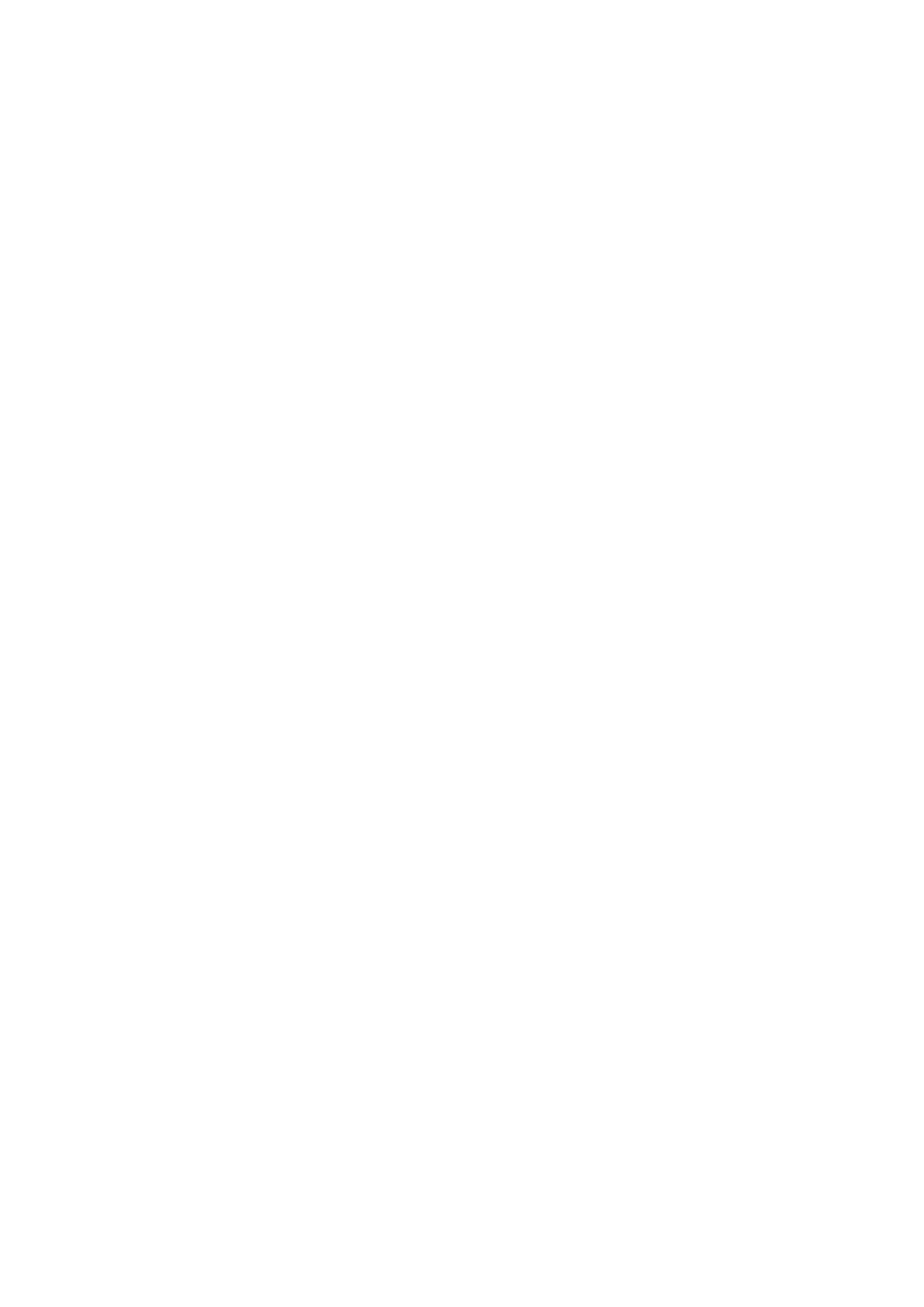## <span id="page-6-0"></span>**The Parliament of South Australia enacts as follows:**

# **Part 1—Preliminary**

## <span id="page-6-1"></span>**1—Short title**

This Act may be cited as the *Harbors and Navigation Act 1993*.

## <span id="page-6-2"></span>**3—Objects of this Act**

The objects of this Act are—

- (a) to provide for the efficient and effective administration and management of South Australian harbors and harbor facilities for the purpose of maximising their use and promoting trade; and
- (b) to ensure that efficient and reliable cargo transfer facilities are established and maintained; and
- (c) to promote the safe, orderly and efficient movement of shipping within harbors; and
- (d) to promote the economic use and the proper commercial exploitation of harbors and harbor facilities; and
- (e) to provide for the safe navigation of vessels in South Australian waters; and
- (f) to provide for the safe use of South Australian waters for recreational and other aquatic activities; and
- (g) insofar as this Act applies to the Adelaide Dolphin Sanctuary, to further the objects and objectives of the *[Adelaide Dolphin Sanctuary Act](http://www.legislation.sa.gov.au/index.aspx?action=legref&type=act&legtitle=Adelaide%20Dolphin%20Sanctuary%20Act%202005) 2005*.

## <span id="page-6-3"></span>**4—Interpretation**

(1) In this Act, unless the contrary intention appears—

*Adelaide Dolphin Sanctuary* has the same meaning as in the *[Adelaide Dolphin](http://www.legislation.sa.gov.au/index.aspx?action=legref&type=act&legtitle=Adelaide%20Dolphin%20Sanctuary%20Act%202005)  [Sanctuary Act](http://www.legislation.sa.gov.au/index.aspx?action=legref&type=act&legtitle=Adelaide%20Dolphin%20Sanctuary%20Act%202005) 2005*;

*adjacent land* means—

- (a) land extending from the low water mark on the seashore to the nearest road or section boundary, or to a distance of 50 metres from high water mark (whichever is the lesser distance); or
- (b) land extending from the edge of any other navigable waterway or body of water in the State to the nearest road or section boundary or for a distance of 50 metres (whichever is the lesser),

(but does not include land vested in fee simple in any person other than the Minister or land withdrawn from the Minister under the transitional provisions);

*alcotest* means a test by means of apparatus approved for the purpose of conducting alcotests under the *[Road Traffic Act](http://www.legislation.sa.gov.au/index.aspx?action=legref&type=act&legtitle=Road%20Traffic%20Act%201961) 1961*;

*authorised person* means a person appointed under [Part 2](#page-10-0) or a member of the police force;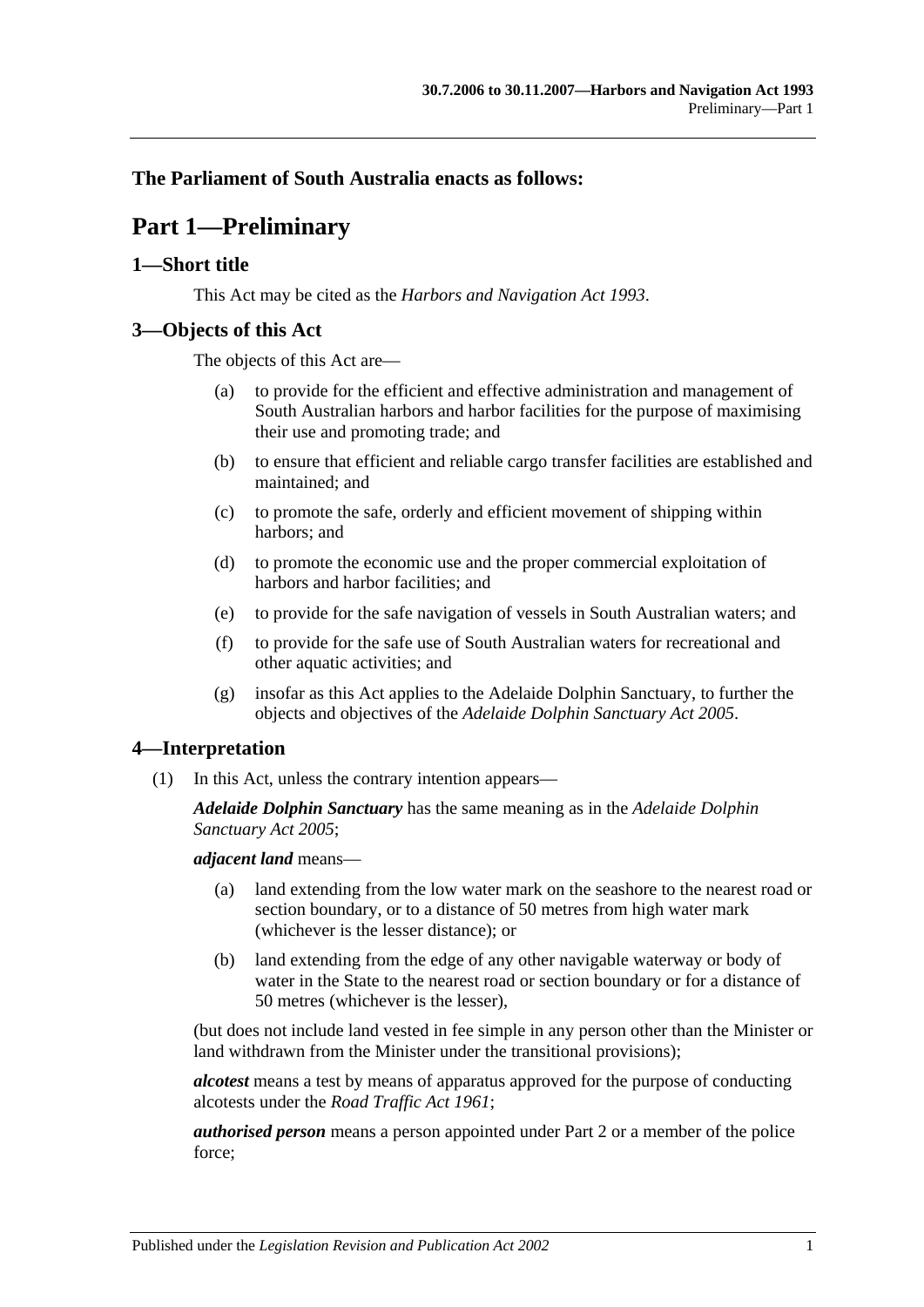*breath analysing instrument* means apparatus of a kind approved as a breath analysing instrument under the *[Road Traffic Act](http://www.legislation.sa.gov.au/index.aspx?action=legref&type=act&legtitle=Road%20Traffic%20Act%201961) 1961*;

*CEO* means the chief executive officer of the Department;

*commercial vessel* means a vessel used for industrial, commercial or scientific purposes and includes a vessel of a class declared by regulation to be a class of commercial vessels;

*Commonwealth Act* means the *Navigation Act 1912* of the Commonwealth;

*crew*, of a vessel, includes—

- (a) in the case of a commercial vessel—the master;
- (b) in the case of a recreational vessel—the operator,

and any person acting in a position declared by regulation to be a position of responsibility;

*department* means the department or administrative unit of the Public Service that has, subject to the Minister, responsibility for administering this Act;

*expiable offence* means an offence against this Act declared by regulation to be an expiable offence;

*fishing vessel* means—

- (a) a vessel (not propelled solely by oars) used in the taking of fish for sale; or
- (b) a vessel (not propelled solely by oars) used in connection with a fish farm whether or not it is used in the taking of fish for sale;

#### *harbor* means—

- (a) any of the harbors mentioned in [Schedule 1](#page-72-0) (unless declared by regulation not to be a harbor); or
- (b) a place—
	- (i) at which facilities exist for the loading or mooring of vessels or at which such facilities might be conveniently established; and
	- (ii) declared by regulation to be a harbor;

*interest* in land means—

- (a) any legal or equitable estate or interest in the land; or
- (b) any easement, right, power, or privilege in, under, over, affecting, or in connection with, the land;

#### *jurisdiction* means—

- (a) the State (and, in particular, the navigable waters within its limits); and
- (b) so much of the territorial sea of Australia as is adjacent to the State; and
- (c) any other navigable waters declared by regulation to be within the jurisdiction,

but does not include navigable waters declared by regulation not to be within the jurisdiction;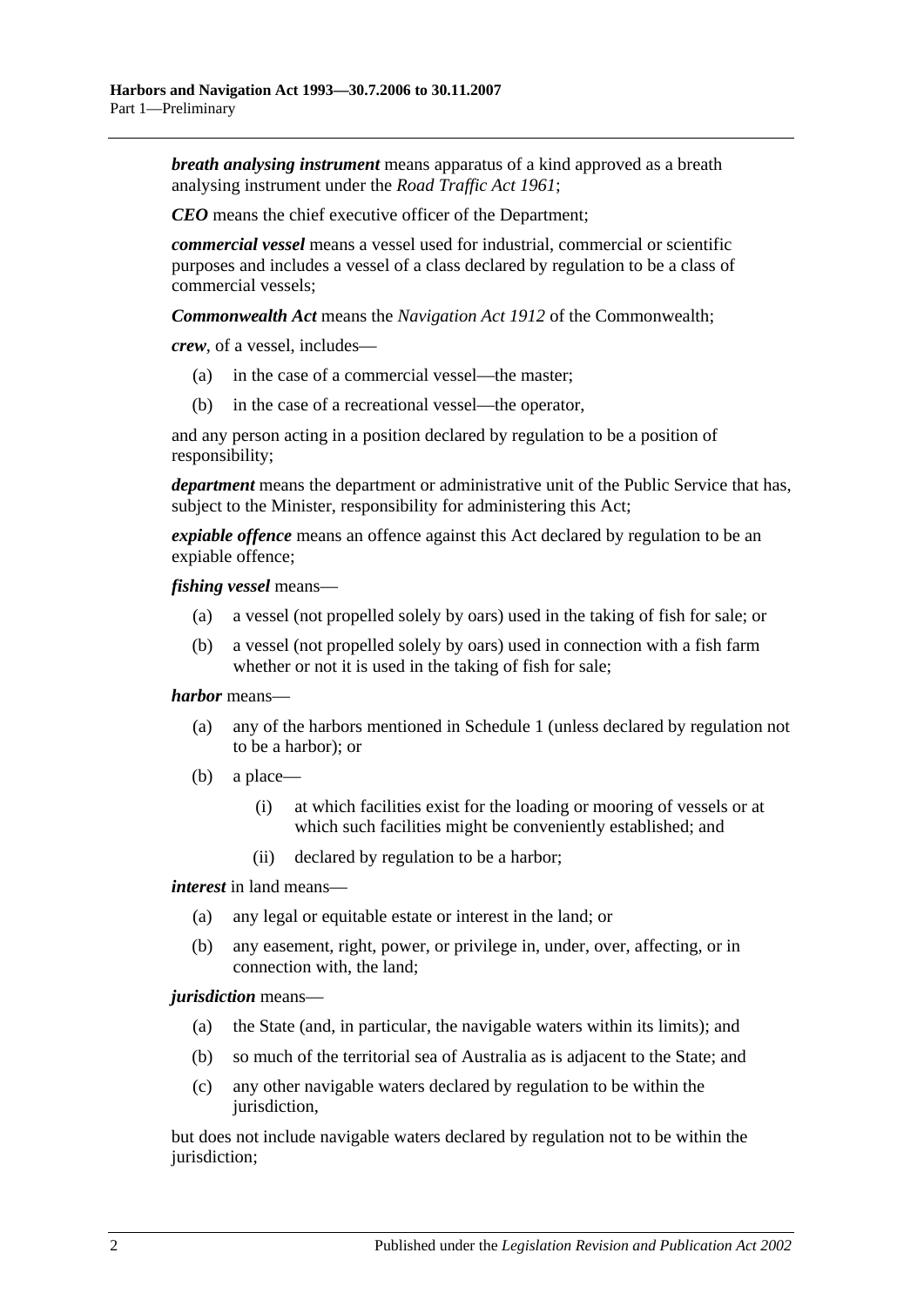*key position*, in relation to the crew of a vessel, means—

- (a) the position of master or operator of the vessel; or
- (b) a position of a class declared by regulation to be one in relation to which a certificate of competency is required;

*land* includes an interest in land:

*master* means the person in charge of a commercial vessel but does not include a licensed pilot acting as such;

*misconduct* includes negligence;

*navigation* of a vessel includes any movement of the vessel from place to place whether or not the vessel moves or is moved under its own power:

*navigational aid* means—

- (a) a lighthouse, beacon, buoy, or other mark or structure (whether equipped with a light or not) intended to be an aid to navigation; or
- (b) a radio beacon or other device intended to be an aid to navigation;

*operator* means the person in charge of a recreational vessel, while that vessel is under way;

*owner* of a vessel includes—

- (a) in relation to a commercial vessel—
	- (i) a charterer; and
	- (ii) an agent of the owner or the charterer;
- (b) in relation to a recreational vessel—a person who takes the vessel on hire;

*pilot* means a person, who although not a member of a vessel's crew, temporarily takes control (subject however to the master's overriding authority) of the vessel's navigation;

*port* means land and waters (which must comprise or include the whole or some of the land and waters constituting a harbor) constituted as a port by the regulations;

*port management officer* means—

- (a) a port management officer appointed under [section](#page-25-1) 29; or
- (b) an authorised person;

*port operator* means—

- (a) a person authorised by a port operating agreement to operate a port; or
- (b) if there is no such person—the Minister;

*recreational vessel* means a vessel used for purposes that are not solely industrial, commercial or scientific purposes and includes a vessel of a class declared by regulation to be a class of recreational vessels;

*subjacent land* means land underlying navigable waters within the jurisdiction;

*speed*, in relation to a vessel, means speed with reference to a stationary horizontal plane (as distinct from speed through water which may itself be in motion);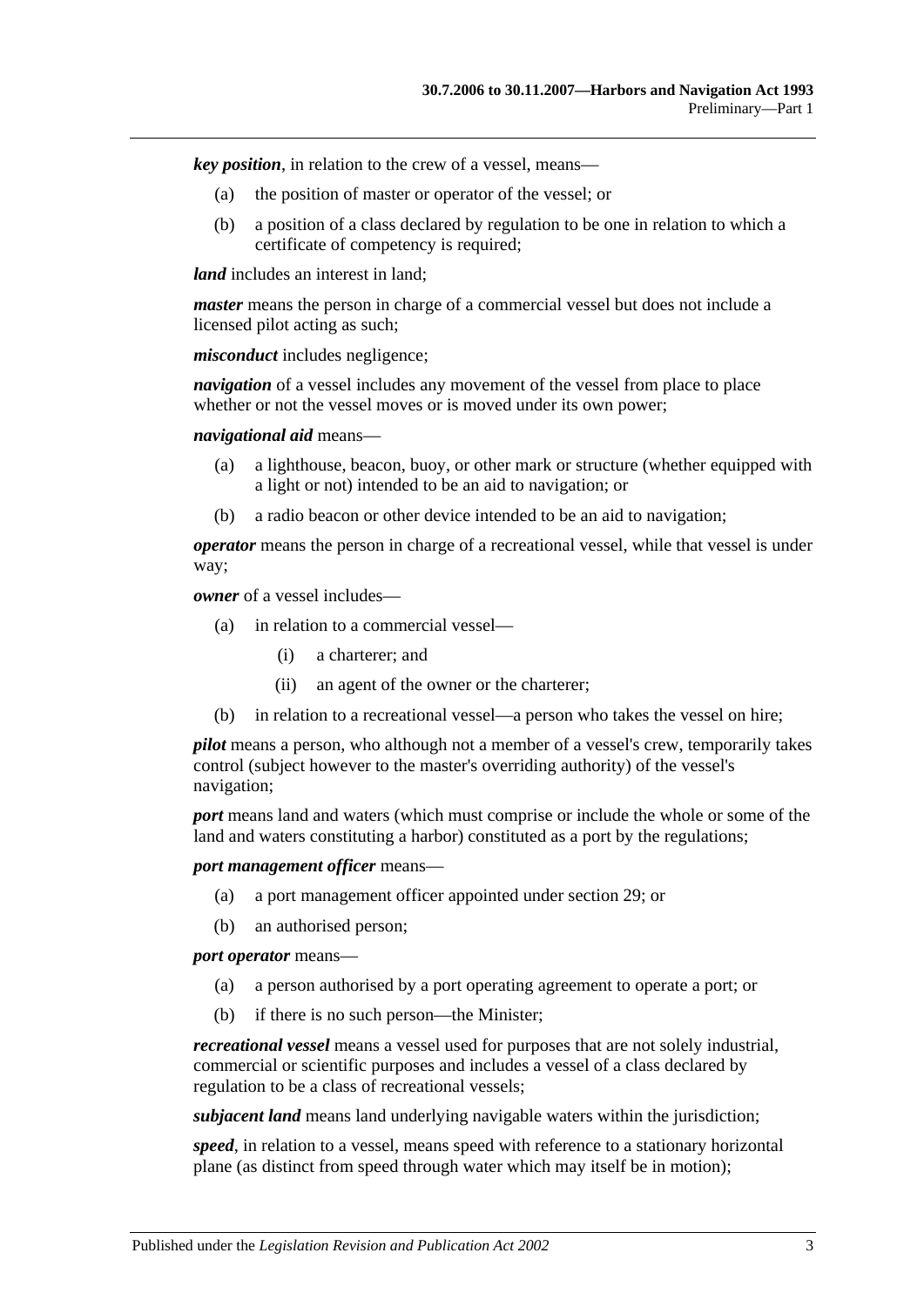#### *vessel* means—

- (a) a ship, boat or vessel used in navigation; or
- (b) an air-cushion vehicle, or other similar craft, used wholly or primarily in transporting passengers or goods by water; or
- (c) a surf board, wind surf board, motorised jet ski, water skis or other similar device on which a person rides through water; or
- (d) a structure that is designed to float in water and is used for commercial, industrial or scientific purposes,

but does not include a structure of a class excluded by regulation from the ambit of this definition;

*wreck* includes an abandoned vessel.

- (2) For the purposes of this Act, a person is taken to operate a vessel if that person—
	- (a) rides on a surfboard or water skis or other similar device; or
	- (b) is towed by a vessel.
- (3) For the purposes of this Act, the length of a vessel is to be determined in accordance with the regulations.

#### <span id="page-9-0"></span>**5—Crown bound**

- (1) This Act binds the Crown not only in right of South Australia but also, so far as the legislative power of the Parliament permits, the Crown in all its other capacities.
- (2) Nothing in this Act renders the Crown in any of its capacities liable to be prosecuted for an offence.

## <span id="page-9-1"></span>**6—Application of Act**

- (1) This Act applies both within and outside the jurisdiction.
- (2) This Act applies outside the jurisdiction to the full extent of the extraterritorial power of the Parliament.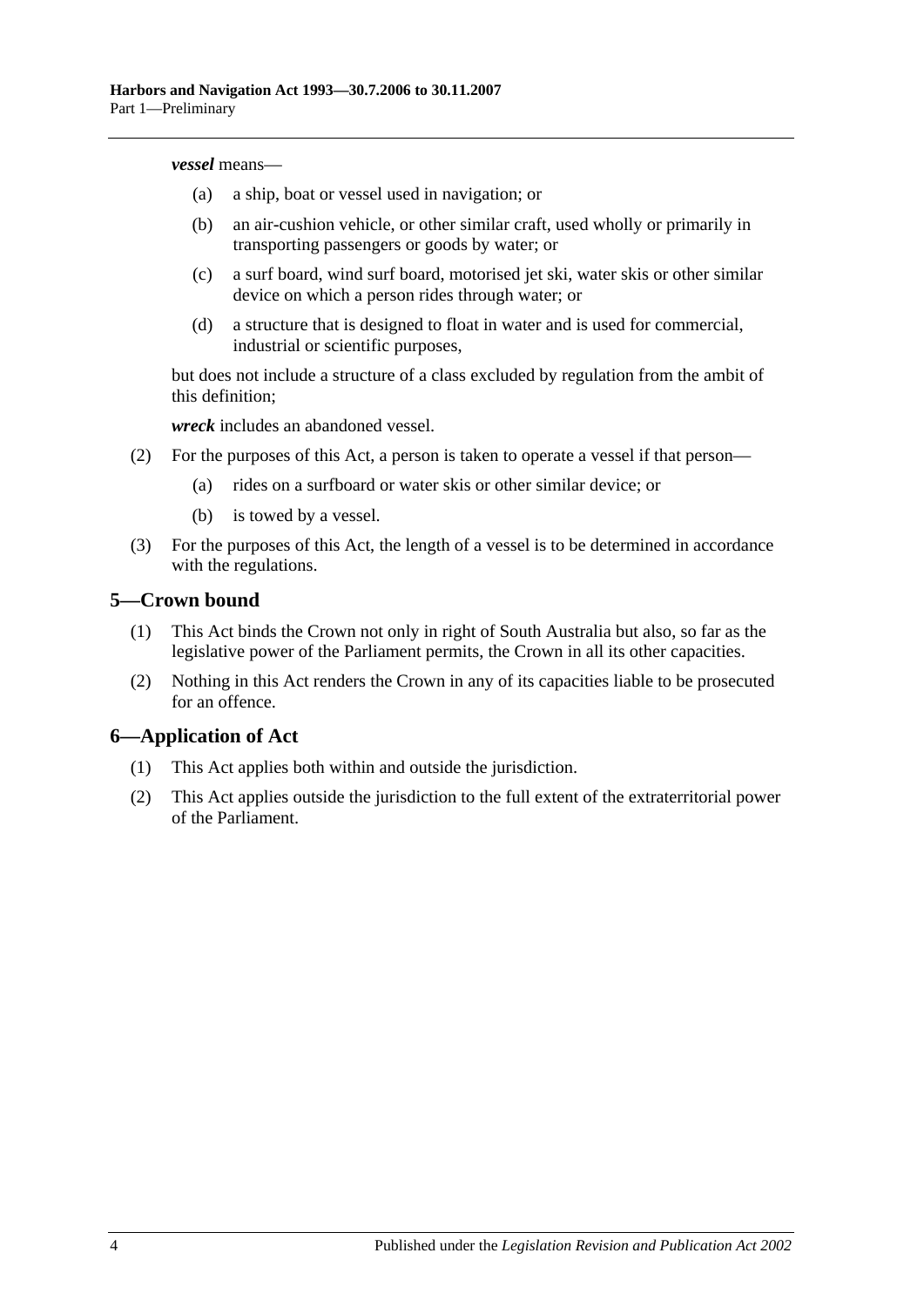# <span id="page-10-0"></span>**Part 2—Administration**

# <span id="page-10-1"></span>**Division 1—Minister**

# <span id="page-10-2"></span>**7—Responsibility for administration**

The Minister is responsible for the administration of this Act.

## <span id="page-10-3"></span>**8—Minister to be corporation sole**

- (1) The Minister is a corporation sole.
- (2) The Minister has in his or her corporate capacity all the powers of a natural person.
- (3) A document apparently bearing the common seal of the Minister will be presumed, in the absence of contrary evidence, to have been duly executed by the Minister.

# <span id="page-10-4"></span>**Division 2—Chief Executive Officer**

## <span id="page-10-5"></span>**9—Responsibility of CEO**

The CEO is, subject to the Minister's control and direction, responsible for carrying this Act into effect.

## <span id="page-10-6"></span>**10—Annual report**

- (1) The CEO must, on or before 31 October in each year, report on the administration of this Act during the preceding financial year.
- (2) The Minister must, within six sitting days after receiving the report, cause copies to be laid before both Houses of Parliament.

# <span id="page-10-7"></span>**Division 3—Delegation**

## <span id="page-10-8"></span>**11—Delegation**

- (1) The Minister may delegate to the CEO or to any other person any of the Minister's powers under this Act.
- (2) The CEO may delegate powers under this Act (including powers delegated to the CEO by the Minister).
- (3) If a delegation under this section is expressed to be made to the person holding, or acting in, a specified office or position, the delegated powers are exercisable by any person who holds, or is acting in, that position when an occasion for exercising the powers arises.
- (4) A delegation under this section is revocable at will and does not derogate from the powers of the delegator.

# <span id="page-10-9"></span>**Division 4—Authorised persons**

## <span id="page-10-10"></span>**12—Appointment of authorised persons**

(1) The CEO may appoint suitable persons to be authorised persons for the purposes of this Act.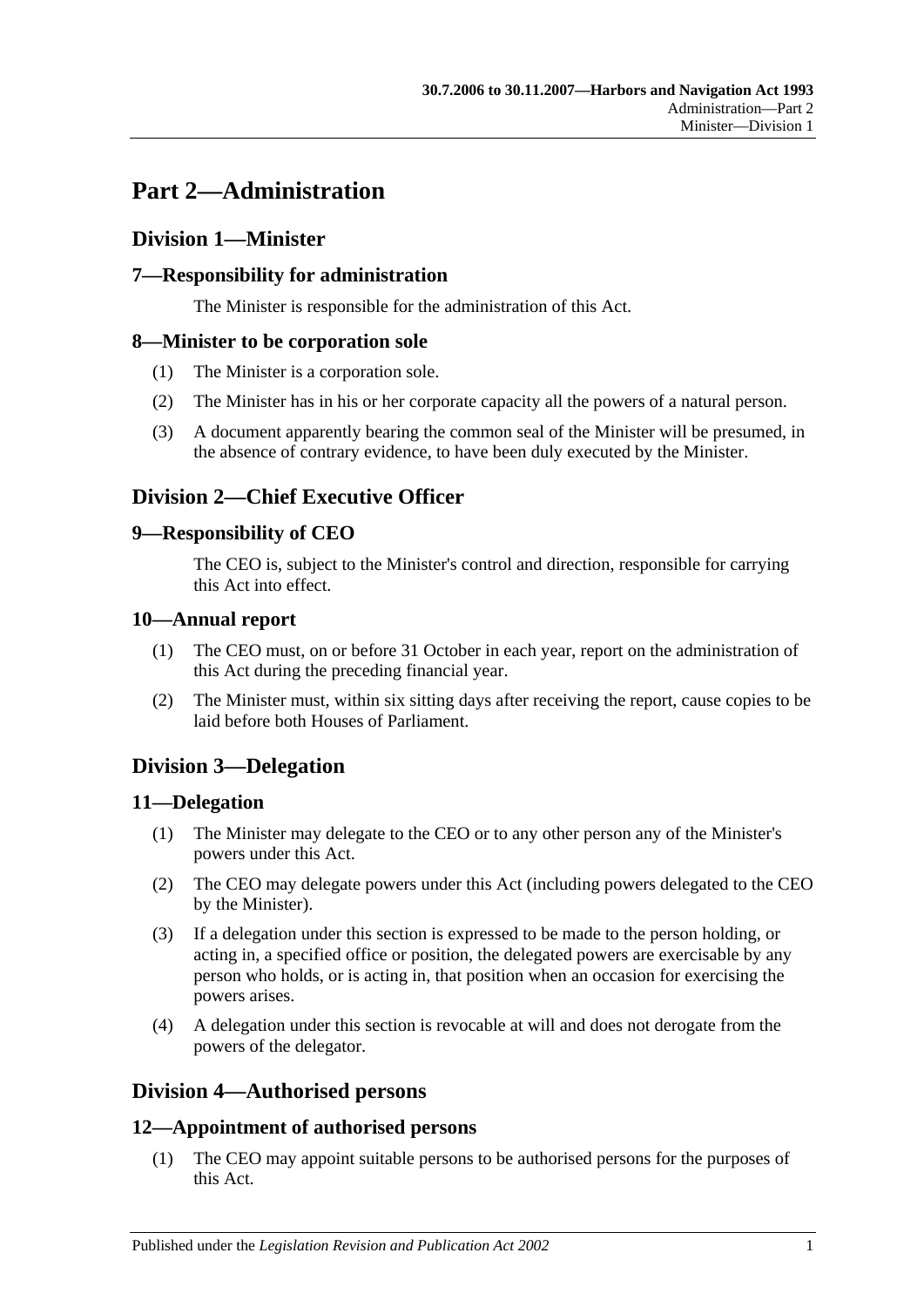- (1a) The CEO may, with the agreement of a port operator, appoint an officer or employee of the operator to be an authorised person in relation to the relevant port.
- (1b) The CEO may, with the concurrence of a council, appoint an officer or employee of the council to be an authorised person for the purposes of this Act.
- (2) An appointment under this section may be subject to conditions, including a condition limiting the exercise of powers by the authorised person to the enforcement of specified provisions of the Act or to enforcement within a specified area of the State.
- (3) An authorised person appointed under this section must be issued with an identity card—
	- (a) containing a photograph of the person; and
	- (b) if the authorised person's authority is limited to a particular port—stating the name of the port; and
	- (c) stating any conditions of appointment limiting the authorised person's authority.

## <span id="page-11-0"></span>**13—Production of identity card**

If it is practicable to do so, an authorised person must, at the request of a person against whom the authorised person proposes to exercise statutory powers, produce his or her identity card or, if the authorised person is a member of the police force, his or her warrant card, for inspection by that person.

#### <span id="page-11-1"></span>**14—Powers of an authorised person**

- (1) Subject to any conditions specified in the instrument of appointment, an authorised person may, for any purpose connected with the administration or enforcement of this Act, exercise any of the following powers—
	- (a) the authorised person may direct any person who is apparently in charge of a vessel to manoeuvre the vessel in a specified manner, to stop the vessel, or to stop the vessel and secure it in a specified manner;
	- (b) the authorised person may board a vessel—
		- (i) for the purpose of determining—
			- (A) whether the person in charge of the vessel and the persons acting in key positions as members of the crew of the vessel hold appropriate certificates of competency or exemptions from the requirement to hold certificates of competency;
			- (B) whether the vessel is safe;
			- (C) whether the vessel is registered in accordance with this Act;
			- (D) whether there is a current certificate of survey or loadline certificate in force in relation to the vessel;
			- (E) whether the vessel has the equipment and markings required by the regulations and whether the equipment is in good working order;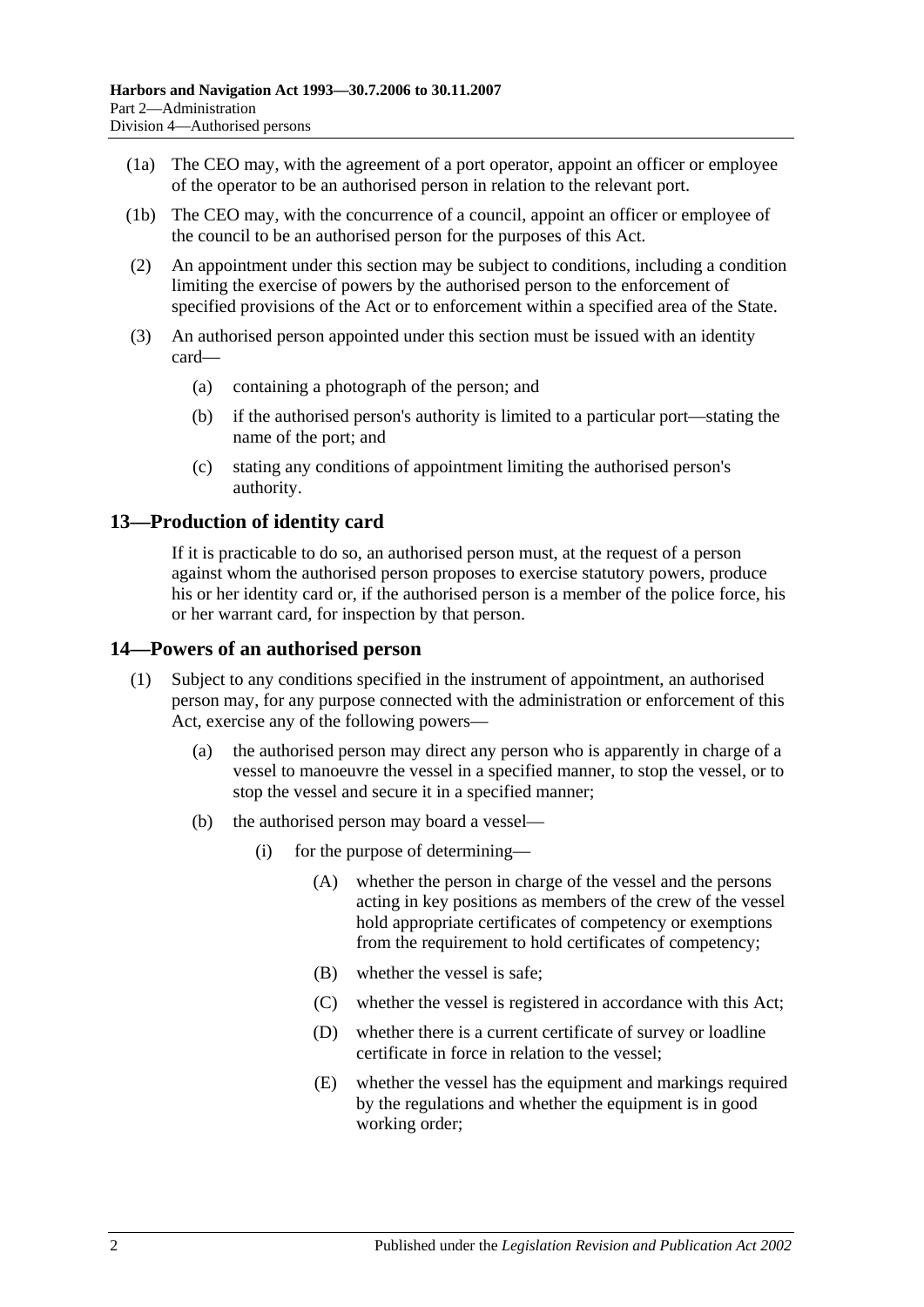- (F) whether the vessel is properly loaded in accordance with the regulations or the conditions of a certificate of survey or loadline certificate;
- (ii) for the purpose of investigating—
	- (A) a suspected offence; or
	- (B) an accident involving a vessel in the jurisdiction and resulting in loss of life or injury or in damage to property; or
	- (C) any other matter having a proper connection with the administration of this Act;
- (iii) for the purpose of requiring a person who is operating the vessel or a member of the crew of the vessel who is, or ought to be, engaged in duties affecting the safe navigation of the vessel to submit to an alcotest or breath analysis;
- (c) the authorised person may require a person apparently acting in a position for which a certificate of competency is required under this Act to produce, at a specified place and within a specified period, the certificate of competency or evidence that the person is exempt from the requirement to hold a certificate of competency;
- (d) the authorised person may require a person who is apparently in charge of a vessel—
	- (i) to produce a certificate of registration in respect of the vessel; or
	- (ii) if the vessel is of a class for which a certificate of survey or loadline certificate is usually required—to produce the certificate for inspection or evidence that the vessel is exempt from the requirement to be surveyed or to have a loadline certificate;
- (e) the authorised person may require a person whom the authorised person reasonably suspects of having committed an offence against this Act or who is, in the authorised person's opinion, in a position to give evidence of the commission of such an offence, to state his or her name and address;
- (f) for the purposes of investigating—
	- (i) a suspected offence; or
	- (ii) an accident involving a vessel in the jurisdiction and resulting in loss of life or injury, or in damage to property; or
	- (iii) any other matter having a proper connection with the administration of this Act,

the authorised person may—

- (iv) require a person to answer questions relevant to the investigation; and
- (v) require a person to produce records or equipment that the authorised person reasonably suspects are relevant to the investigation; and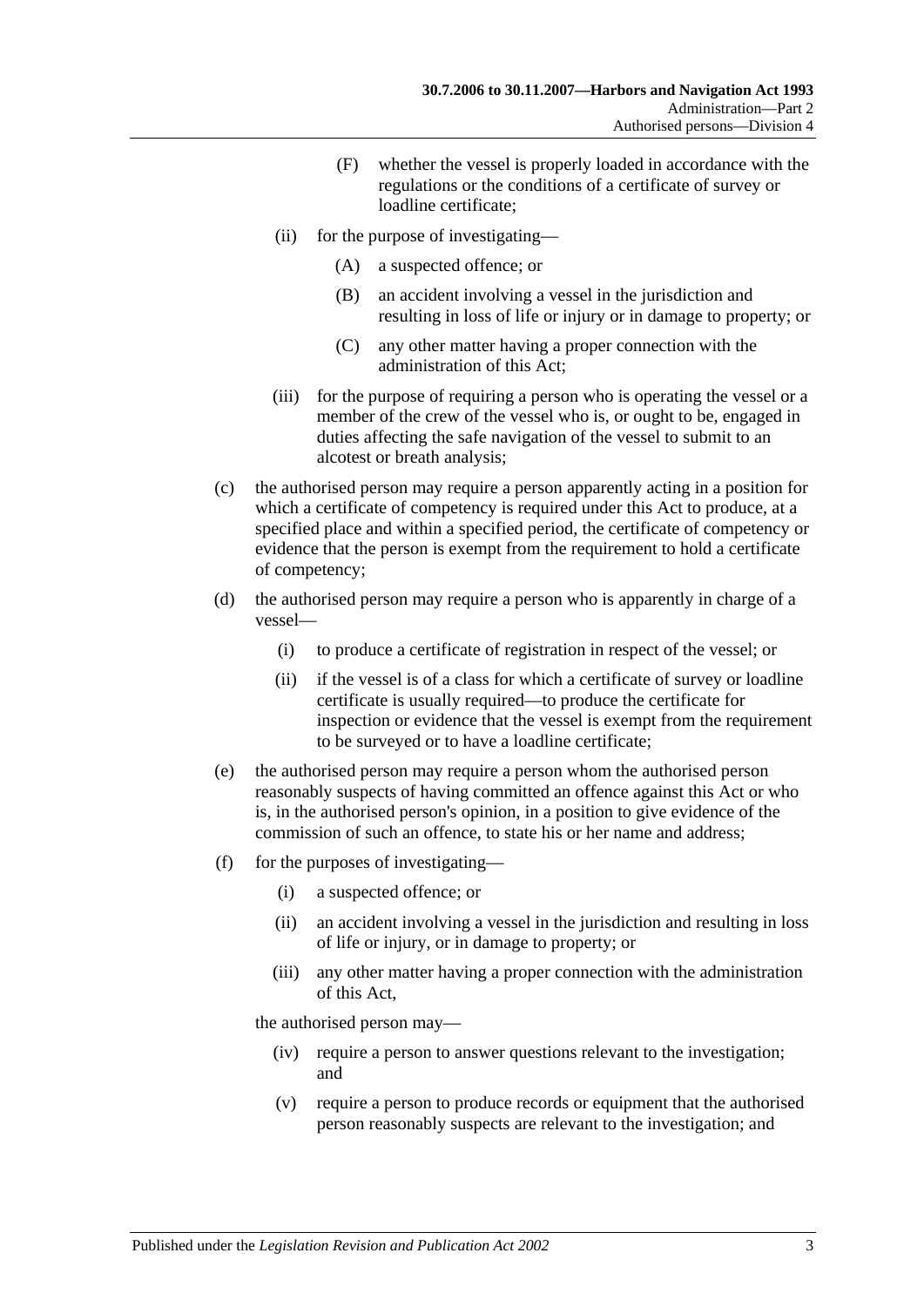- (vi) may inspect the records or equipment, make copies of the records or their contents or test the equipment and, where reasonably necessary for those purposes, seize and retain the records or equipment.
- (1a) Subject to any conditions specified in the instrument of appointment, an authorised person may give expiation notices under the *[Expiation of Offences Act](http://www.legislation.sa.gov.au/index.aspx?action=legref&type=act&legtitle=Expiation%20of%20Offences%20Act%201996) 1996* for alleged offences against this Act.
- (2) A person who—
	- (a) without reasonable excuse, fails to obey a direction or requirement of an authorised person under this Act; or
	- (b) hinders or obstructs an authorised person in the exercise of powers under this Act,

is guilty of an offence.

Maximum penalty: \$1 250.

# <span id="page-13-0"></span>**Division 5—Miscellaneous**

## <span id="page-13-1"></span>**14A—General duty of Minister, CEO, authorised persons etc**

The Minister, the CEO, an authorised person or any other person engaged in the administration of this Act must, if or when—

- (a) taking any action under this Act within any part of the Adelaide Dolphin Sanctuary; or
- (b) taking any action under this Act that is likely to have a direct impact on any part of the Adelaide Dolphin Sanctuary,

take into account, and seek to further, the objects and objectives of the *[Adelaide](http://www.legislation.sa.gov.au/index.aspx?action=legref&type=act&legtitle=Adelaide%20Dolphin%20Sanctuary%20Act%202005)  [Dolphin Sanctuary Act](http://www.legislation.sa.gov.au/index.aspx?action=legref&type=act&legtitle=Adelaide%20Dolphin%20Sanctuary%20Act%202005) 2005* (insofar as they may be relevant).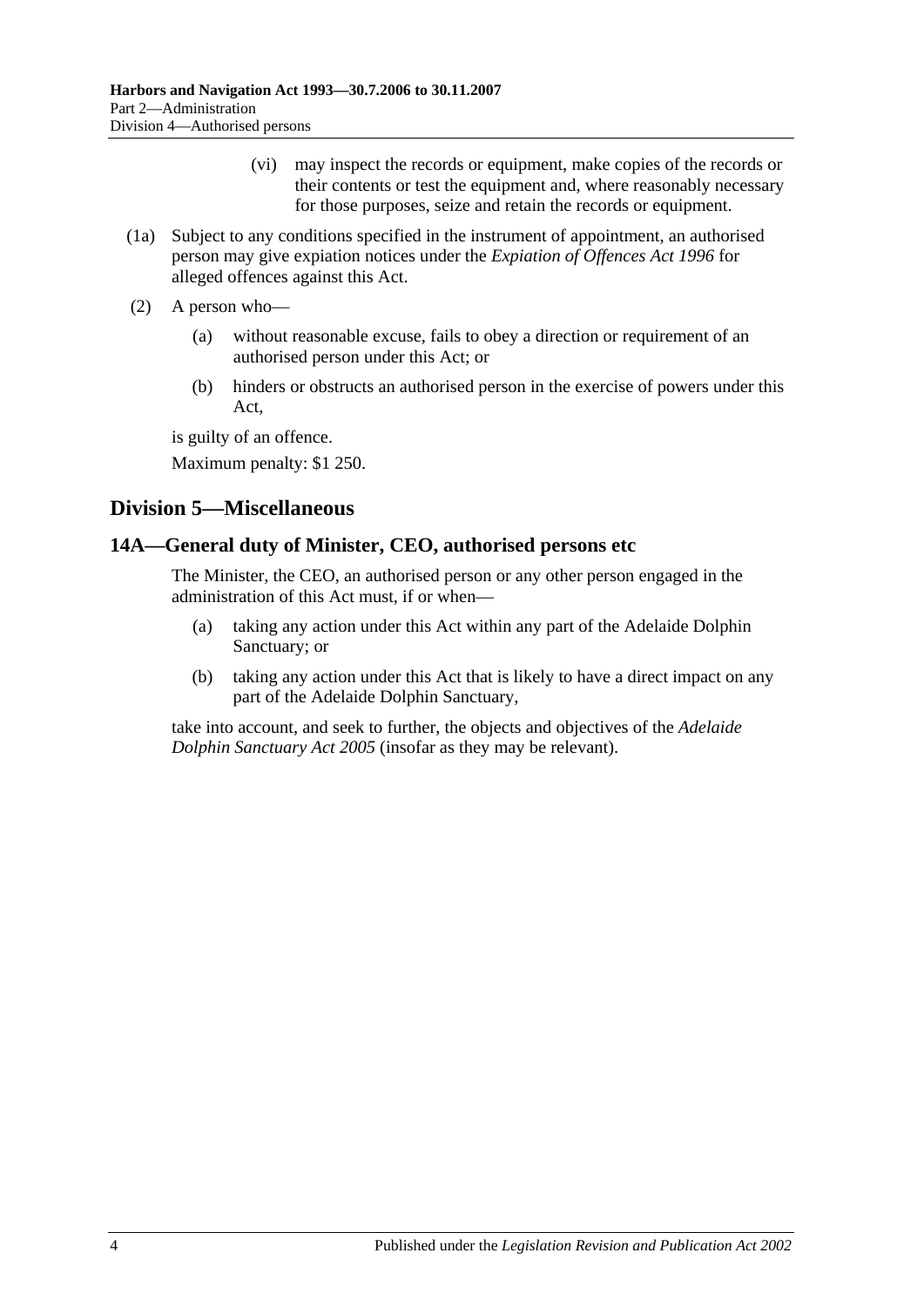# <span id="page-14-0"></span>**Part 3—Property**

# <span id="page-14-1"></span>**Division 1—Vesting of property**

# <span id="page-14-2"></span>**15—Property of Crown**

- (1) Subject to [subsection](#page-14-7) (2), the following property is vested in the Minister—
	- (a) all adjacent and subjacent land;
	- (b) all wharves, docks, jetties and other structures that are situated in a harbor;
	- (c) all wharves, docks, jetties and other structures situated outside a harbor but on adjacent or subjacent land;
	- (d) all navigational aids within the jurisdiction.
- <span id="page-14-7"></span>(2) The land that is vested in the Minister under this section is vested for an estate in fee simple but subject to any pre-existing registered interests in that land.
- (3) This section does not apply to—
	- (a) real or personal property vested in the Commonwealth, a council, or in private ownership at the commencement of this Act or subsequently transferred to the Commonwealth, a council or to private ownership; or
	- (b) land that forms part of a reserve under the *[National Parks and Wildlife](http://www.legislation.sa.gov.au/index.aspx?action=legref&type=act&legtitle=National%20Parks%20and%20Wildlife%20Act%201972)  Act [1972](http://www.legislation.sa.gov.au/index.aspx?action=legref&type=act&legtitle=National%20Parks%20and%20Wildlife%20Act%201972)*; or
	- (c) real or personal property excluded by regulation from the ambit of this section.
- (4) The *[Crown Lands Act](http://www.legislation.sa.gov.au/index.aspx?action=legref&type=act&legtitle=Crown%20Lands%20Act%201929) 1929* does not apply in relation to land vested in the Minister under this Act but the Crown may, with the concurrence of the Minister, exercise any other power that it has to grant a lease or licence over its land in relation to land vested in the Minister under this Act.

# <span id="page-14-3"></span>**Division 2—Acquisition of land**

# <span id="page-14-4"></span>**16—Acquisition of land**

- (1) The Minister may acquire land—
	- (a) for the purpose of establishing or improving a harbor or harbor facilities; or
	- (b) for the purposes of facilitating industrial or commercial development associated with or to be associated with a harbor.
- (2) The *[Land Acquisition Act](http://www.legislation.sa.gov.au/index.aspx?action=legref&type=act&legtitle=Land%20Acquisition%20Act%201969) 1969* applies to the acquisition of land under this section.

# <span id="page-14-5"></span>**Division 3—Resumption of land**

## <span id="page-14-6"></span>**17—Resumption**

The Governor may, by proclamation, resume land held by a council or other public authority as a reserve, street, road or for other public purposes—

(a) for the purpose of establishing or improving a harbor or harbor facilities; or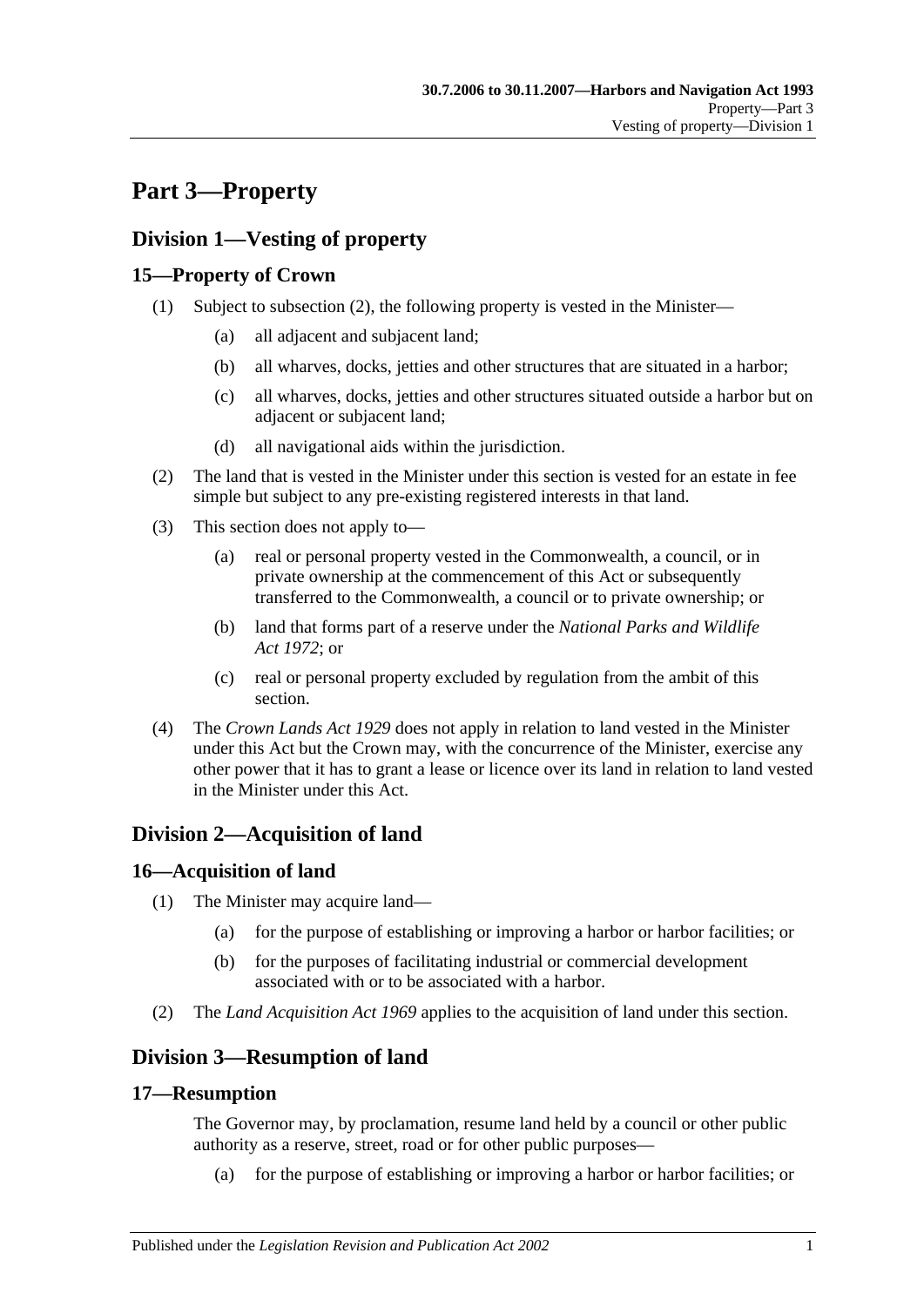(b) for the purposes of facilitating industrial or commercial development associated with or to be associated with a harbor.

# <span id="page-15-0"></span>**Division 4—Care, control and management of property**

## <span id="page-15-3"></span><span id="page-15-1"></span>**18—Care, control and management of property**

- (1) The Governor may, by proclamation, place any adjacent or subjacent land belonging to the Minister or any structure belonging to the Minister on adjacent or subjacent land, under the care, control and management of—
	- (a) any Minister of the Crown; or
	- (b) a council; or
	- (c) the Coast Protection Board; or
	- (d) any other authority or body.
- (2) A proclamation under [subsection](#page-15-3) (1)—
	- (a) may impose conditions in relation to the care, control and management of the land or structure to which it relates; and
	- (b) may be varied or revoked by a later proclamation.
- (3) A proclamation under [subsection](#page-15-3) (1) may not be made in relation to land, or a structure on land, that is within the area of a council unless the council has been consulted and given an opportunity to make representations on the matter.
- (4) Subject to any provision made by proclamation under this section, the care, control and management of adjacent and subjacent land, and of structures situated on adjacent or subjacent land (except land and structures in private ownership) are—
	- (a) if within the area of a council but not within a harbor—under the care, control and management of the council; and
	- (b) in any other case—under the care, control and management of the Minister.

# <span id="page-15-2"></span>**18A—By-laws**

- (1) A council may, with the approval of the relevant authority, make by-laws that operate in relation to—
	- (a) a port or part of a port; or
	- (b) a harbor or part of a harbor; or
	- (c) adjacent or subjacent land that is neither within a port nor a harbor.
- (1a) The *relevant authority* is—
	- (a) for a port—the port operator; or
	- (b) in any other case—the Minister.
- (2) The *[Local Government Act](http://www.legislation.sa.gov.au/index.aspx?action=legref&type=act&legtitle=Local%20Government%20Act%201934) 1934* applies to by-laws made under this section as if—
	- (a) any part of the harbor or land in relation to which the by-laws operate that is not within the area of the council were within the area of the council; and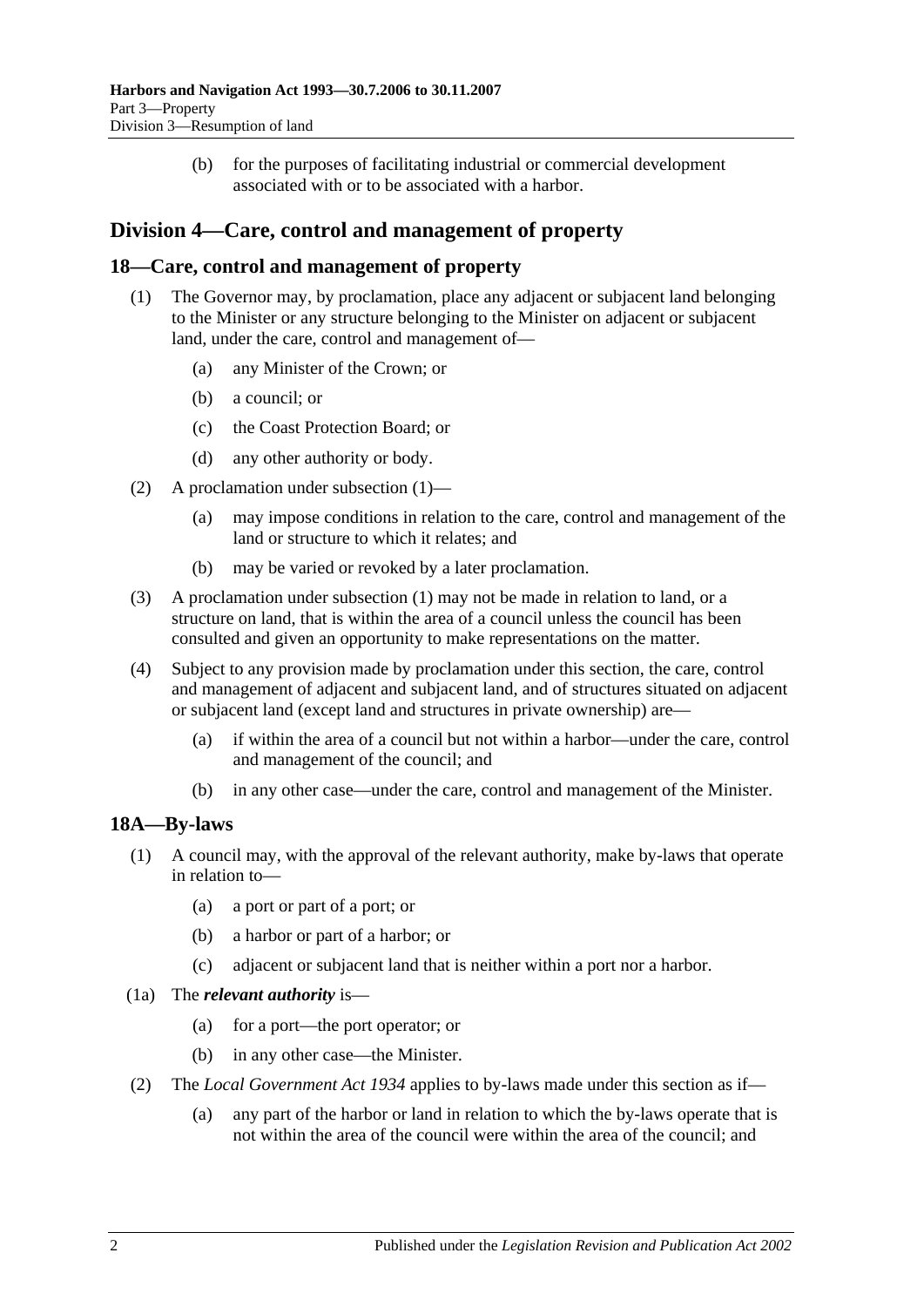- (b) any part of the harbor or land in relation to which the by-laws operate that is not under the care, control and management of the council were under the care, control and management of the council.
- <span id="page-16-6"></span>(3) The Governor may at any time, by notice in the Gazette, revoke by-laws made under this section.
- (4) The Minister must consult with the council concerned before by-laws are revoked under [subsection](#page-16-6) (3).

# <span id="page-16-0"></span>**Division 5—Dealings with property**

## <span id="page-16-1"></span>**19—Power to grant leases and licences over land**

- (1) The Minister may, on such terms and conditions as the Minister thinks fit, grant a lease of, a licence over, or other rights to occupy or use, land or a structure that is under the Minister's care, control and management under this Act.
- (2) The Minister may, on such terms and conditions as the Minister thinks fit, sell or otherwise dispose of land or a structure that is under the Minister's care, control and management under this Act.
- (3) An authority or body may, with the Minister's approval, grant a lease of, a licence over, or other rights to occupy or use, land or a structure under its care, control and management under this Act.

# <span id="page-16-2"></span>**Division 6—Rateability of land**

## <span id="page-16-3"></span>**20—Rateability of land**

- (1) Subject to [subsection](#page-16-7) (2), land vested in the Crown under this Act is not rateable under the *[Local Government Act](http://www.legislation.sa.gov.au/index.aspx?action=legref&type=act&legtitle=Local%20Government%20Act%201934) 1934*.
- <span id="page-16-7"></span>(2) If any such land (other than subjacent land in a port) is occupied under a lease or licence by some person other than the Crown or an instrumentality or agency of the Crown, that person is liable as occupier of the land to rates levied under the *[Local](http://www.legislation.sa.gov.au/index.aspx?action=legref&type=act&legtitle=Local%20Government%20Act%201934)  [Government Act](http://www.legislation.sa.gov.au/index.aspx?action=legref&type=act&legtitle=Local%20Government%20Act%201934) 1934*.

# <span id="page-16-4"></span>**Division 7—Damage to property**

## <span id="page-16-5"></span>**21—Liability for damage**

- (1) If property of the Crown or the Minister is damaged by a vessel, the owner of the vessel is liable to the Minister for the amount of the damage.
- (2) If property in private ownership consisting of harbor facilities or a navigational aid is damaged by a vessel, the owner of the vessel is liable to the owner of the property for the amount of the damage.
- (3) The liability may be enforced by action against the owner or by action against the vessel (or both).
- (4) This section creates a strict liability that exists irrespective of fault and irrespective of whether the vessel is under compulsory pilotage at the time the damage is caused.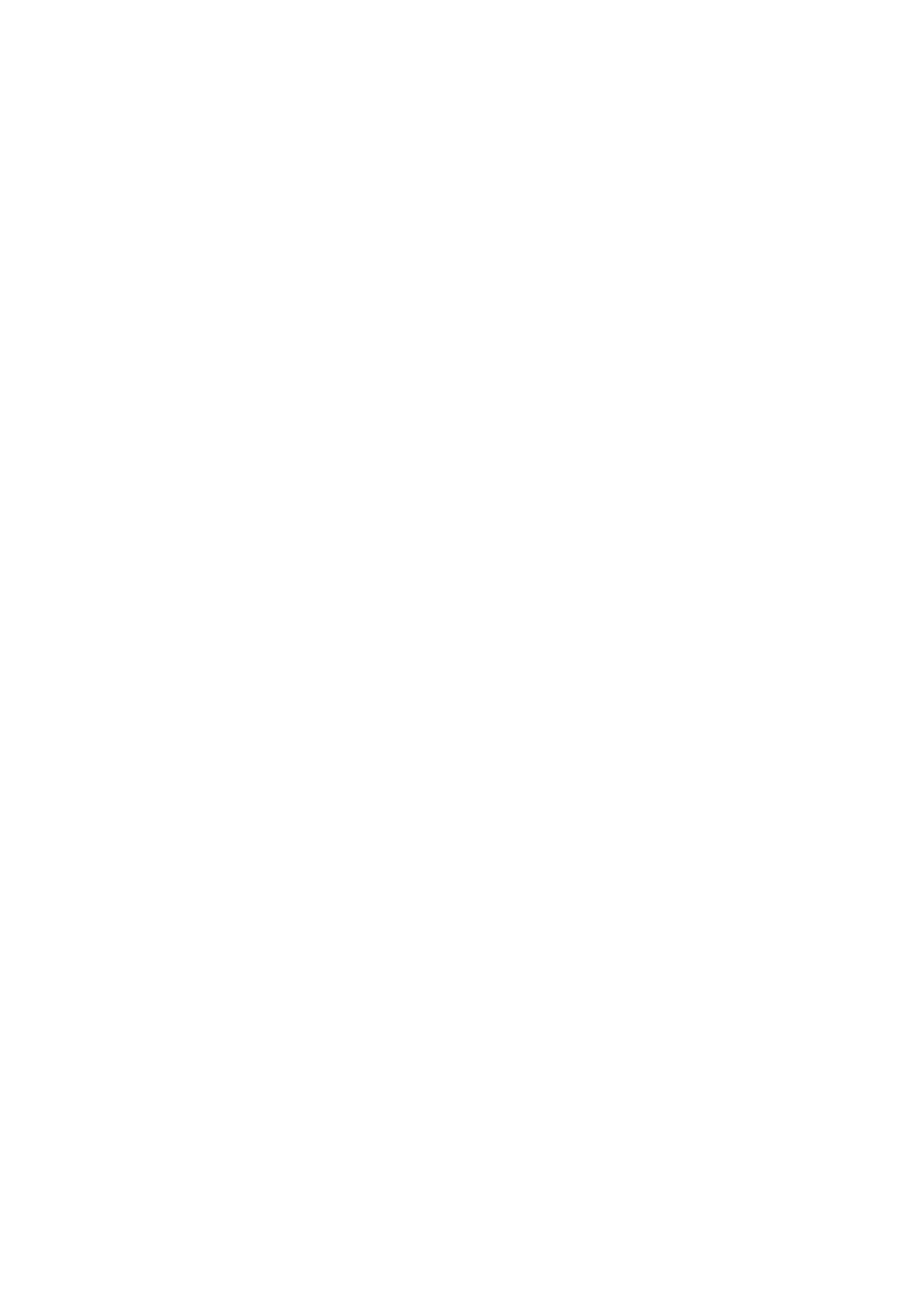# <span id="page-18-0"></span>**Part 4—General powers to protect navigation and to restrict use of waters**

# <span id="page-18-1"></span>**Division 1—Navigational aids**

## <span id="page-18-2"></span>**22—Control of navigational aids**

- (1) The Minister is entitled to possession and control of all navigational aids within the jurisdiction except those belonging to the Commonwealth.
- (2) The Minister may, on terms and conditions consistent with any relevant port operating agreement, delegate to a port operator control over a navigational aid situated in, or on the approach to, the port.
- (3) If a navigational aid existing at the commencement of this subsection is situated on land that was not then owned by the Minister, or is later disposed of, an easement over the land is created entitling the Minister—
	- (a) to maintain a navigational aid on the land; and
	- (b) to have such access to the land as may be necessary for operating, maintaining, repairing, replacing or removing the navigational aid.
- (4) If the Minister reasonably requires access to land for the purpose of operating, maintaining, repairing, replacing or removing a navigational aid on adjacent land or waters, an easement is created conferring on the Minister the rights of access reasonably necessary for those purposes.

## <span id="page-18-3"></span>**23—Establishment of navigational aids**

- (1) The Minister may establish and maintain such navigational aids as the Minister considers necessary or desirable for the safe navigation of vessels within the jurisdiction.
- <span id="page-18-5"></span>(2) The Minister may direct any person who carries on a business involving the mooring, loading or unloading of vessels to establish, maintain and operate navigational aids of a specified kind at specified places.
- (3) A person who fails, without reasonable excuse, to comply with a direction under [subsection](#page-18-5) (2) is guilty of an offence.

Maximum penalty: \$5 000.

# <span id="page-18-6"></span><span id="page-18-4"></span>**24—Interference with navigational aids**

(1) A person must not, without the Minister's permission, interfere with a navigational aid.

Maximum penalty: \$750.

- (2) For the purposes of [subsection](#page-18-6) (1), the mooring of a vessel to a navigational aid constitutes interference with the navigational aid.
- <span id="page-18-7"></span>(3) If the Minister is of the opinion that a particular light or signal might be confused with the light or signal produced by a navigational aid, the Minister may, by notice in writing to the person in charge of the device that produces the light or signal, require the person to take action specified in the notice to prevent the possibility of confusion.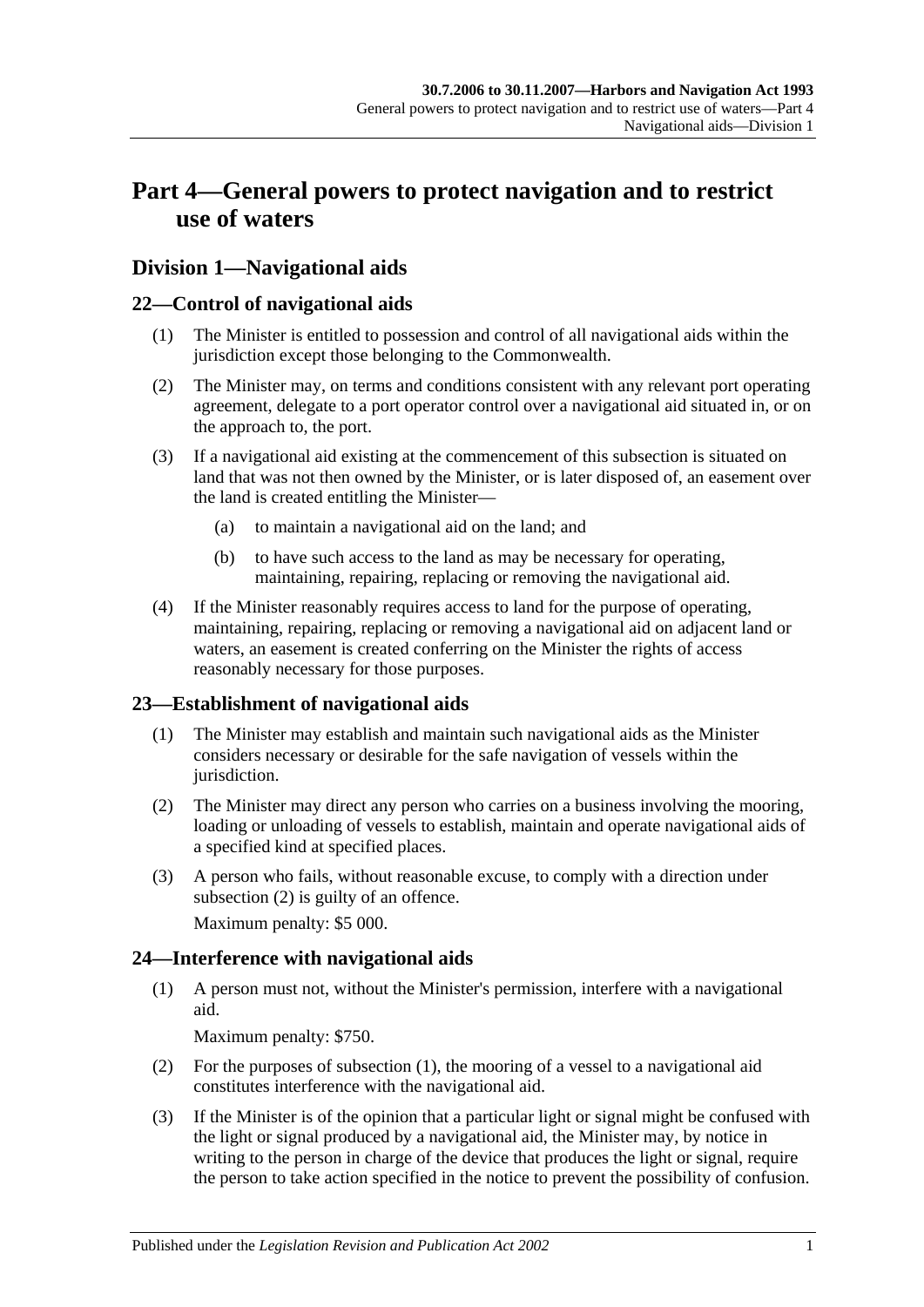- (4) If a person fails to comply with a requirement under [subsection](#page-18-7) (3) within the time allowed in the notice, the Minister may take the action specified in the notice and recover the cost of doing so from the person.
- (5) A person who fails, without reasonable excuse, to comply with a notice under [subsection](#page-18-7) (3) is guilty of an offence. Maximum penalty: \$750.

# <span id="page-19-0"></span>**Division 2—Clearance of wrecks**

## <span id="page-19-1"></span>**25—Clearance of wrecks etc**

- (1) The Minister may, by notice in writing, require the owner of any wreck within the jurisdiction to remove the wreck.
- (1a) A port operator may, by notice in writing, require the owner of any wreck within the port to remove the wreck.
- (2) If a person deposits any substance or thing within the jurisdiction so as to obstruct navigation, or to pollute waters, the Minister may, by notice in writing, require that person to take action specified in the notice to remove the substance or thing or to mitigate the consequences of the pollution.
- (2a) If a person deposits any substance or thing within a port so as to obstruct navigation, or to pollute waters, the port operator may, by notice in writing, require that person to take action specified in the notice to remove the substance or thing or to mitigate the consequences of the pollution.
- <span id="page-19-5"></span>(3) If a person fails to comply with a requirement under this section within the time allowed in the notice, the Minister or the port operator (as the case requires) may remove the wreck or take the action specified in the notice and recover the costs of doing so, as a debt, from the person in default.
- <span id="page-19-4"></span>(4) A person who fails without reasonable excuse to comply with a notice under this section is guilty of an offence.

Maximum penalty: \$5 000.

(5) A court by which a person is convicted of an offence against [subsection](#page-19-4) (4) may, on application by the Minister or the port operator (as the case requires), order the convicted person to reimburse costs reasonably incurred by the applicant in acting under [subsection](#page-19-5) (3) (to the extent those costs have not been already recovered).

# <span id="page-19-2"></span>**Division 3—Restrictions on use of waters**

# <span id="page-19-3"></span>**26—Licences for aquatic activities**

- (1) The CEO may grant a licence entitling an organisation or person to use, in accordance with the terms and conditions of the licence, any waters within the jurisdiction for the purposes of an aquatic sport or activity or for any other purposes stated in the licence.
- (2) If the licence is to be granted in relation to waters within a port, the CEO may only grant the licence with the consent of the port operator (but the operator's consent must not be unreasonably withheld).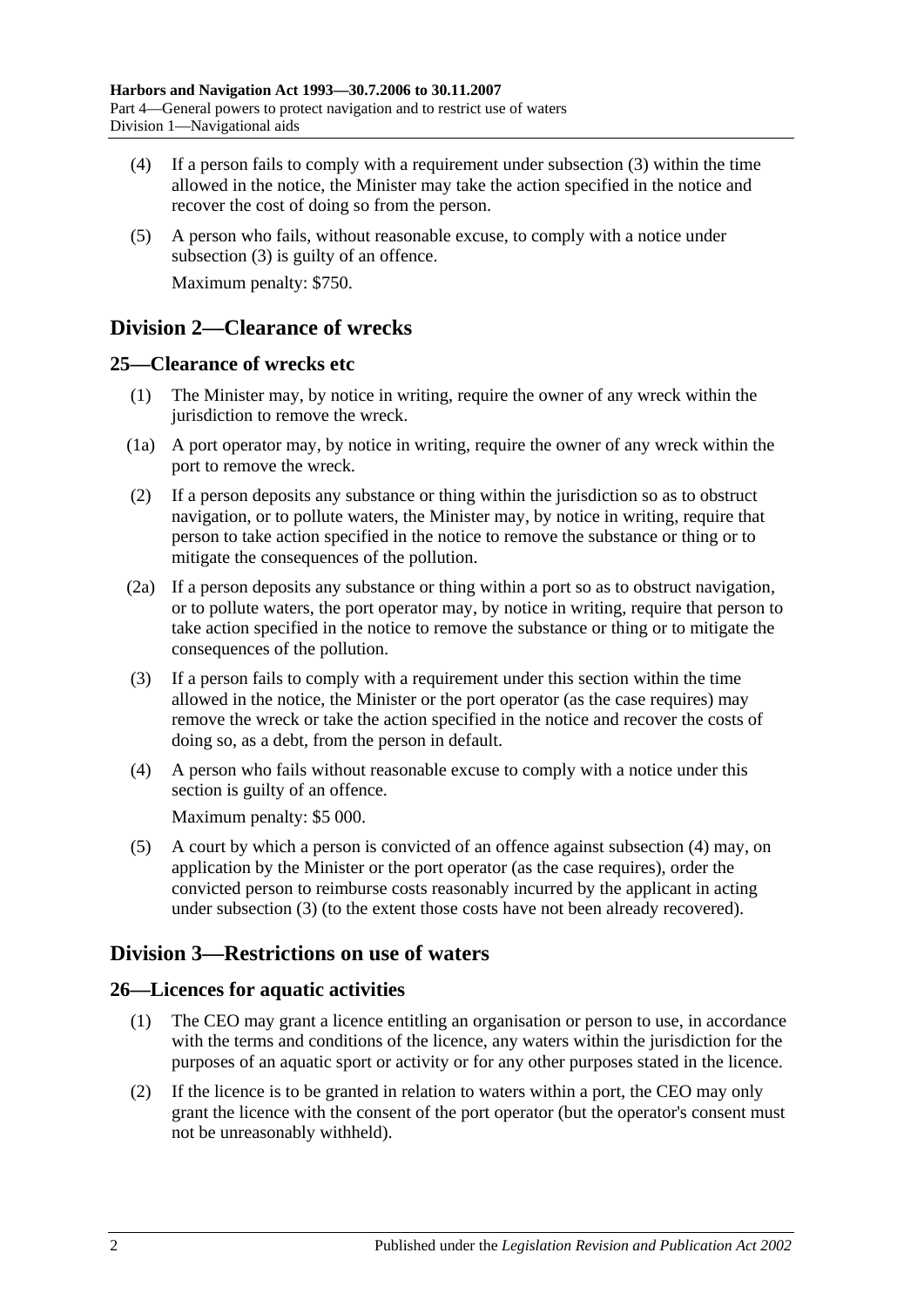- <span id="page-20-1"></span>(2a) If the licence is to be granted in relation to waters that form part of the River Murray, the CEO must—
	- (a) consult with the Minister to whom the administration of the *[River Murray](http://www.legislation.sa.gov.au/index.aspx?action=legref&type=act&legtitle=River%20Murray%20Act%202003)  Act [2003](http://www.legislation.sa.gov.au/index.aspx?action=legref&type=act&legtitle=River%20Murray%20Act%202003)* is committed; and
	- (b) comply with the Minister's directions (if any) in relation to the issuing of the licence (including a direction that the licence not be granted, or that if it is to be granted, then the licence be subject to conditions specified by the Minister).
- <span id="page-20-2"></span>(2b) If the licence is to be granted in relation to waters that form part of the Adelaide Dolphin Sanctuary, the CEO must consult with and have regard to the views of the Minister to whom the administration of the *[Adelaide Dolphin](http://www.legislation.sa.gov.au/index.aspx?action=legref&type=act&legtitle=Adelaide%20Dolphin%20Sanctuary%20Act%202005) Sanctuary Act 2005* is committed.
- (2c) The regulations may exclude specified categories of licence from the operation of [subsection](#page-20-1) (2a) or [\(2b\).](#page-20-2)
- (3) The licensee may be required by the terms and conditions of the licence to take specified action for the purposes of informing the public of the area of waters to which the licence relates and of the times the licensee is entitled to use of those waters in accordance with the licence.
- (4) A person who, without the consent of the licensee, intrudes into waters when the licensee has, under the licence, an exclusive right to use those waters is guilty of an offence.

Maximum penalty:  $$750.<sup>1</sup>$ 

Expiation fee: \$105.

- (5) The CEO may revoke a licence granted under this section for a breach of a term or condition of the licence.
- (6) In this section—

*River Murray* has the same meaning as in the *[River Murray Act](http://www.legislation.sa.gov.au/index.aspx?action=legref&type=act&legtitle=River%20Murray%20Act%202003) 2003*.

**Note—**

1 By virtue of Act No. 17 of 2001 s 4 (see *Gazette 25.10.2001 p4686*) the maximum penalty for this offence was fixed at \$750 (no expiation fee) for 30 October 2001 only. Section 26 was substituted on 31 October 2001 by Act No. 81 of 2000 s 11 (see *Gazette 25.10.2001 p4687*).

## <span id="page-20-3"></span><span id="page-20-0"></span>**27—Restricted areas**

- (1) The Governor may, by regulation, regulate, restrict or prohibit—
	- (a) the entry of vessels or vessels of a specified class into specified waters within the jurisdiction; or
	- (b) the operation or use of vessels in specified waters within the jurisdiction; or
	- (c) aquatic activity or aquatic activity of a specified class in specified waters within the jurisdiction.
- (1a) A regulation may only be made under [subsection](#page-20-3) (1) in relation to waters within a port with the consent of the port operator (but consent must not be unreasonably withheld).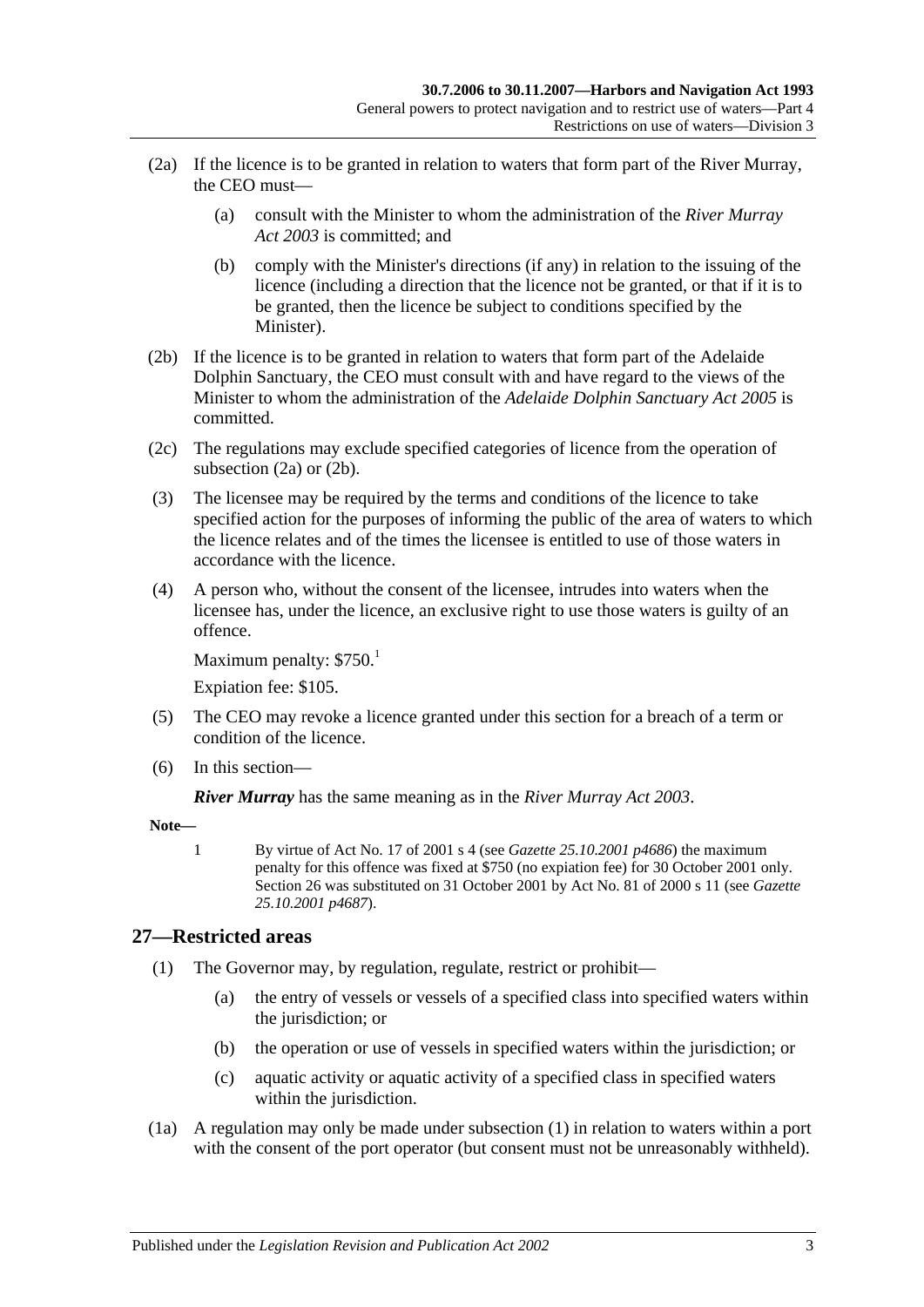- <span id="page-21-0"></span>(2) The Minister must take reasonable steps to inform the public of the nature of requirements of any regulation under this section and of the waters to which it applies by marking out the waters and erecting notices in the vicinity or by other appropriate means.
- (3) If a regulation is made under this section at the request of a port operator (other than the Minister) or a council, the Minister may recover costs incurred under [subsection](#page-21-0) (2) from the port operator or council as a debt.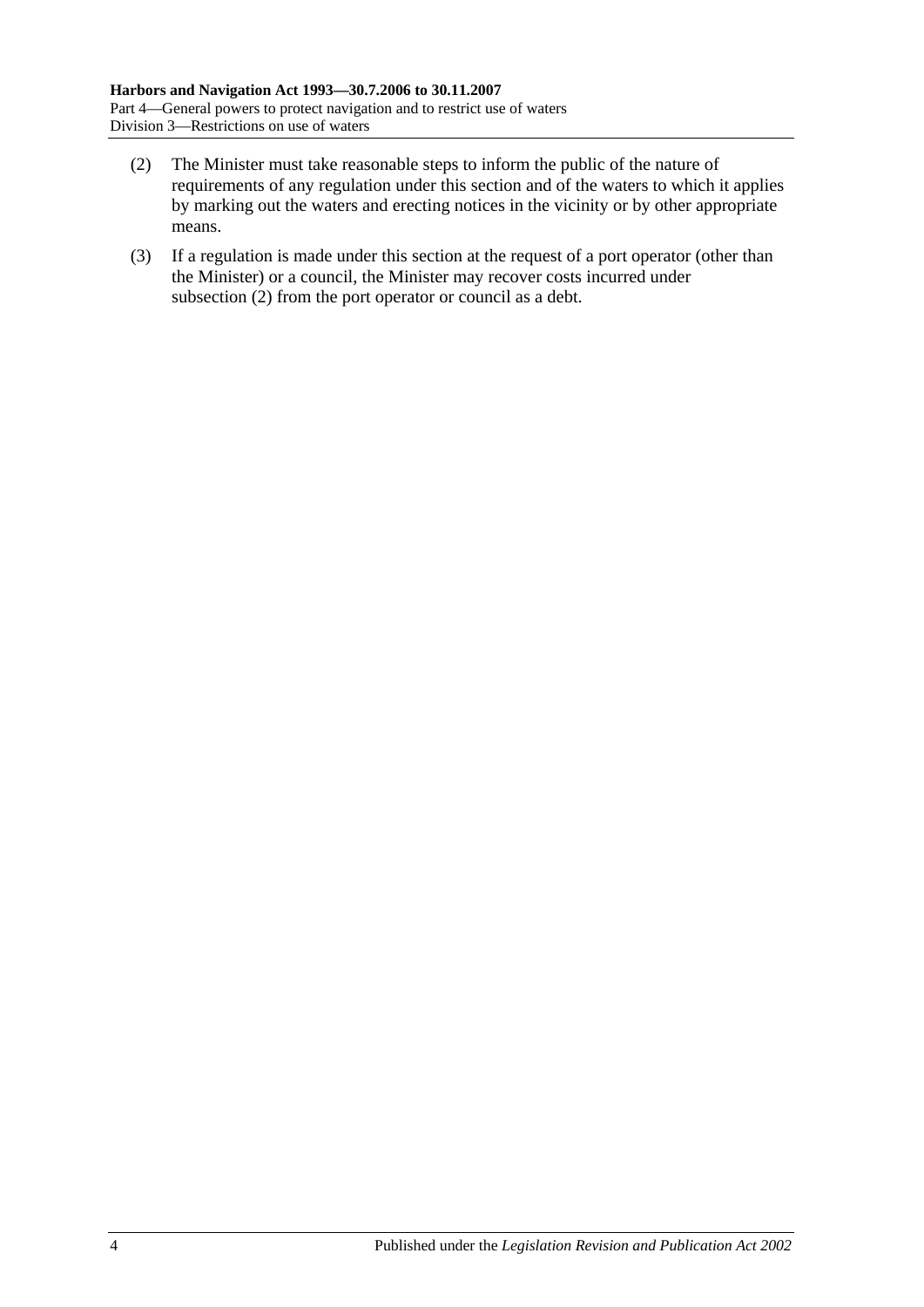# <span id="page-22-0"></span>**Part 5—Harbors and ports**

# <span id="page-22-1"></span>**Division 1—Control and management of harbors and ports**

## <span id="page-22-2"></span>**28—Control and management of harbors**

Subject to this Part, the Minister has the control and management of all harbors in the State.

## <span id="page-22-3"></span>**28A—Power to assign control and management of ports**

- (1) The Minister may, by agreement, confer on another (the *proprietor*) the right to carry on the business of operating a particular port.
- (2) The proprietor must then enter into an agreement (a *port operating agreement*) under which the Minister assigns the control and management of the port to the proprietor or a nominee of the proprietor unless—
	- (a) the Minister and the proprietor enter into an agreement under which the Minister is to continue to have the control and management of the port; or
	- (b) the proprietor has committed a serious breach of a port operating agreement and the Minister has cancelled or refused to renew the agreement on that ground.
- (3) If the Minister has the control and management of a port, the Minister may, subject to the terms of any agreement between the Minister and the proprietor, recover the costs of operating the port from the proprietor.

## <span id="page-22-4"></span>**28B—Port operating agreements**

- (1) A *port operating agreement* is an agreement providing for the control and management of the port to which the agreement relates by the person (the *port operator*) to whom the control and management of the port is assigned under the agreement.
- (2) A port operating agreement—
	- (a) must require the port operator to have appropriate resources (including appropriate contingency plans and trained staff and equipment to carry the plans into action) to deal with emergencies; and
	- (b) must require the port operator—
		- (i) to maintain the waters of the port to a specified navigable standard; and
		- (ii) to provide or maintain (or provide and maintain) navigational aids; and
		- (iii) to direct and control vessel movement in port waters; and
	- (c) may require the port operator to enter into and maintain in operation an agreement with the Royal Australian Navy about access to the port and port facilities by naval vessels; and
	- (d) may require the port operator to provide access to the port and port facilities for commercial fishing vessels on specified terms and conditions; and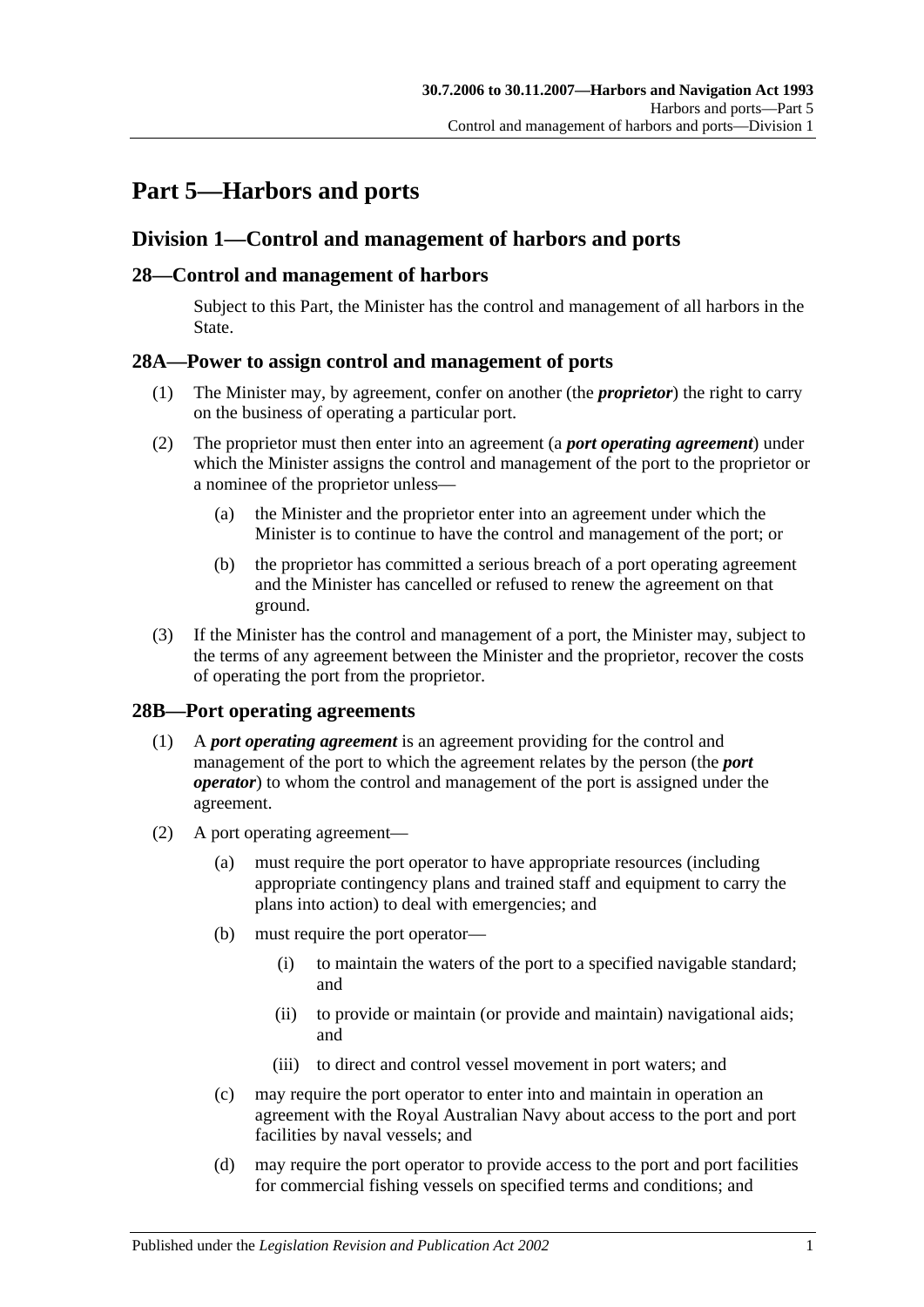- (e) may require the port operator to maintain and make available navigational charts and other information relating to the port; and
- (f) may regulate the performance of statutory powers by the port operator; and
- (g) may provide for the payment of an annual fee to the Minister (fixed by the Minister having regard to the cost of providing government supervision of the activities conducted under the agreement); and
- (h) may deal with any other matter relevant to the control and management of the port.

#### <span id="page-23-0"></span>**28C—General responsibility of port operator**

- (1) A port operator is responsible for the safe operation of the port.
- (2) A port operator is responsible for managing the port in a way that avoids unfair discrimination against or in favour of any particular user of the port or port facilities.

#### <span id="page-23-1"></span>**28D—Variation of port operating agreement**

The Minister may, by agreement with the port operator, vary a port operating agreement.

#### <span id="page-23-2"></span>**28E—Agreements to be tabled in Parliament**

The Minister must, as soon as practicable after entering into a port operating agreement or an agreement for the variation of a port operating agreement, have copies of the agreement laid before both Houses of Parliament.

#### <span id="page-23-3"></span>**28F—Power to deal with non-compliance**

- (1) The Minister may take disciplinary action against a port operator for non-compliance with a port operating agreement or this Act.
- (2) The disciplinary action may consist of—
	- (a) a reprimand; or
	- (b) a fine not exceeding a limit fixed in the port operating agreement; or
	- (c) cancellation of the port operating agreement.
- (3) Before the Minister takes disciplinary action against a port operator under this section, the Minister must give written notice to the port operator—
	- (a) specifying the non-compliance; and
	- (b) stating the disciplinary action the Minister proposes to take in respect of the non-compliance; and
	- (c) allowing the port operator a reasonable opportunity to make written representations.
- (4) After considering the port operator's representations, the Minister may—
	- (a) refrain from taking disciplinary action; or
	- (b) by written notice to the port operator—
		- (i) administer a reprimand; or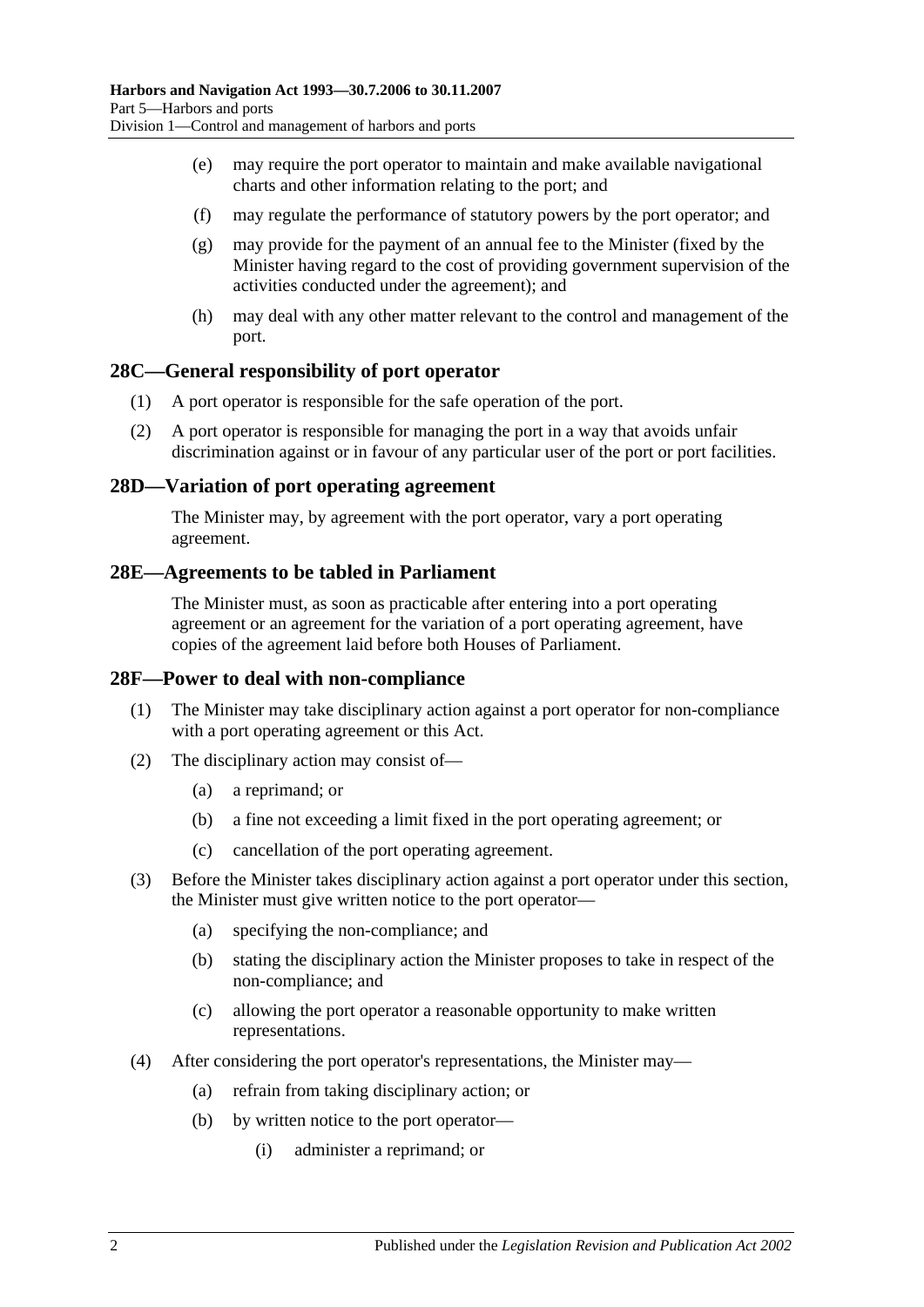- (ii) impose a fine (to be recoverable as a debt due to the Crown) of an amount stated in the earlier notice or of a lesser amount; or
- (iii) if cancellation of the port operating agreement was proposed in the earlier notice—
	- (A) impose a fine not exceeding the maximum permissible under the port operating agreement; or
	- (B) cancel the port operating agreement.
- (5) A port operator may appeal to the Court of Marine Enquiry against the disciplinary action.
- (6) On an appeal, the Court may—
	- (a) confirm, vary or reverse the Minister's decision; and
	- (b) make any consequential or ancillary order the Court thinks fit.
- (7) The port operating agreement may contain provisions governing the exercise of the Minister's powers under this section.

#### <span id="page-24-2"></span><span id="page-24-0"></span>**28G—Power to appoint manager**

- $(1)$  If—
	- (a) a port operator is seriously in breach of its obligations under a port operating agreement; or
	- (b) a port operating agreement is cancelled or expires without renewal,

the Minister may appoint an official manager to operate the port.

- <span id="page-24-3"></span>(2) If a port operator—
	- (a) becomes insolvent within the meaning of Part 7.10 of the *Corporations Law*; or
	- (b) goes into liquidation,

the Minister may appoint an official manager to operate the port.

- (3) An appointment under [subsection](#page-24-2) (1) or [\(2\)](#page-24-3) may be terminated at any time by the Minister.
- (4) The port operating agreement may contain provisions governing the exercise of the Minister's powers under this section.

## <span id="page-24-4"></span><span id="page-24-1"></span>**28H—Powers of the manager**

- (1) The official manager—
	- (a) is to assume the control and management of the port; and
	- (b) is entitled to possession and control of property of the port operator (or former port operator)—
		- (i) used for the purpose of operating the port; and
		- (ii) defined in the port operating agreement as property subject to the application of this paragraph; and
	- (c) is, while the appointment continues in force, taken to be the port operator.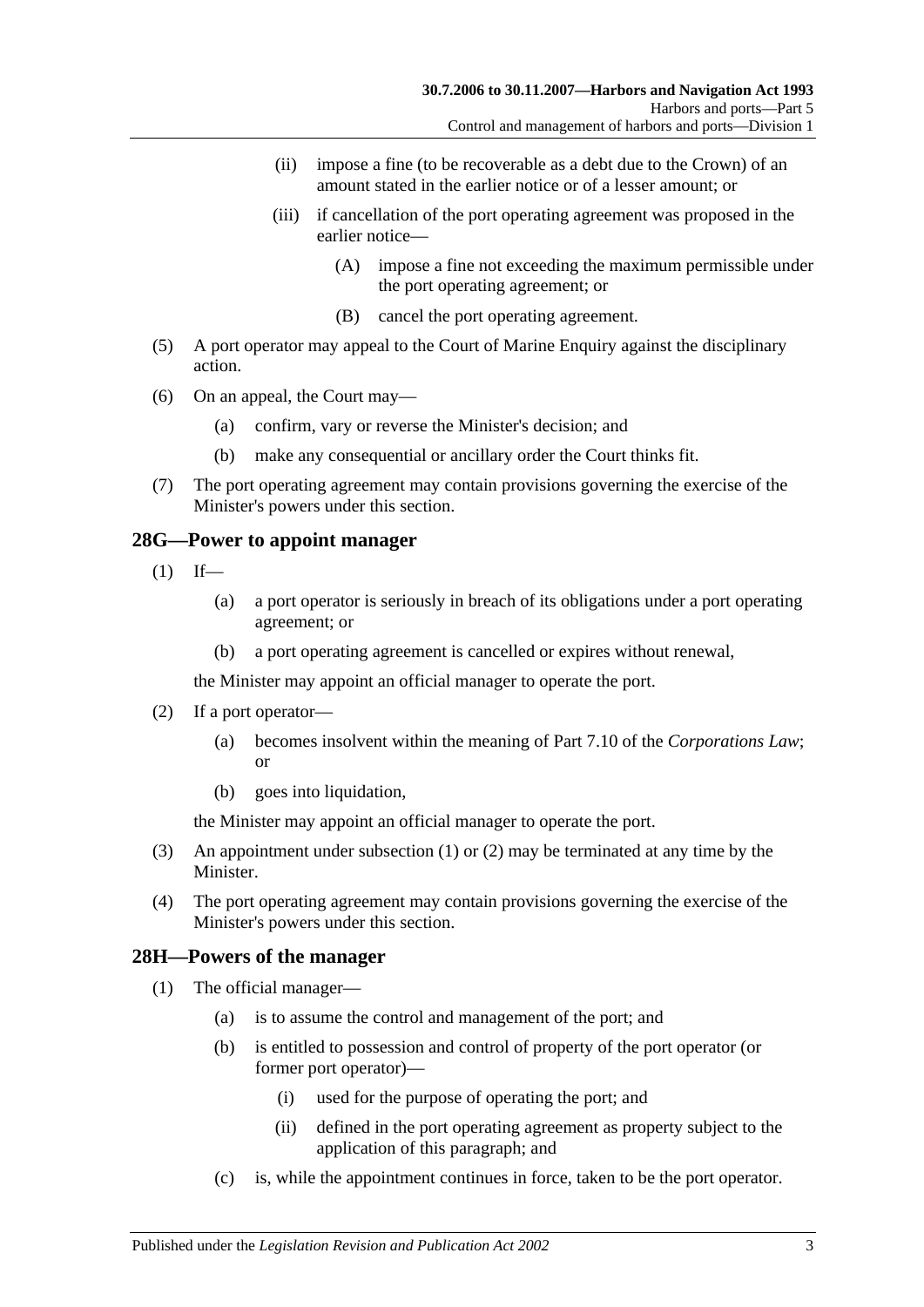- <span id="page-25-5"></span>(2) Any proceeds of the business while under official management are to be applied as follows:
	- (a) first, the proceeds are to be applied towards the costs of official management (including the official manager's remuneration); and
	- (b) secondly, a reasonable rental for the property over which the manager has assumed control is to be paid out of the proceeds while the property remains in the manager's possession; and
	- (c) thirdly, any remaining balance is to be paid into the Consolidated Account.
- (3) A port operating agreement may exclude or modify the provisions of [subsection](#page-24-4) (1) or [\(2\).](#page-25-5)
- (4) The regulations may confer powers and impose duties on official managers and regulate official management in other ways.

# <span id="page-25-0"></span>**Division 2—Port management officers**

#### <span id="page-25-1"></span>**29—Port management officers**

- (1) A port operator may appoint officers or employees of the operator to be port management officers.
- (2) The port operator must issue to each port management officer appointed by it an identity card—
	- (a) containing a photograph of the officer; and
	- (b) stating the name of the port for which the officer is appointed; and
	- (c) stating any conditions of appointment limiting the officer's authority.
- (3) A port management officer must, at the request of any person in relation to whom the officer is exercising or about to exercise powers under this Act, produce his or her identity card for inspection by that person.

# <span id="page-25-2"></span>**Division 2A—Operational powers**

#### <span id="page-25-3"></span>**29A—Interpretation**

In this Division—

*authorised officer* means—

- (a) in relation to a port—a port management officer;
- (b) in relation to a harbor that is not a port, or a part of a harbor that is not within a port—an authorised person.

#### <span id="page-25-4"></span>**29B—Power of direction**

- (1) An authorised officer may give a direction (orally, by signal, radio communication, or in any other appropriate manner) to a person in charge, or apparently in charge, of a vessel in or in the vicinity of a harbor or a port.
- (2) A direction may, for example—
	- (a) require that vessels proceed to load or unload in a particular order; or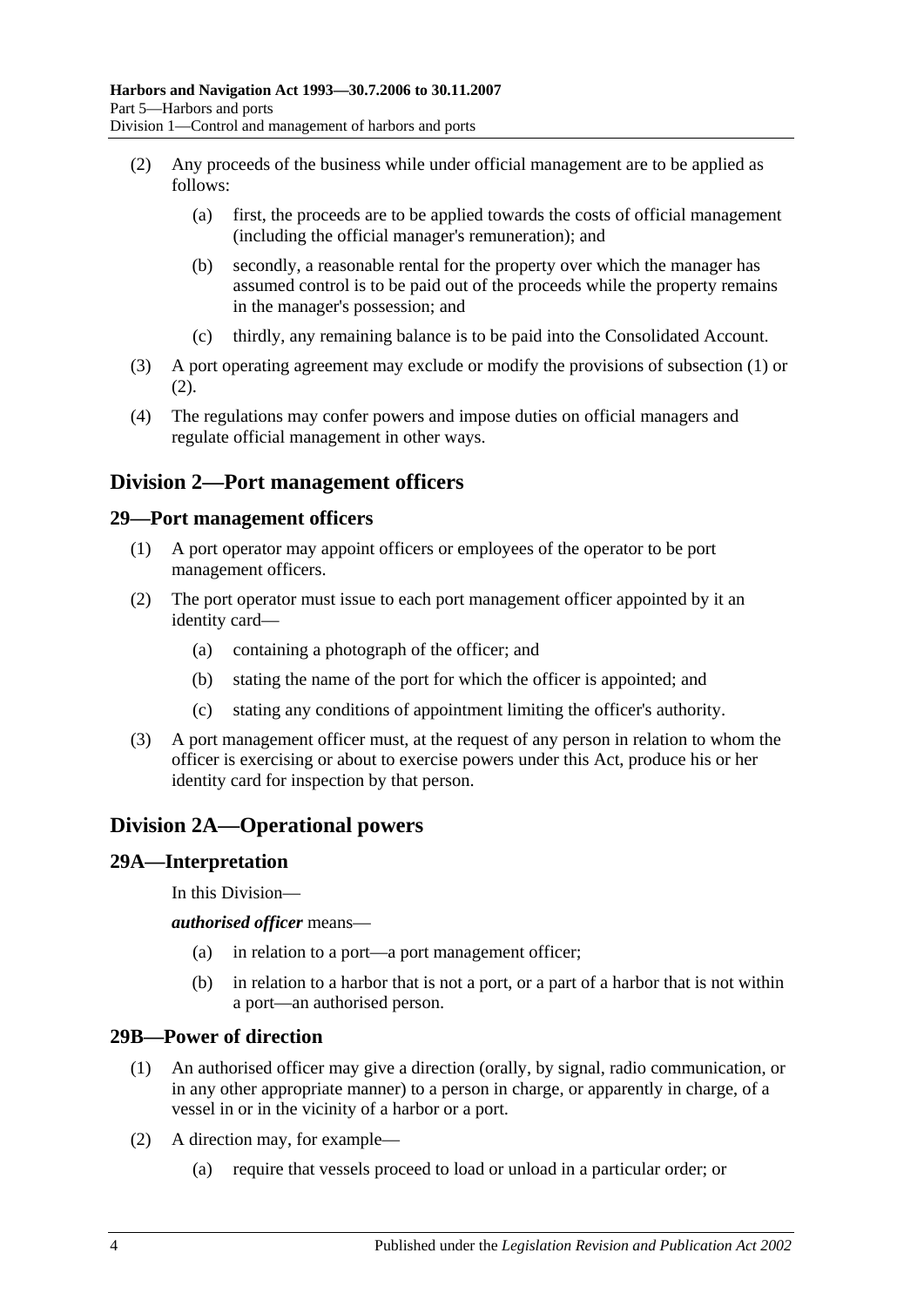- (b) require that a vessel be moored or anchored in a particular position; or
- (c) require that a vessel be secured in a particular way; or
- (d) require that a vessel be moved from a particular area or position; or
- (e) require the production of documents relating to the navigation, operation, pilotage, use or loading of the vessel.
- (3) A person who fails, without reasonable excuse, to comply with a direction under this section is guilty of an offence.

Maximum penalty: \$5 000.

#### <span id="page-26-4"></span><span id="page-26-0"></span>**29C—Power to board vessel**

- (1) A person in charge of a vessel in a harbor or port must, at the request of an authorised officer, permit the officer—
	- (a) to board the vessel; and
	- (b) to inspect the vessel and its cargo; and
	- (c) to carry out on the vessel any investigation necessary to ensure that the vessel and the business in the course of which the vessel is being used is being operated lawfully.
- <span id="page-26-5"></span>(2) If there is no-one on board a vessel to whom a request may be given under [subsection](#page-26-4) (1), the authorised officer may board the vessel and cause the vessel to be moved as the officer thinks fit.
- (3) Any costs incurred by an authorised officer under [subsection](#page-26-5) (2) are recoverable as a debt from the owner of the vessel.
- (4) A person who fails to comply with a request under this section is guilty of an offence. Maximum penalty: \$2 500.

## <span id="page-26-1"></span>**Division 3—Harbor improvement work**

#### <span id="page-26-6"></span><span id="page-26-2"></span>**30—Dredging or other similar work**

- (1) The Minister or a port operator may carry out dredging or other work to deepen, extend or clear a harbor or port.
- (2) If the owner of a wharf benefits from work carried out by the Minister under [subsection](#page-26-6) (1), the Minister may recover a reasonable proportion of the cost of the work from that owner.
- (3) The proportion of the cost to be recovered is to be determined by agreement between the Minister and the owner or, in default of agreement, by an arbitrator appointed under the *[Commercial Arbitration Act](http://www.legislation.sa.gov.au/index.aspx?action=legref&type=act&legtitle=Commercial%20Arbitration%20Act%201986) 1986*.

## <span id="page-26-3"></span>**30A—Development of harbors and maritime facilities**

- (1) The Minister or a port operator may carry out work of any kind for the development or improvement of a harbor or port.
- (2) The Minister or port operator may, for example, establish facilities for—
	- (a) the anchorage or mooring of vessels;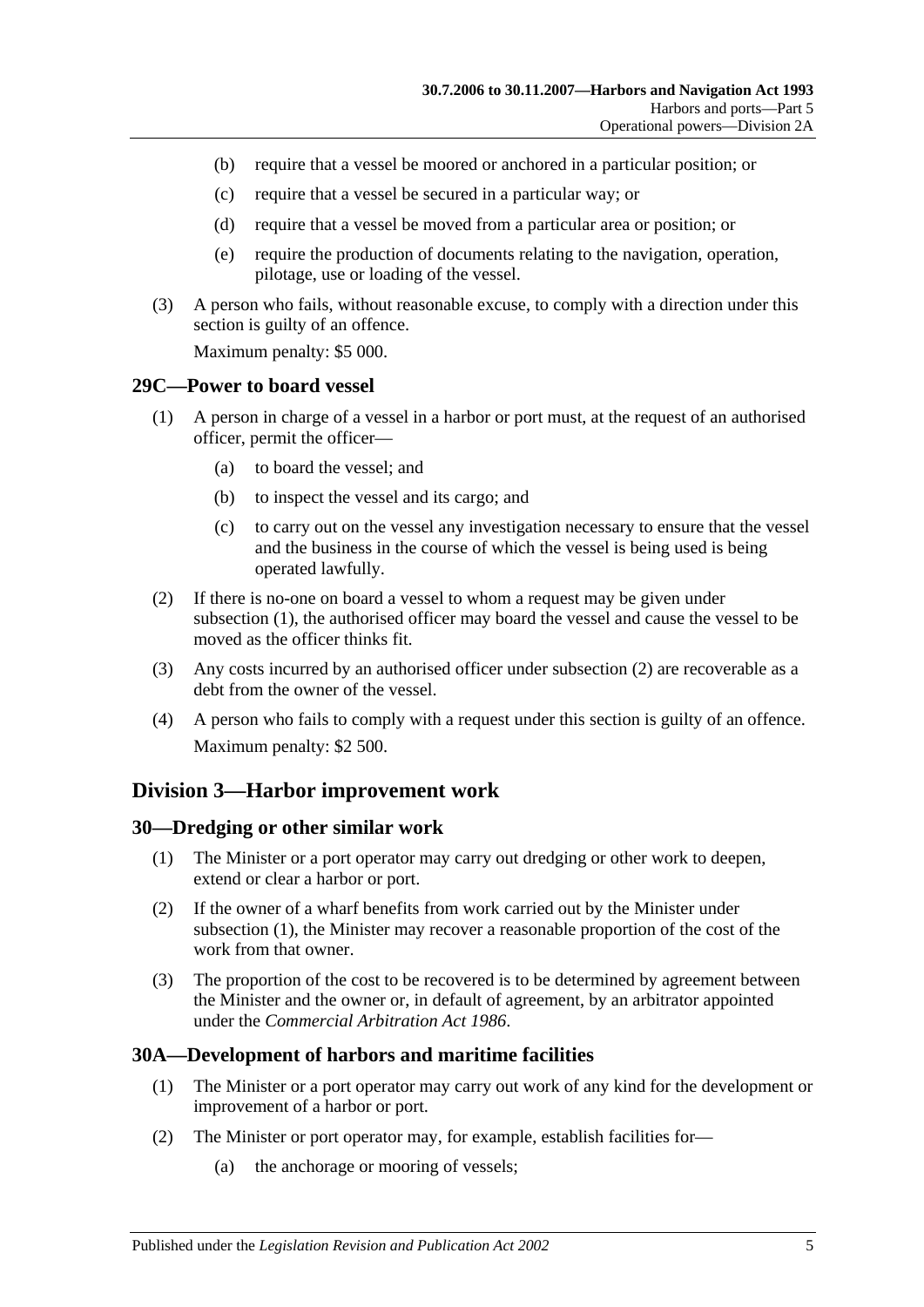- (b) the maintenance and repair of vessels;
- (c) the loading and unloading of passengers or goods;
- (d) the storage of goods;
- (e) facilitating industrial or commercial development associated with or to be associated with a harbor or port;
- (f) sporting or recreational purposes.
- (3) A port operator—
	- (a) must establish and maintain facilities and equipment for the safety of life and property in the port as required under a port operating agreement; and
	- (b) may establish and maintain other facilities and equipment for the safety of life and property.

#### <span id="page-27-0"></span>**30B—Application of** *Development Act 1993*

The powers conferred by this Division are subject to the *[Development Act](http://www.legislation.sa.gov.au/index.aspx?action=legref&type=act&legtitle=Development%20Act%201993) 1993*.

## <span id="page-27-1"></span>**Division 4—Harbor charges etc**

#### <span id="page-27-2"></span>**31—Power to fix charges**

- (1) Subject to any relevant law or determination, the Minister may fix charges—
	- (a) for the use of facilities provided by the Minister for—
		- (i) the mooring of vessels;
		- (ii) the loading or unloading of passengers or goods;
		- (iii) the storage of goods;
		- (iv) the safe navigation of vessels;
		- (v) any other purpose; or
	- (b) for the entry of vessels into waters under the Minister's control and management; or
	- (c) for services provided by the Minister.
- (2) The Minister may fix default charges to be paid if a charge fixed under this section is not paid within a specified period.
- (3) The Minister must publish Schedules of the charges and default charges fixed under this section.

#### <span id="page-27-3"></span>**31A—Power to waive or reduce charges**

The Minister may waive or reduce a charge (or default charge), or extend the time for payment of a charge (or default charge), as the Minister thinks fit.

#### <span id="page-27-4"></span>**31B—Charges in respect of goods**

(1) A charge (or default charge) payable under this Division in respect of the unloading or storage of goods is recoverable as a debt from the consignor or consignee of the goods.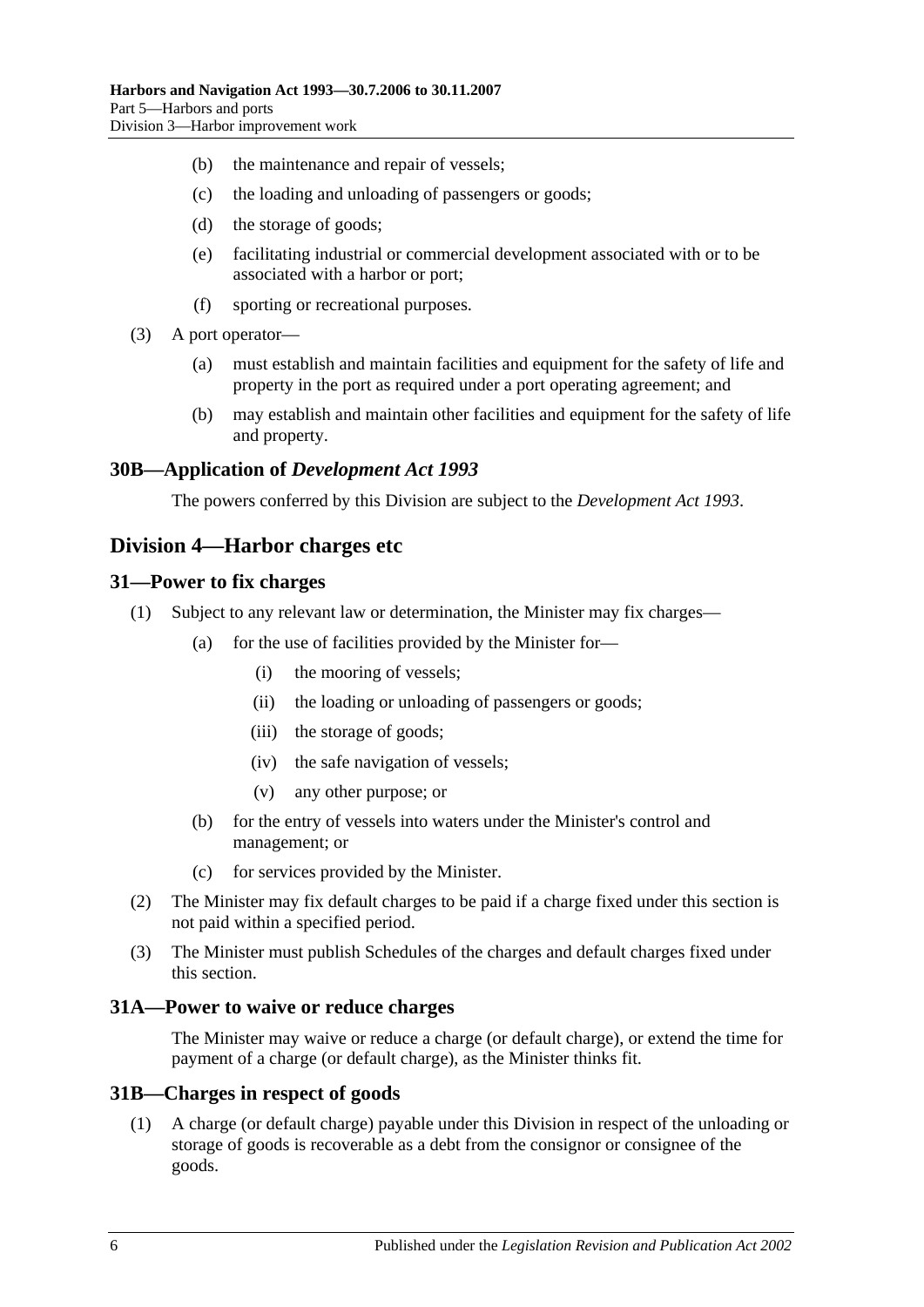- (2) The Minister may retain possession of goods until the appropriate charge is paid.
- (3) If the charge is not paid within 60 days after the goods are unloaded, the Minister may, after giving notice in writing to the consignee of the goods, sell the goods and retain the charge (together with any default charges and the costs of conducting the sale) from the proceeds of sale.

## <span id="page-28-0"></span>**31C—Charges in respect of vessels**

- (1) If a charge to which the Minister is entitled in respect of a vessel is not paid by the date payment falls due, an authorised person may, at the Minister's direction, arrest the vessel and take it into the Minister's custody.
- (2) If the charge remains unpaid 60 days after the vessel is taken into the Minister's custody, the Minister may, after giving notice to the owner of the vessel, sell the vessel and retain the charge (together with any default charges and the costs of conducting the sale) from the proceeds of sale.

## <span id="page-28-2"></span><span id="page-28-1"></span>**31D—Power to prevent use of harbor or port facilities**

- (1) If a person is in default in the payment of a charge (or default charge) payable under this Division, the Minister may, by written notice given to the person in default, prohibit the person from using harbor or port facilities provided by the Crown until the charge has been paid.
- (2) A person must not use facilities in contravention of a prohibition imposed under [subsection](#page-28-2)  $(1)$ .

Maximum penalty: \$2 500.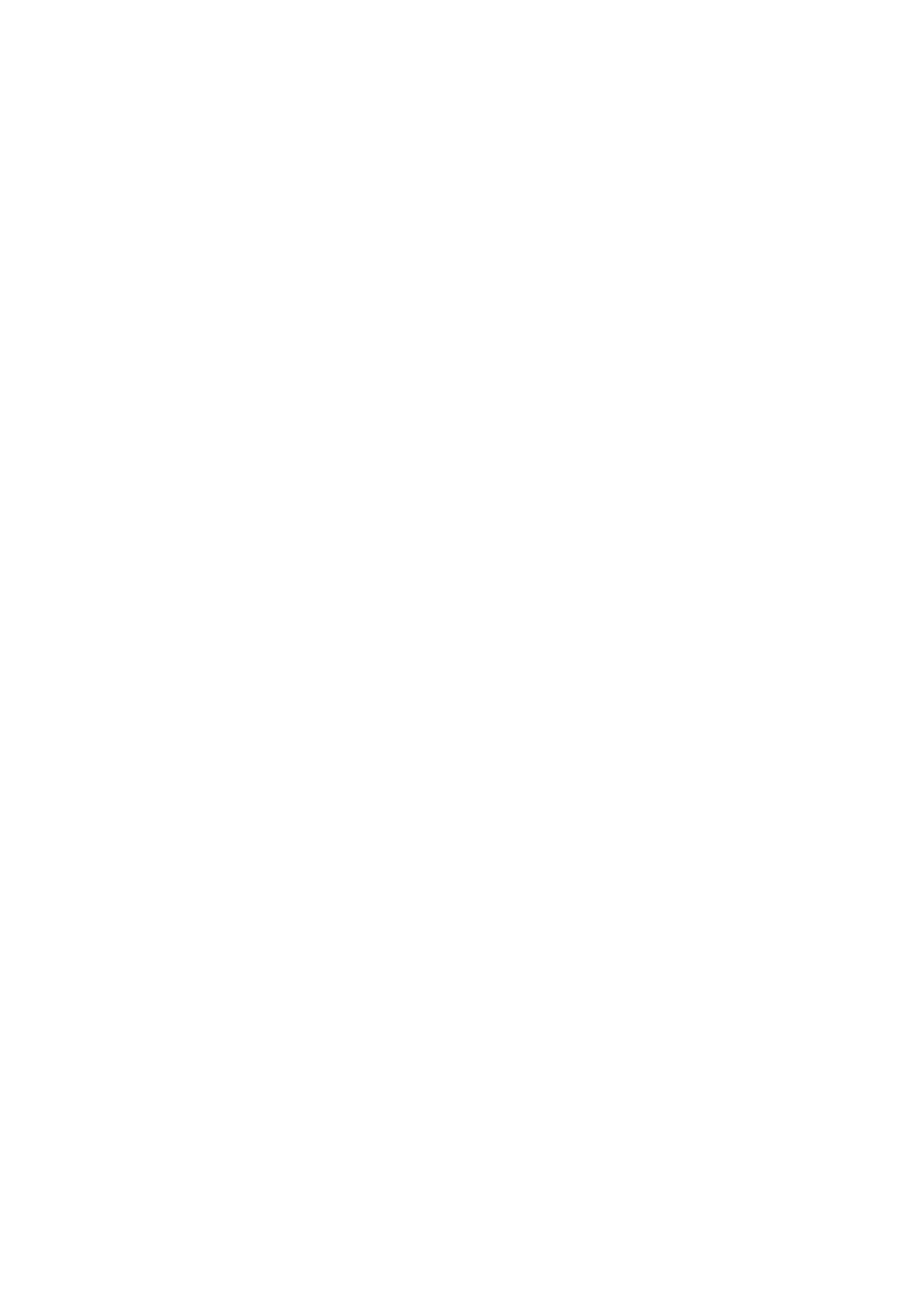# <span id="page-30-0"></span>**Part 5A—Pilotage**

## <span id="page-30-1"></span>**33—Licensing of pilots**

- (1) The CEO may license persons qualified in accordance with the regulations as pilots.
- (1a) A licence remains in force for the period specified in the regulations and may be renewed in accordance with the regulations.
- (2) A licence may be granted under this section on such conditions as the CEO thinks fit.
- (3) The CEO may, by notice in writing to the holder of a licence under this Part, vary or revoke a condition of the licence.
- (4) A person who holds a licence under this Part must not contravene or fail to comply with a condition of the licence.

Maximum penalty: \$5 000.

- (5) The CEO may, by notice in writing to a licensed pilot, cancel the licence if satisfied that the pilot—
	- (a) has been guilty of incompetence or breach of duty; or
	- (b) has breached a condition of licence; or
	- (c) has suffered mental or physical incapacity rendering the pilot incapable of satisfactorily performing the duties of a pilot.
- (6) On cancellation of a licence under this section, the former licensee must return the licence to the CEO.

Maximum penalty: \$750.

## <span id="page-30-2"></span>**34—Pilotage exemption certificate**

- (1) The CEO may issue a pilotage exemption certificate to the master of a vessel in accordance with the regulations.
- (1a) A pilotage exemption certificate remains in force for the period specified in the regulations and may be renewed in accordance with the regulations.
- (2) A pilotage exemption certificate may be granted on such conditions as the CEO thinks fit.
- (3) The CEO may, by notice in writing to the holder of a pilotage exemption certificate under this Part, vary or revoke a condition of the certificate.
- (4) A person who holds a pilotage exemption certificate under this Part must not contravene or fail to comply with a condition of the certificate. Maximum penalty: \$5 000.
- (4a) A pilotage exemption certificate lapses if the holder does not continue to have the periodic experience in the navigation of vessels required by the regulations.
- (5) The CEO may, by notice in writing to the holder of a pilotage exemption certificate, cancel the certificate if there are, in the CEO's opinion, proper reasons for doing so.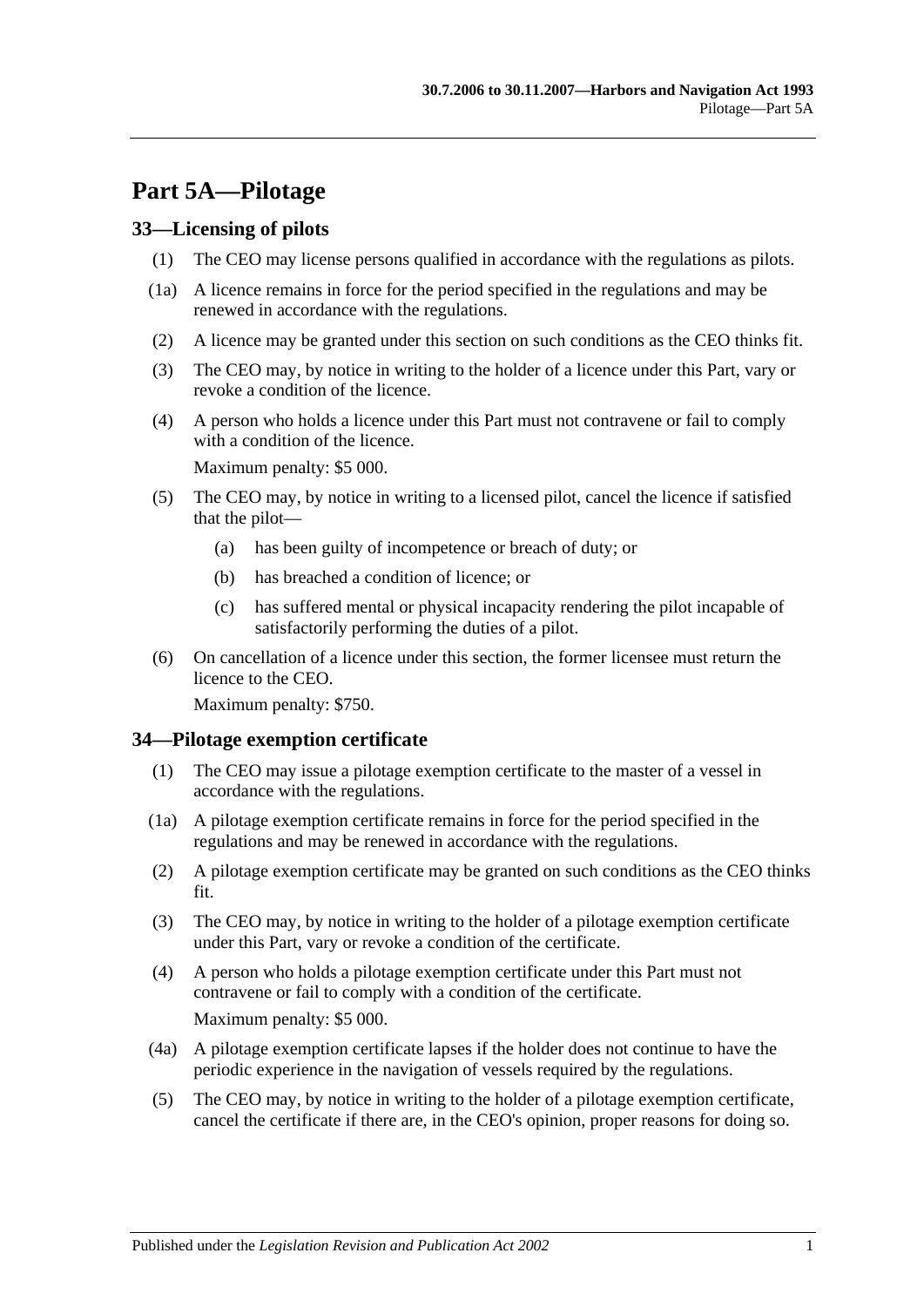(6) On cancellation of a pilotage exemption certificate under this section, the former holder of the certificate must return the certificate to the CEO.

Maximum penalty: \$750.

## <span id="page-31-0"></span>**35—Compulsory pilotage**

- (1) A vessel 35 metres or more in length must not be navigated within a harbor to which this section applies, unless—
	- (a) the vessel is navigated under the control or at the direction of a licensed pilot; or
	- (b) the master of the vessel holds a pilotage exemption certificate under this Part.
- (2) If a vessel is navigated in contravention of this section, the owner and the master are each guilty of an offence.

Maximum penalty: \$10 000.

- (3) This section applies to a harbor declared by regulation to be a harbor to which this section applies.
- (4) The CEO may, subject to such conditions as the CEO thinks fit, exempt a vessel from the requirements of this section.

#### <span id="page-31-1"></span>**36—Duties and immunities of pilots**

- (1) The duty of a pilot is to pilot the vessel subject to the authority of the master, and the fact that a vessel is under pilotage does not relieve the master from responsibility for the navigation of the vessel.
- (2) No civil liability attaches to a pilot or to a pilot's employer for negligence by the pilot in relation to the pilotage of the vessel (but this subsection does not relieve from liability that may attach to a person as owner of a vessel).
- (3) The liability of the owner or master of a ship for damage resulting from a fault in the navigation of the ship is unaffected by the fact that the vessel is under pilotage or that the pilotage is compulsory.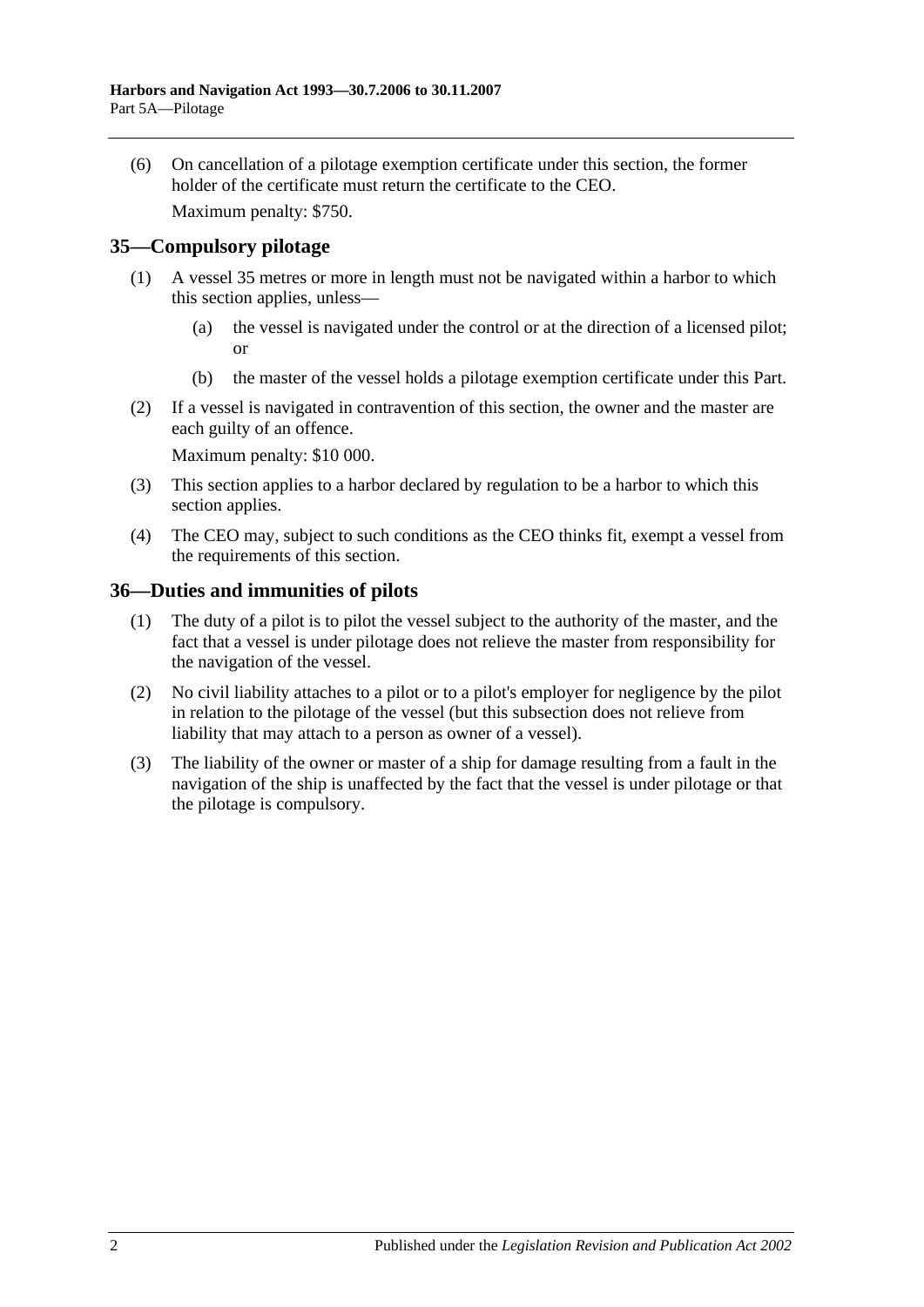# <span id="page-32-0"></span>**Part 6—Crewing**

# <span id="page-32-1"></span>**Division 1—Application of this Part**

## <span id="page-32-2"></span>**37—Vessels to which this Part applies**

This Part applies to a vessel of a class declared by regulation to be a class of vessels to which this Part applies.

# <span id="page-32-3"></span>**Division 2—Obligation to have adequate crew**

#### <span id="page-32-4"></span>**38—Obligation to have adequate crew**

- (1) If a fishing vessel to which this Part applies is operated in the jurisdiction and the crew of the vessel does not conform to the requirements of the regulations with regard to the minimum number and qualifications of the crew, the owner is guilty of an offence. Maximum penalty: \$5 000.
- (2) If a vessel (other than a fishing vessel) to which this Part applies is operated in the jurisdiction and—
	- (a) there is no current determination of the State Crewing Committee fixing the minimum number and qualifications of the crew required for the safe navigation of the vessel; or
	- (b) the crew of the vessel does not comply with the requirements of such a determination,

the owner and the master of the vessel are each guilty of an offence.

Maximum penalty: \$5 000.

## <span id="page-32-5"></span>**39—Exemptions**

- (1) The CEO may, on such conditions as the CEO thinks fit, exempt the owner or master of a vessel from the obligation to comply with the requirements of the regulations with regard to the minimum number and qualifications of the crew of the vessel or a determination of the State Crewing Committee.
- (2) The CEO may, by notice in writing to the holder of an exemption, revoke the exemption or impose further conditions if there are, in the CEO's opinion, proper reasons for doing so.

# <span id="page-32-6"></span>**Division 3—State Crewing Committee**

## <span id="page-32-7"></span>**39A—Interpretation**

In this Division—

*qualified marine engineer* means a person who holds a certificate of competency as a marine engineer (of any class) issued under this Act or has, in the opinion of the CEO, other appropriate qualifications as a marine engineer;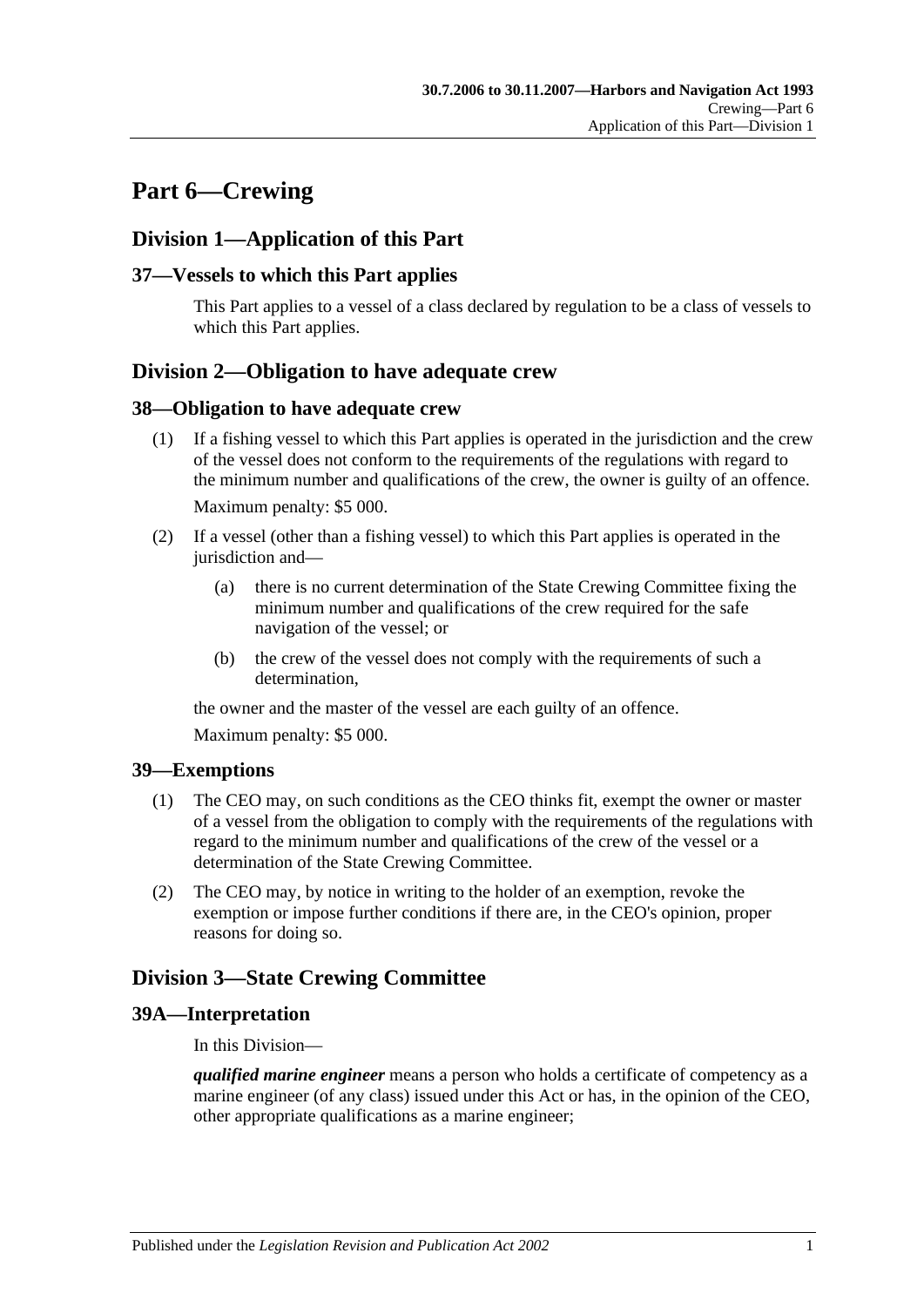*qualified master* means a person who holds a certificate of competency as a master (of any class) issued under this Act or has, in the opinion of the CEO, other appropriate qualifications as a master;

*qualified master mariner* means a person who holds—

- (a) a Master Class 1 certificate of competency issued by a marine authority of the Commonwealth; or
- (b) a qualification under the law of some other place recognised under the Commonwealth Act as equivalent to such a certificate of competency.

# <span id="page-33-0"></span>**40—State Crewing Committee**

- (1) The *State Crewing Committee* is established.
- (2) The Committee consists of—
	- (a) five members (the *appointed members*) appointed by the Governor of whom—
		- (i) one is to be a qualified master mariner nominated by the Minister;
		- (ia) one is to be a qualified master nominated by the Minister;
		- (ib) one is to be a qualified marine engineer nominated by the Minister;
		- (ii) two are to be persons who have, in the opinion of the Governor, appropriate qualifications and experience to be members of the Committee, nominated by maritime or waterfront unions;
	- (b) the members (the *nominated members*) nominated by the owner of the vessel in respect of which a determination is to be made or reviewed by the Committee.
- (2a) At least one appointed member of the Committee must be a woman and at least one must be a man.
- (3) One of the appointed members will be appointed by the Governor to preside at meetings of the Committee and another will be appointed to deputise for that member in his or her absence.
- (4) The Governor may appoint a suitable person to act as an appointed member of the Committee when a particular appointed member is absent or during a temporary vacancy in the office of that member.
- (5) The provisions governing the nomination of a member extend to the appointment of a person to act in the absence of that member or during a temporary vacancy in the office of that member.

## <span id="page-33-1"></span>**41—Nomination of members by owner**

- (1) The CEO must, at least 14 days before the Committee sits to make or review a determination in respect of a vessel, give the owner a written notice—
	- (a) informing the owner of the proposed making or review of the determination and of the date when the proceedings are to commence; and
	- (b) inviting the owner to nominate a person or persons (not exceeding two in number) to be members of the Committee for the purposes of the proceedings.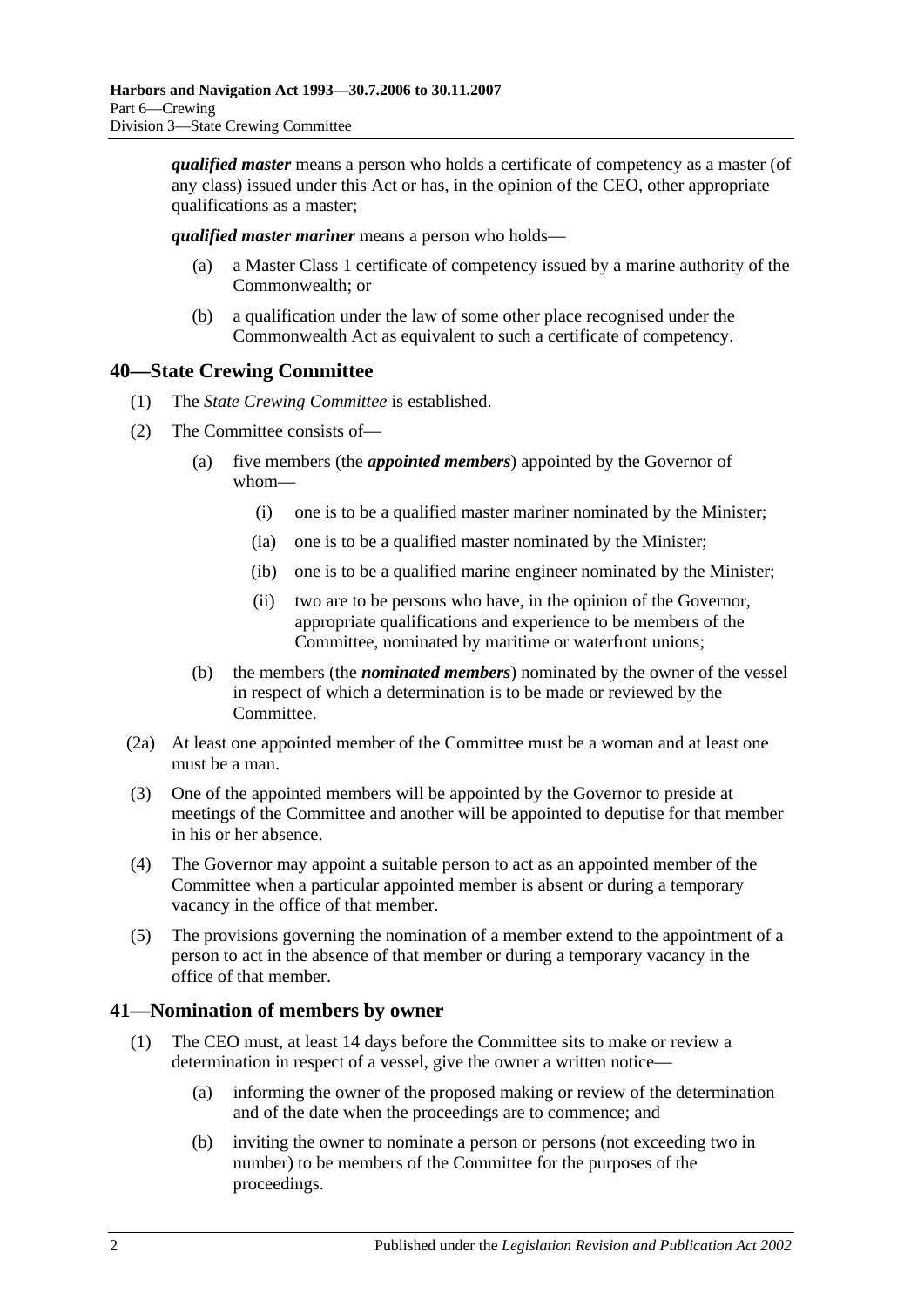- <span id="page-34-4"></span>(2) The owner may, by written notice to the CEO, nominate a person or persons (not exceeding two in number) to be members of the Committee for the purposes of the proceedings.
- (3) A person may not be nominated under [subsection](#page-34-4) (2) unless that person is a qualified master or marine engineer or is, in the opinion of the CEO, otherwise appropriately qualified to participate in the proceedings.
- (4) A nomination must be made at least 7 days before the Committee is to commence the proceedings for the making or review of the determination.
- (5) If the owner fails to make a nomination in accordance with this section the right to make the nomination lapses.

## <span id="page-34-0"></span>**42—Conditions of office**

- (1) An appointed member of the Committee holds office for such term and on such terms and conditions as may be determined by the Governor.
- (2) A nominated member holds office as a member of the Committee only while matters relating to the vessel in respect of which that member was nominated are being considered or otherwise dealt with by the Committee.
- (3) A member of the Committee is entitled to such remuneration, allowances and expenses as may be determined by the Governor.

#### <span id="page-34-1"></span>**42A—Vacancies or defects in appointment of members**

An act of the Committee is not invalid by reason only of a vacancy in its membership or a defect in the appointment of a member.

# <span id="page-34-2"></span>**Division 4—Procedures and powers of Committee**

## <span id="page-34-3"></span>**43—Procedures at meetings**

- (1) The member appointed to preside at meetings of the Committee must, if present at a meeting, preside at that meeting and, in the absence of that member, his or her deputy must preside but, if both are absent, a member chosen by those present will preside.
- (2) Subject to [subsection](#page-34-5) (3), three members of the Committee constitute a quorum of the Committee.
- <span id="page-34-5"></span>(3) A quorum must, unless the CEO otherwise directs, include the members (if any) duly nominated by the owner of the ship in respect of which the Committee is to make or review a determination.
- (4) A decision supported by a majority of the votes of the members present at a meeting of the Committee is a decision of the Committee.
- (5) Each member present at a meeting of the Committee is entitled to one vote on any matter arising for decision at that meeting and, if the votes are equal, the member presiding at the meeting is entitled to a second or casting vote.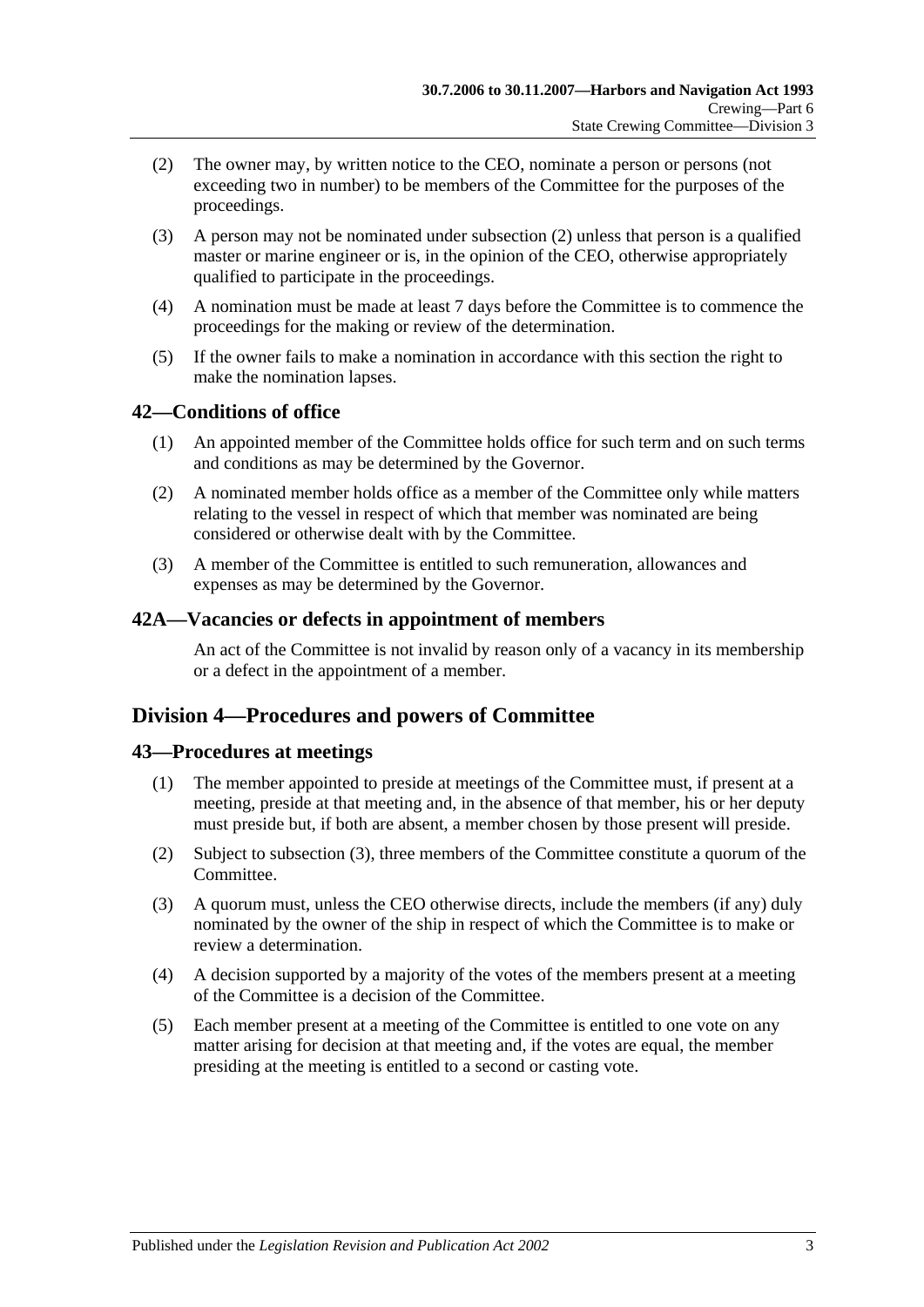## <span id="page-35-0"></span>**44—Power to obtain information**

- (1) For the purposes of this Act, the Committee may—
	- (a) by summons signed by the presiding or deputy presiding member, require any person to attend before the Committee to give evidence, or to produce documents to the Committee;
	- (b) examine witnesses on oath or affirmation;
	- (c) require any person appearing before the Committee (whether summoned to appear or not) to answer questions relating to any matter before the Committee;
	- (d) enter and inspect any vessel in respect of which a determination is to be made or reviewed under this Act.
- (2) A person who—
	- (a) fails without proper excuse to comply with a summons to attend before the Committee or to produce documents;
	- (b) misbehaves before the Committee, or wilfully insults or obstructs the Committee;
	- (c) refuses to be sworn or to affirm when required to do so by the Committee;
	- (d) refuses to answer any relevant question when required to do so by the Committee,

is guilty of an offence.

Maximum penalty: \$2 500.

## <span id="page-35-1"></span>**45—Determinations in relation to crew**

The Committee may, on application by the owner of a vessel (other than a fishing vessel) to which this Part applies, make or review a determination fixing the minimum number and qualifications of the crew required for the safe navigation of the vessel.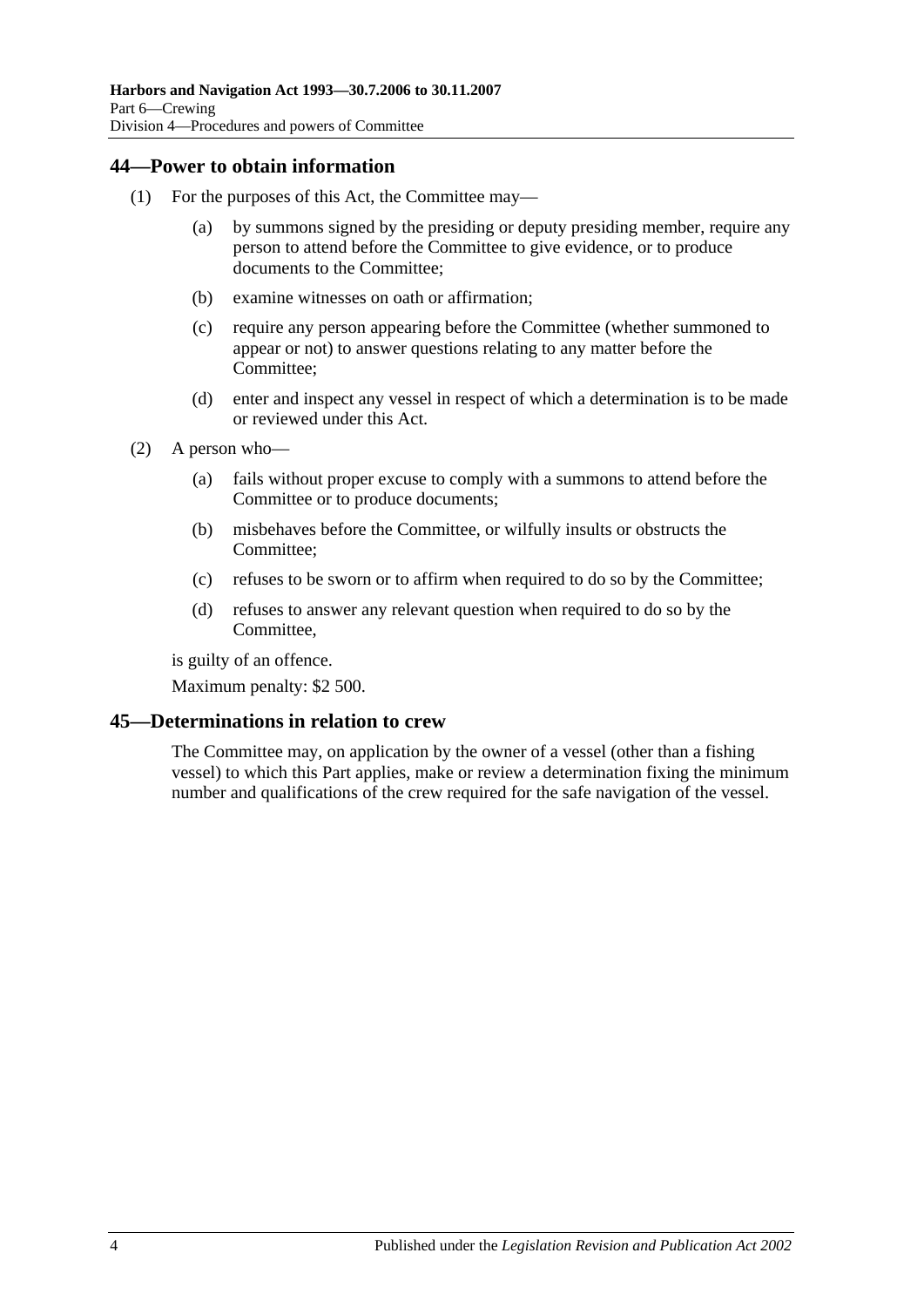# **Part 7—Certificates of competency**

## **46—Vessels to which this Part applies**

This Part applies to—

- (a) a recreational vessel fitted with an engine;
- (b) a vessel (other than a recreational vessel) of a class declared by regulation to be a class of vessels to which this Part applies.

## **47—Requirement for certificate of competency**

- (1) A person must not accept employment in a key position in the crew of a commercial vessel to which this Part applies unless that person holds—
	- (a) a certificate of competency of the appropriate class in force under this Act; or
	- (b) a qualification under the law of some other place declared by the CEO in accordance with the regulations to be equivalent to a certificate of competency of the relevant class; or
	- (c) an exemption from the requirement to hold a certificate of competency of the relevant class.

Maximum penalty: \$2 500.

- (2) A person must not employ another in a key position in the crew of a commercial vessel to which this Part applies unless that person holds—
	- (a) a certificate of competency of the appropriate class; or
	- (b) a qualification under the law of some other place declared by the CEO in accordance with the regulations to be equivalent to a certificate of competency of the relevant class; or
	- (c) an exemption from the requirement to hold a certificate of competency of the relevant class.

Maximum penalty: \$2 500.

- (3) A person must not operate a recreational vessel to which this Part applies unless that person holds—
	- (a) a certificate of competency of the appropriate class (a boat operator's licence); or
	- (b) an exemption from the requirement to hold a certificate of competency of the relevant class; or
	- (c) a special permit granted under the regulations.

Maximum penalty: \$2 500.

Expiation fee: \$105.

- (3a) A person must not cause, suffer or permit another to operate a recreational vessel to which this Part applies unless the other person holds—
	- (a) a certificate of competency of the appropriate class (a boat operator's licence); or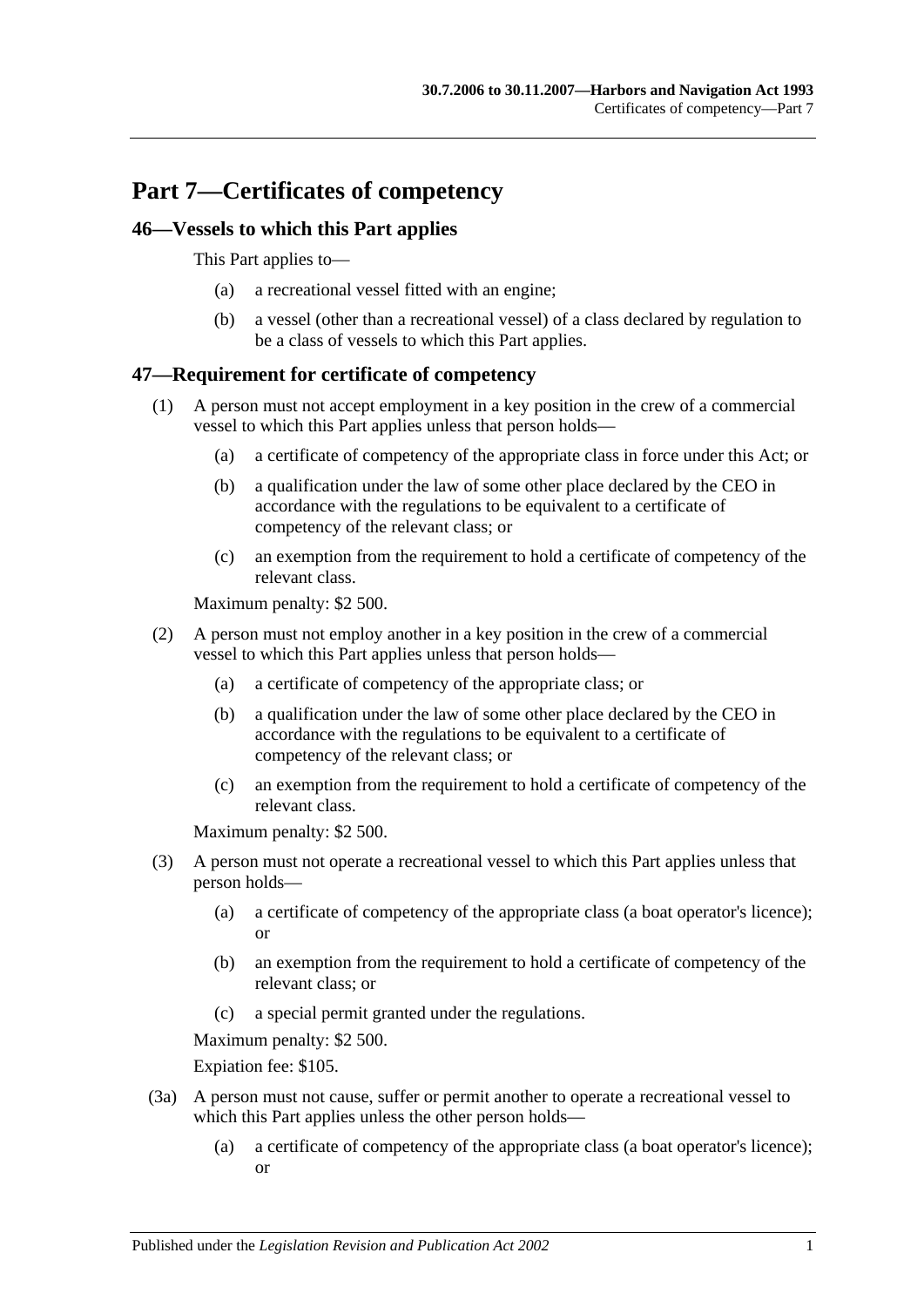- (b) an exemption from the requirement to hold a certificate of competency of the relevant class; or
- (c) a special permit granted under the regulations.

Maximum penalty: \$2 500.

Expiation fee: \$105.

- (4) A person must not hire out a recreational vessel to which this Part applies to another unless that person holds—
	- (a) a certificate of competency of the appropriate class (a boat operator's licence); or
	- (b) an exemption from the requirement to hold a certificate of competency of the relevant class; or
	- (c) a special permit granted under the regulations.

Maximum penalty: \$2 500.

Expiation fee: \$105.

(5) A person who commits an offence against this section while disqualified from holding a certificate of competency of the relevant class is liable to a fine of twice the amount prescribed above.

#### **48—Issue of certificates of competency or exemptions**

- (1) The CEO must arrange for the examination of applicants seeking certificates of competency.
- (2) A person who—
	- (a) passes the examinations appropriate to a certificate of competency of a particular class; and
	- (b) satisfies the requirements of the regulations appropriate to an applicant for a certificate of competency of that class; and
	- (c) satisfies the CEO that he or she is a fit and proper person to hold a certificate of competency of that class,

is entitled to be issued with a certificate of competency of that class.

- (3) A person who is entitled to a certificate of competency will, on payment of the fee fixed by regulation, be issued with a certificate of competency.
- (4) A certificate of competency issued in respect of a recreational vessel (a boat operator's licence) continues in operation without renewal and without payment of any further fee.
- (5) The CEO may, on such conditions as the CEO thinks fit, exempt a person from the obligation to sit an examination for a certificate of competency or to hold a certificate of competency of a particular class.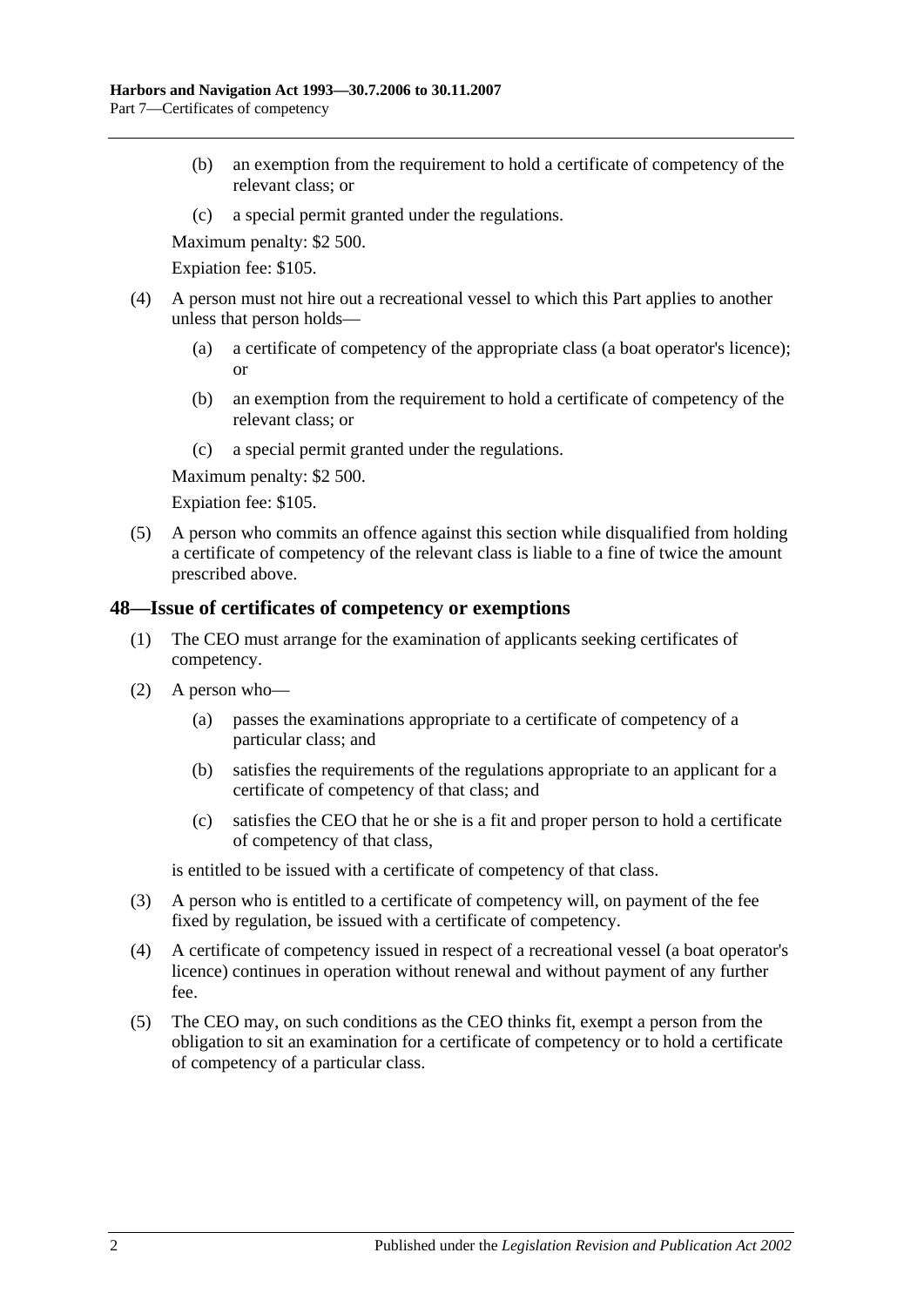## **49—Cancellation of certificate of competency by court**

Where a court convicts the holder of a certificate of competency of an offence against this Act showing the holder to have been incompetent or guilty of misconduct or to have failed in his or her duty in a matter related to navigation, the court may, in addition to imposing any other penalty, cancel the certificate of competency and disqualify the holder from again holding such a certificate for a specified period or until further order.

## **50—Cancellation of certificate of competency by Minister**

- (1) If the holder of a certificate of competency—
	- (a) is shown by the findings of the Court of Marine Enquiry or a court or tribunal with similar powers under the law of some other place to have been incompetent or guilty of misconduct or to have failed in his or her duty in a matter related to navigation; or
	- (b) is convicted of an offence showing the holder of the certificate to have been incompetent or guilty of misconduct or to have failed in his or her duty in a matter related to navigation; or
	- (c) is disqualified from holding such a certificate under the law of another place, or
	- (d) is shown to have suffered mental or physical incapacity rendering him or her incapable of satisfactorily operating a vessel or performing duties pursuant to the certificate of competency,

the Minister may, by notice in writing given to the holder, cancel the certificate of competency and disqualify the holder from again holding such a certificate for a specified period or until further notice.

- (2) If the holder of a qualification under the law of some other place—
	- (a) is convicted of an offence showing the holder of the qualification to have been incompetent or guilty of misconduct or to have failed in his or her duty in a matter related to navigation; or
	- (b) has been found by the Court of Marine Enquiry or a court or tribunal with similar powers under the law of some other place to have been incompetent or guilty of misconduct or to have failed in his or her duty in a matter related to navigation, or
	- (c) is shown to have suffered mental or physical incapacity rendering him or her incapable of satisfactorily operating a vessel or performing duties pursuant to the qualification,

the Minister may declare the qualification to be inoperative in the jurisdiction and while such a declaration remains in force the person to whom it relates will not be regarded as the holder of a qualification equivalent to a certificate of competency.

(3) On cancellation of a certificate of competency (under this or any other section of this Act), the former holder of the certificate must return the certificate to the Minister. Maximum penalty: \$750.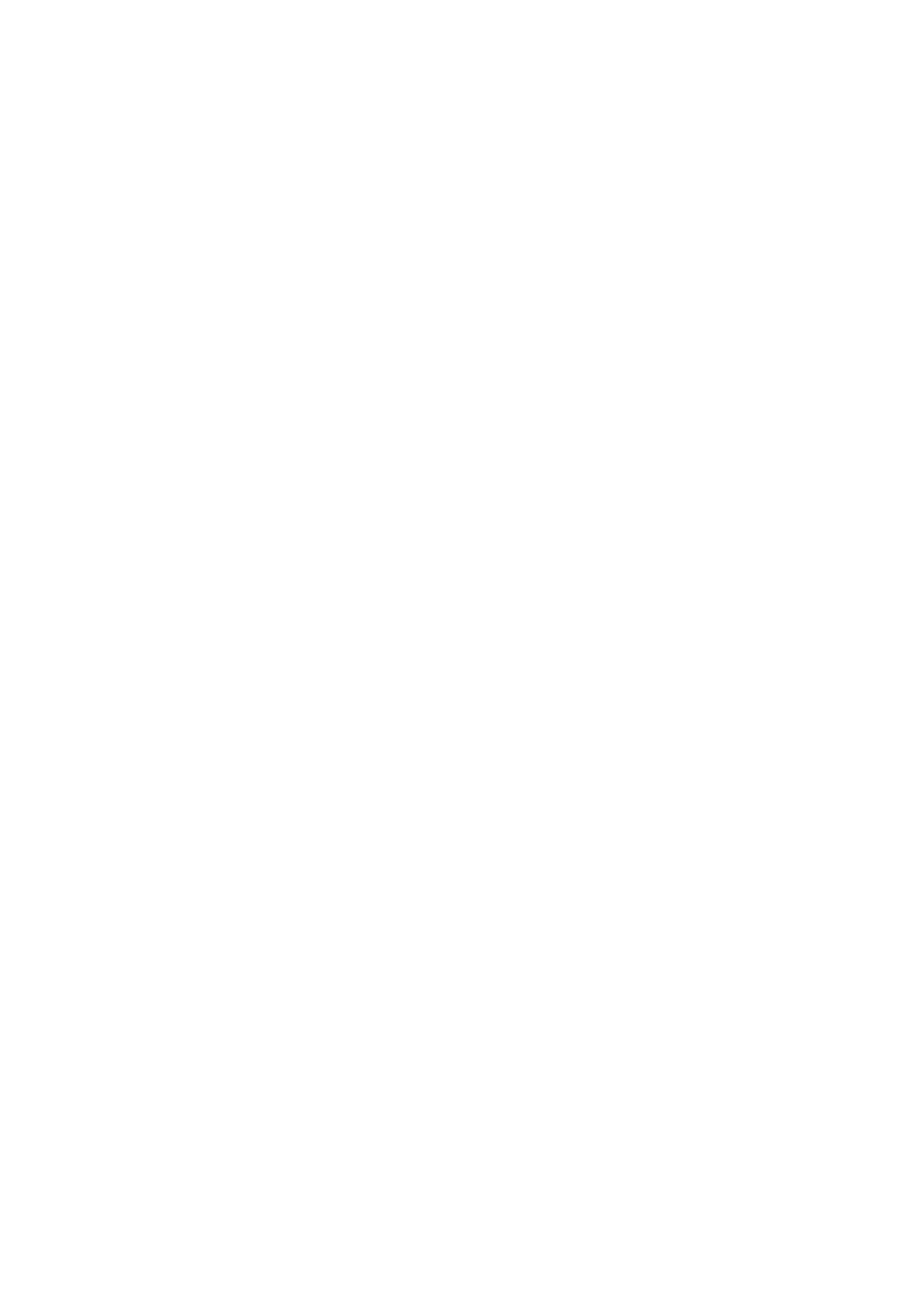# **Part 8—Hire of vessels**

### **51—Vessels to which this Part applies**

This Part applies to vessels of a class declared by regulation to be a class of vessels to which this Part applies.

### **52—Obligation to hold licence**

A person must not carry on a business of hiring out vessels to which this Part applies unless licensed to do so under this Part.

Maximum penalty: \$2 500.

#### **52A—Duration and granting of licence**

- (1) A licence under this Part remains in force for the period specified in the regulations and may be renewed in accordance with the regulations.
- (2) The regulations may set out the circumstances in which the CEO may grant or refuse to grant a licence under this Part.

#### **53—Terms and conditions of licence**

- (1) A licence under this Part may be granted subject to such conditions as the CEO thinks fit and specifies in the licence.
- (2) The CEO may, by notice in writing to the holder of a licence under this Part, vary or revoke a condition of the licence.
- (3) A person who holds a licence under this Division must not contravene or fail to comply with a condition of the licence.

Maximum penalty: \$2 500.

- (4) The CEO may, by notice in writing to the licensee, cancel a licence for breach of a condition.
- (5) On cancellation of a licence under this section, the former licensee must return the licence to the CEO.

Maximum penalty: \$750.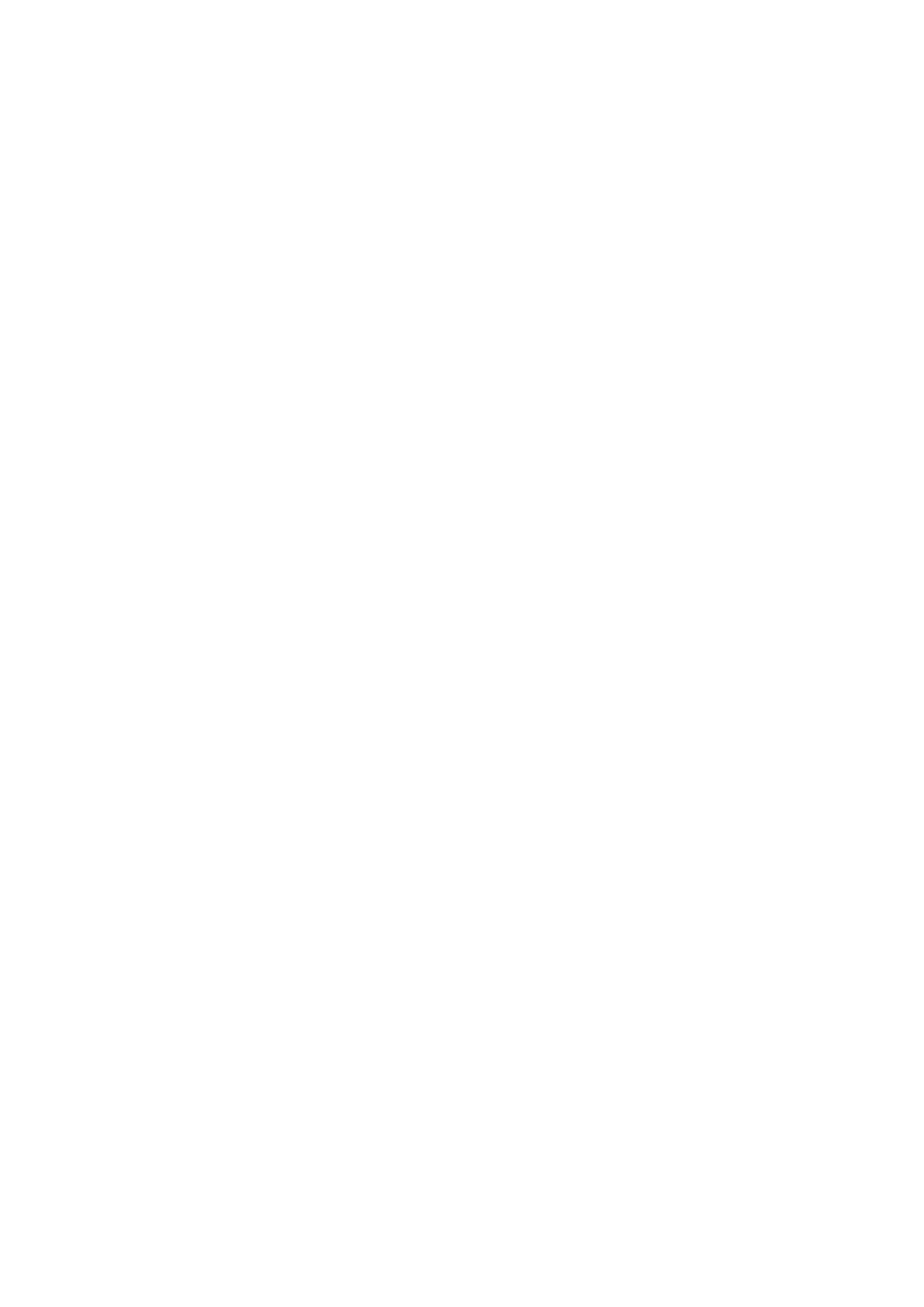# **Part 9—Registration and certificates of surveys**

## **Division 1—Registration of vessels**

## **54—Application of Division**

This Division applies to—

- (a) a recreational vessel fitted with an engine;
- (b) a vessel of a class declared by regulation to be a class of vessels to which this Division applies.

## **55—Registration**

- (1) A vessel to which this Division applies must not be operated in the jurisdiction unless it is registered and marked in accordance with the regulations.
- (2) If a vessel to which this Division applies is operated in the jurisdiction contrary to this section, the owner of the vessel, and the master or operator of the vessel, are each guilty of an offence (but it is a defence to a charge of such an offence brought against the owner for the owner to prove that the vessel was operated without the owner's consent).

Maximum penalty: \$750.

Expiation fee:

- (a) if the vessel is registered but not marked in accordance with the regulations—\$55;
- (b) if the vessel is neither registered nor marked in accordance with the regulations—\$80.
- (3) The CEO may, subject to such conditions as the CEO thinks fit, grant exemptions from the requirements of this section.

# **Division 2—Certificates of survey**

## **56—Application of this Division**

This Division applies in respect of vessels of a class declared by regulation to be a class of vessels in respect of which a certificate of survey is required.

## **57—Appointment of surveyors**

- (1) The CEO may license a suitably qualified person to be a surveyor of vessels generally or of a particular class of vessels.
- (2) A licence may be issued on such conditions as the CEO thinks fit.
- (3) A person who holds a licence under this Division must not contravene or fail to comply with a condition of the licence. Maximum penalty: \$5 000.
- (4) The CEO may, by notice in writing to a licensed surveyor, cancel the surveyor's licence if the surveyor is shown to have been guilty of incompetence or breach of duty or to have breached a condition of the licence.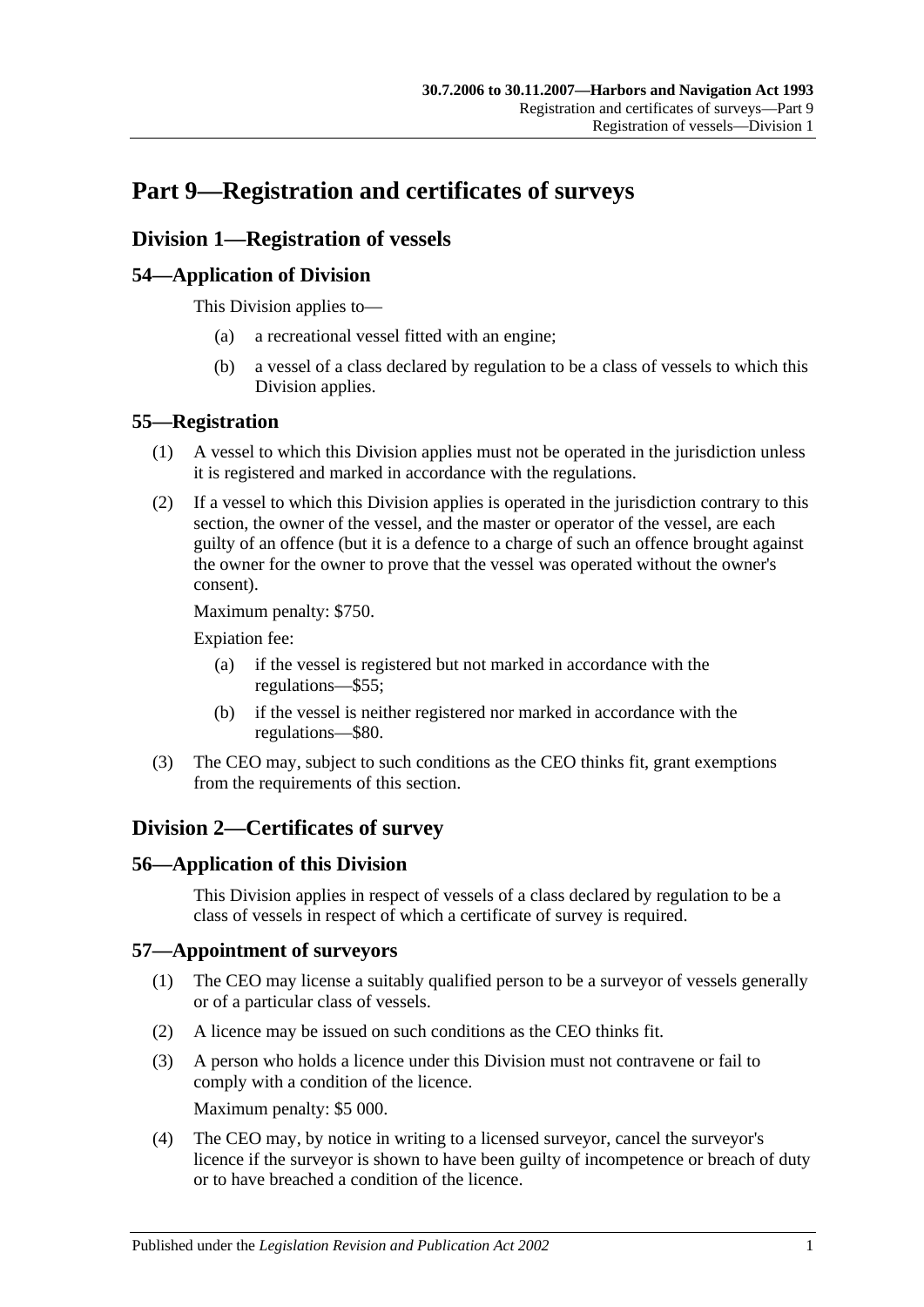(5) On cancellation of a licence under this section, the former licensee must return the licence to the CEO.

Maximum penalty: \$750.

#### **58—Issue of certificate of survey**

- (1) The CEO may, on the recommendation of a licensed surveyor, issue a certificate of survey in respect of a vessel.
- (2) A certificate of survey may, if the licensed surveyor so recommends, be issued subject to conditions stated in the certificate.

#### **59—Certificate of survey**

- (1) A certificate of survey issued in respect of a vessel certifies—
	- (a) that the vessel is structurally sound and conforms with the requirements of the regulations; and
	- (b) that the vessel has the equipment required by the regulations and that the equipment is in working order.
- (2) A certificate of survey remains in force for a period stated in the certificate.
- <span id="page-43-0"></span> $(3)$  If—
	- (a) a structural alteration is made, without the consent of the CEO, to the hull of a vessel in respect of which a certificate of survey is in force; or
	- (b) a material alteration is made, without the consent of the CEO, to the equipment of a vessel in respect of which a certificate of survey is in force,

the certificate of survey is void.

- <span id="page-43-1"></span>(4) A certificate of survey that is void under [subsection](#page-43-0) (3) must be returned to the CEO at his or her request.
- (5) If a certificate is not returned in accordance with [subsection](#page-43-1) (4), the owner and the master of the vessel to which the certificate relates are each guilty of an offence. Maximum penalty: \$750.

## **60—Obligation to hold certificate of survey**

(1) If a vessel to which this Division applies is operated in the jurisdiction without a current certificate of survey, the owner and the master of the vessel are each guilty of an offence.

Maximum penalty: \$10 000.

(2) If a vessel in respect of which a certificate of survey is in force is operated contrary to a condition of the certificate, the owner and the master of the vessel are each guilty of an offence.

Maximum penalty: \$10 000.

- (3) In this section, a reference to a certificate of survey extends to a certificate or document issued under some other law but recognised under the regulations as equivalent to a certificate of survey.
- (4) The CEO may, subject to such conditions as the CEO thinks fit, exempt a vessel from the requirement to be surveyed under this Division.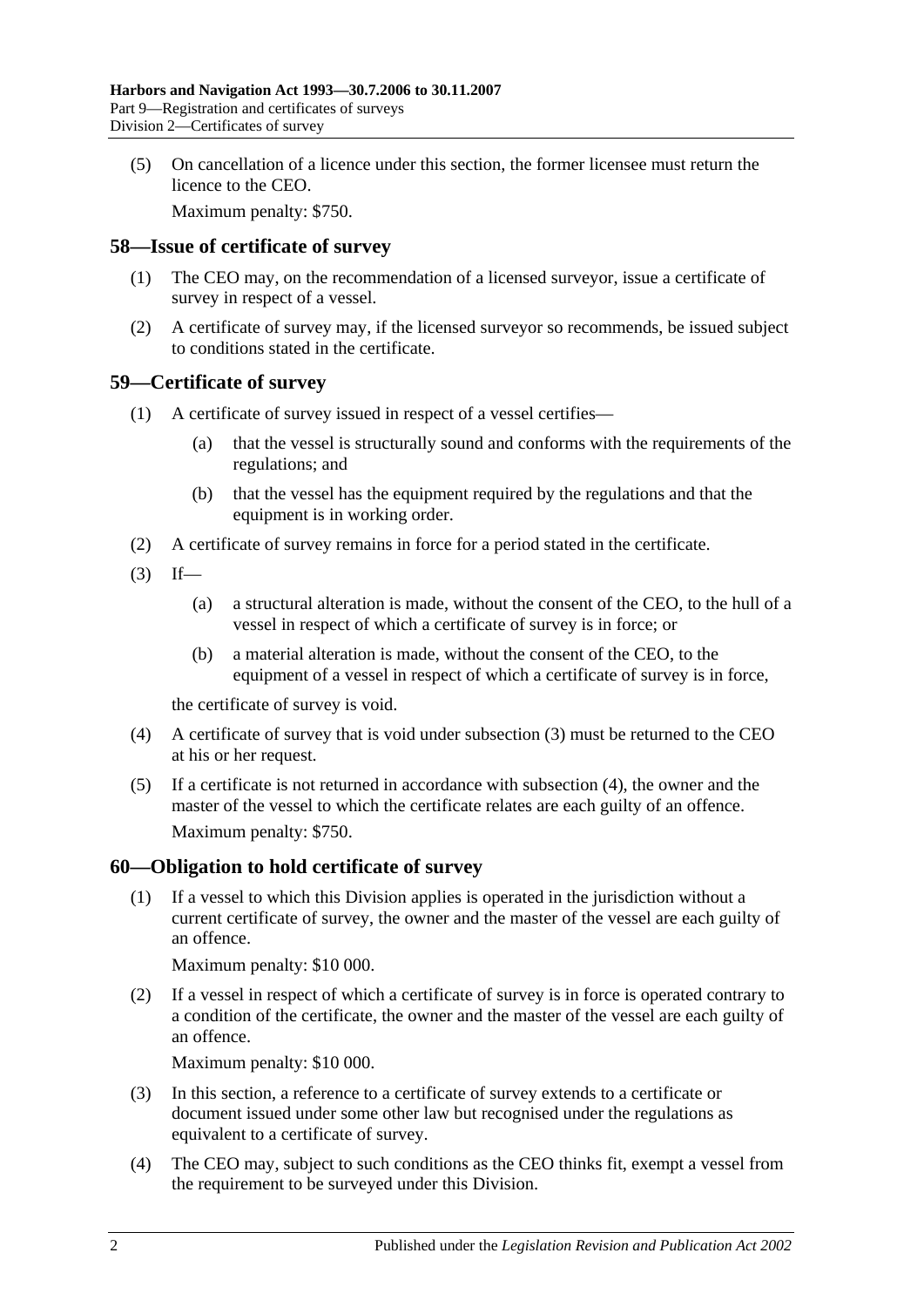## **Division 3—Loadline certificates**

## **61—Application of this Division**

This Division applies in respect of vessels of a class declared by regulation to be a class of vessels in respect of which a loadline certificate is required.

### **62—Issue of loadline certificate**

- (1) The CEO may issue a loadline certificate in respect of a vessel.
- (2) A loadline certificate may be issued subject to conditions stated in the certificate.

#### **63—Loadline certificate**

- (1) A loadline certificate issued in respect of a vessel certifies that the vessel conforms with the requirements of the regulations in relation to markings displayed for the purposes of determining whether the vessel is properly loaded.
- (2) A loadline certificate remains in force for a period stated in the certificate.
- <span id="page-44-0"></span> $(3)$  If—
	- (a) a structural alteration is made, without the consent of the CEO, to the hull of a vessel in respect of which a loadline certificate is in force; or
	- (b) a material alteration is made, without the consent of the CEO, to the markings on a vessel in respect of which a loadline certificate is in force,

the loadline certificate is void.

- <span id="page-44-1"></span>(4) A loadline certificate that is void under [subsection](#page-44-0) (3) must be returned to the CEO at his or her request.
- (5) If a certificate is not returned in accordance with [subsection](#page-44-1) (4), the owner and the master of the vessel to which the certificate relates are each guilty of an offence. Maximum penalty: \$5 000.

## **64—Obligation to hold loadline certificate**

(1) If a vessel to which this Division applies is operated in the jurisdiction without a current loadline certificate, the owner and the master of the vessel are each guilty of an offence.

Maximum penalty: \$10 000.

(2) If a vessel in respect of which a loadline certificate is in force is operated contrary to a condition of the certificate, the owner and the master of the vessel are each guilty of an offence.

Maximum penalty: \$10 000.

- (3) In this section, a reference to a loadline certificate extends to a certificate or document issued under some other law but recognised under the regulations as equivalent to a loadline certificate.
- (4) The CEO may, subject to such conditions as the CEO thinks fit, exempt a vessel from the requirement to have a loadline certificate issued in respect of it under this Division.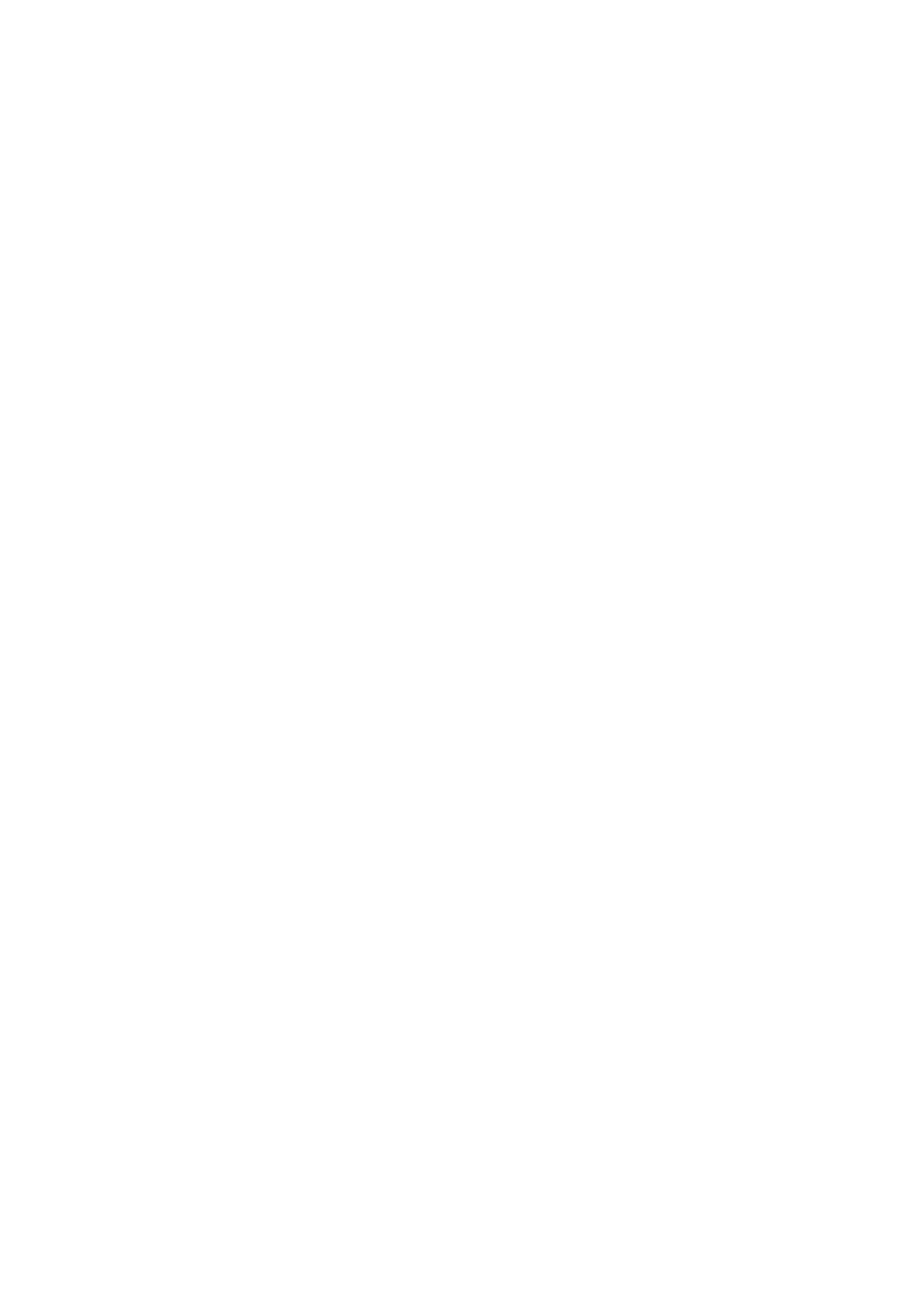# **Part 10—Safety**

# **Division 1—Safety generally**

## <span id="page-46-0"></span>**65—General requirements**

- (1) A vessel must not be operated in the jurisdiction if—
	- (a) the vessel is unsafe;
	- (b) the vessel does not have the equipment or markings required by the regulations or the equipment is not in good working order;
	- (c) the vessel is overloaded or is not properly loaded in accordance with the regulations or the conditions of a certificate of survey or loadline certificate.
- (2) If a vessel is operated in the jurisdiction contrary to [subsection](#page-46-0) (1), the owner and the master or operator are each guilty of an offence.

Maximum penalty: \$10 000.

Expiation fee:

- (a) if 1 or 2 items of equipment are involved—\$105;
- (b) if 3 or 4 items of equipment are involved—\$160;
- (c) if more than 4 items of equipment are involved—\$210.

## <span id="page-46-1"></span>**65A—Requirement to have emergency position indicating radio beacon**

- (1) A vessel of a class specified by the regulations must not be operated in the jurisdiction unless it is carrying an emergency position indicating radio beacon that is in good working order.
- (2) If a vessel is operated in the jurisdiction contrary to [subsection](#page-46-1) (1), the owner and the master or operator are each guilty of an offence.

Maximum penalty: \$10 000.

Expiation fee: \$400.

## <span id="page-46-3"></span>**66—Power to prohibit use of unsafe vessel**

- (1) If the CEO suspects, on reasonable grounds—
	- (a) that a vessel is unsafe; or
	- (b) that a vessel does not have the equipment or markings required by this Act or the regulations or the equipment is not in good working order; or
	- (c) that a vessel is overloaded or is not properly loaded in accordance with the regulations or the conditions of a certificate of survey or a loadline certificate,

the CEO may, by order, prohibit the use of the vessel.

<span id="page-46-2"></span>(2) If an order is made under this section while the vessel is under way, the vessel must be brought as soon as possible to safe anchorage or be taken as soon as possible out of the water.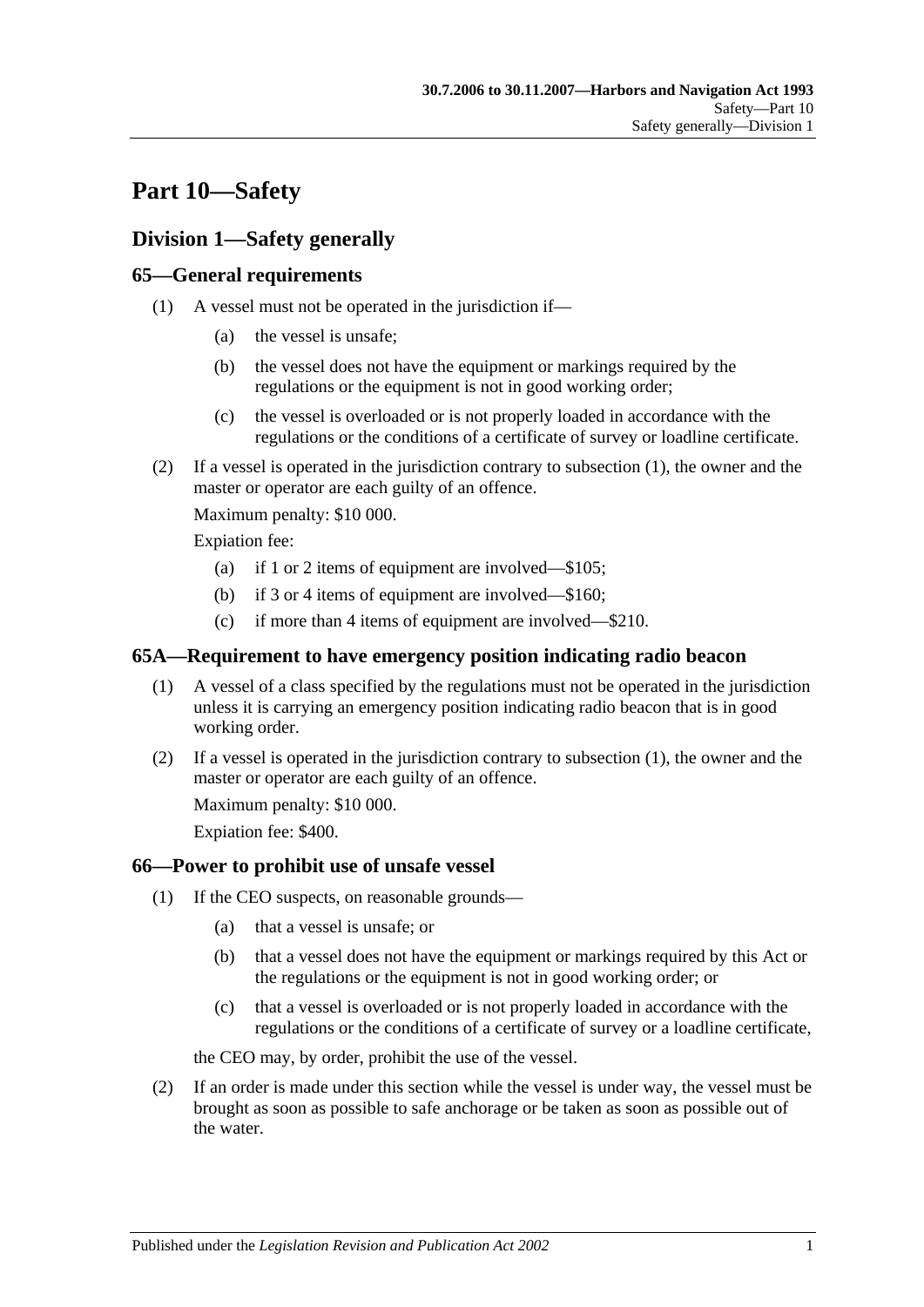(3) Except as provided in [subsection](#page-46-2) (2), if a vessel is operated contrary to an order under [subsection](#page-46-3) (1), the owner and the master of the vessel are each guilty of an offence. Maximum penalty: \$5 000.

## **67—Minister's power to act in an emergency**

- (1) In an emergency, the Minister may take action for the purpose of avoiding or minimising danger to human life or damage to property.
- (2) The Minister may (for example) exercise one or more of the following powers:
	- (a) take control of a harbor or harbor facility;
	- (b) issue directions to the master or owner of a vessel (including a direction to sink or destroy the vessel);
	- (c) issue any other directions the Minister considers appropriate in the circumstances.
- (3) A person who—
	- (a) obstructs the Minister in the exercise of powers under this section; or
	- (b) fails to comply with a direction under this section,

is guilty of an offence.

Maximum penalty: \$10 000.

(4) A port operating agreement may contain provisions governing the exercise of the Minister's powers under this section in relation to the port.

# **Division 2—Survey**

#### **68—Requirement of survey**

- (1) If the CEO is of the opinion that there are reasonable grounds to suspect that a vessel may be unsafe, that a vessel does not have the equipment or markings required by the regulations or that its equipment may not be in good working order, the CEO may, by notice in writing to the owner of the vessel, require the owner to obtain a certificate from a licensed surveyor nominated by the CEO certifying that—
	- (a) the vessel is safe; and
	- (b) the vessel has the equipment and markings required by this Act and the regulations and the equipment is in good working order.
- (2) A notice under this section may prohibit the use of the vessel until the certificate is obtained.
- (3) A person who—
	- (a) fails without reasonable excuse to obtain a certificate of survey within the time allowed by a notice under this section; or
	- (b) uses a vessel contrary to a notice under this section,

is guilty of an offence.

Maximum penalty: \$5 000.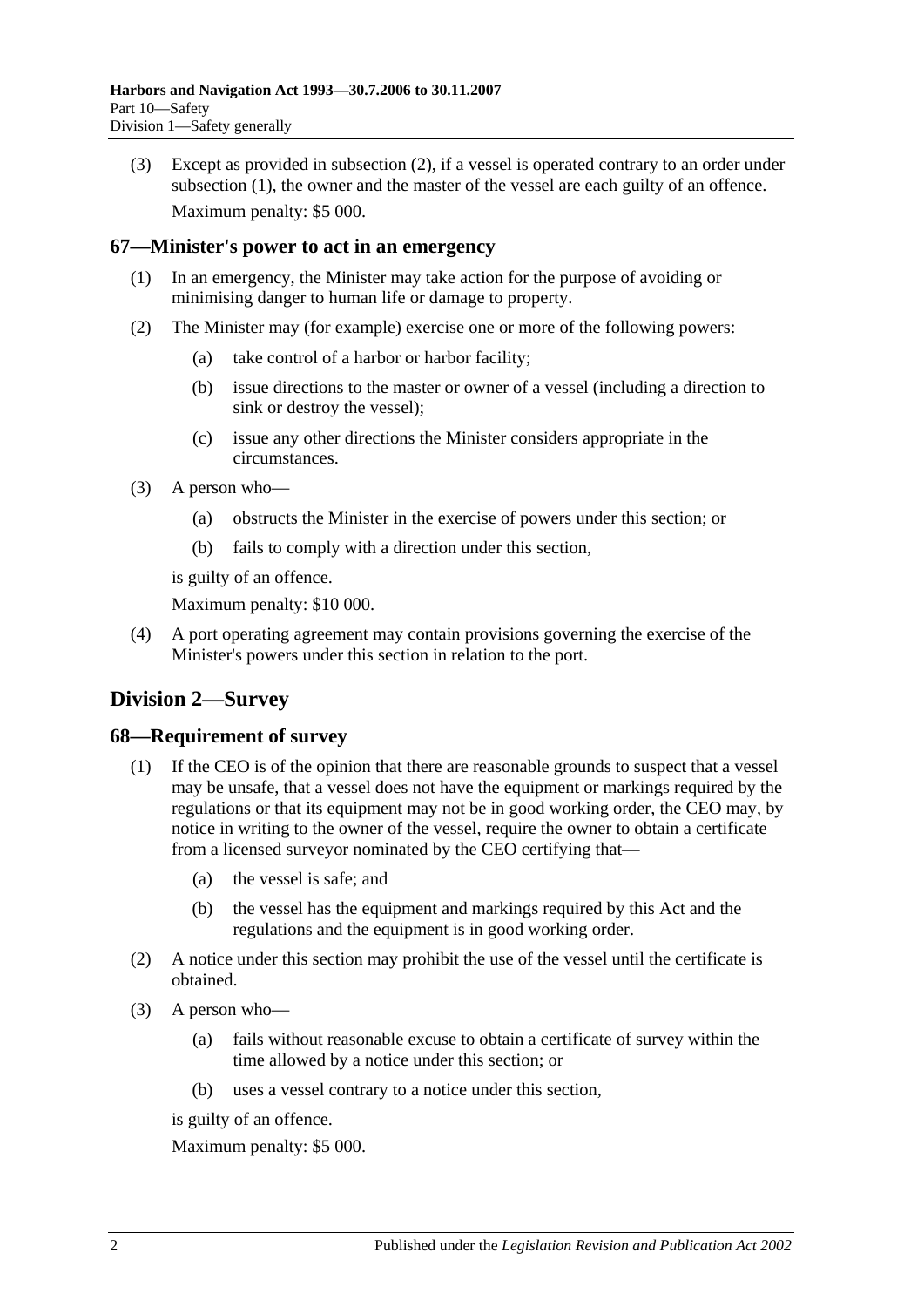## **Division 3—Operation of vessels**

#### **69—Careless operation of a vessel**

(1) A person who operates a vessel without due care for the safety of any person or property is guilty of an offence.

Maximum penalty:

- (a) for an aggravated offence—12 months imprisonment; or
- (b) for any other offence—\$2 500.
- (2) For the purposes of this section, an aggravated offence is—
	- (a) an offence that caused the death of, or serious harm to, a person; or
	- (b) an offence committed in any of the following circumstances:
		- (i) the offender committed the offence while there was present in his or her blood a concentration of .08 grams or more of alcohol in 100 millilitres of blood;
		- (ii) the offender was, at the time of the offence, operating the vessel in contravention of [section](#page-48-0) 70(1).
- (3) If a person is charged with an aggravated offence against this section, the circumstances alleged to aggravate the offence must be stated in the instrument of charge.
- (4) In this section—

#### *serious harm* means—

- (a) harm that endangers, or is likely to endanger, a person's life; or
- (b) harm that consists of, or is likely to result in, loss of, or serious and protracted impairment of, a part of the body or a physical or mental function; or
- (c) harm that consists of, or is likely to result in, serious disfigurement.

#### **69A—Dangerous operation of a vessel**

A person who operates a vessel at a dangerous speed or in a dangerous manner is guilty of an offence.

Maximum penalty: Imprisonment for 2 years.

## **Division 4—Alcohol and other drugs**

#### <span id="page-48-0"></span>**70—Alcohol and other drugs**

- $(1)$  If—
	- (a) a person operates a vessel or is a member of the crew of a vessel who is, or ought to be, engaged in duties affecting the safe navigation or operation of the vessel; and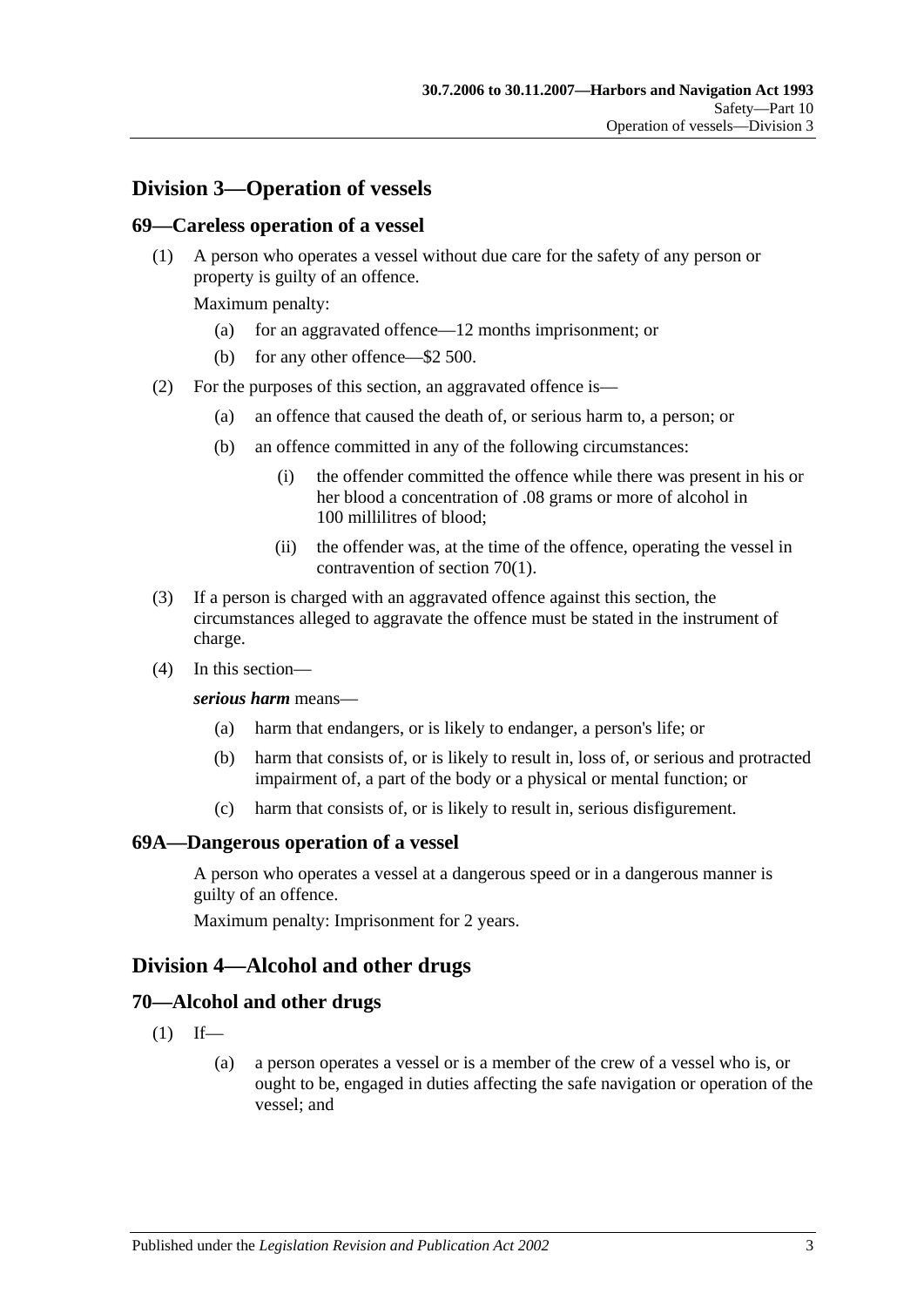(b) that person is so much under the influence of intoxicating liquor or a drug as to be incapable of exercising effective control of the vessel or of effectively discharging the duties that he or she is or ought to be performing (as the case requires).

that person is guilty of an offence.

Penalty:

- (a) for a first offence—
	- (i) a fine of not less than \$700 and not more than \$1 200; or
	- (ii) imprisonment for not more than 3 months;
- (b) for a subsequent offence—
	- (i) a fine of not less than \$1 500 and not more than \$2 500; or
	- (ii) imprisonment for not more than 6 months.

<span id="page-49-0"></span> $(2)$  If—

- (a) a person operates a vessel or is a member of the crew of a vessel who is, or ought to be, engaged in duties affecting the safe navigation, operation or use of the vessel; and
- (b) the prescribed concentration of alcohol is present in the blood of that person,

that person is guilty of an offence.

Penalty:

- (a) for a first offence—
	- (i) if the offence is a category 1 offence—a fine of \$700;
	- (ii) if the offence is a category 2 offence—a fine of not less than \$500 and not more than \$900;
	- (iii) if the offence is a category 3 offence—a fine of not less than \$700 and not more than \$1 200;
- (b) for a second offence—
	- (i) if the offence is a category 1 offence—a fine of \$700;
	- (ii) if the offence is a category 2 offence—a fine of not less than \$700 and not more than \$1 200;
	- (iii) if the offence is a category 3 offence—a fine of not less than \$1 200 and not more than \$2 000;
- (c) for a subsequent offence—
	- (i) if the offence is a category 1 offence—a fine of \$700;
	- (ii) if the offence is a category 2 offence—a fine of not less than \$1 100 and not more than \$1 800;
	- (iii) if the offence is a category 3 offence—a fine of not less than \$1 500 and not more than \$2 500.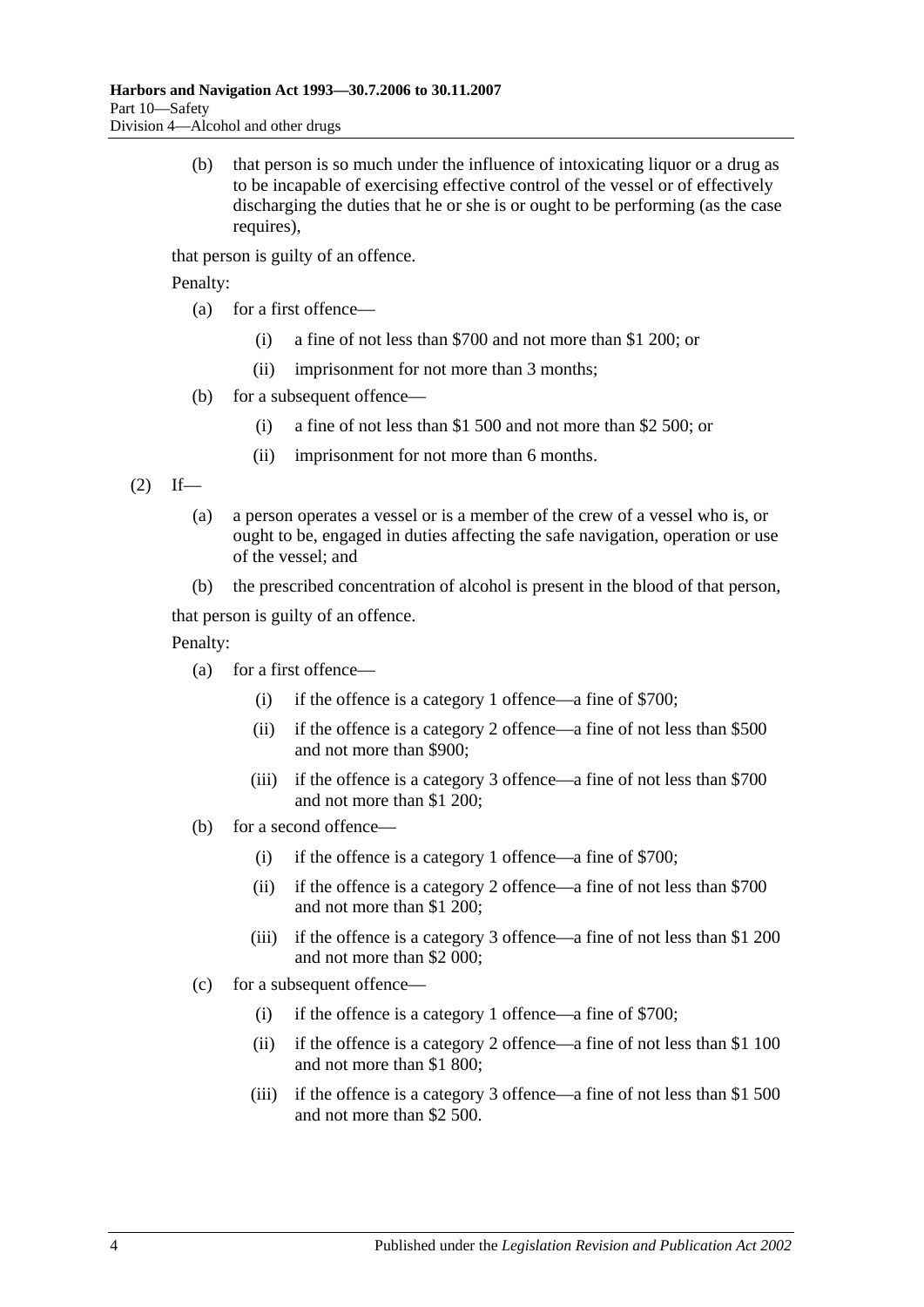(3) In this section—

*category 1 offence* means an offence involving a concentration of alcohol of less than .08 grams in 100 millilitres of blood;

*category 2 offence* means an offence involving a concentration of alcohol of not less than .08 grams but less than .15 grams in 100 millilitres of blood;

*category 3 offence* means an offence involving a concentration of alcohol of not less than .15 grams in 100 millilitres of blood;

*prescribed concentration of alcohol* means a concentration of .05 grams or more in 100 millilitres of blood.

(4) In determining whether an offence is a first, second or subsequent offence for the purposes of this section, any previous offence against this Division for which the defendant has been convicted will be taken into account, but only if the previous offence was committed within the period of 5 years immediately preceding the date on which the offence under consideration was committed.

#### <span id="page-50-1"></span>**71—Requirement to submit to alcotest or breath analysis**

- (1) An authorised person may require any person—
	- (a) who is operating or has operated a vessel within the preceding period of 8 hours; or
	- (b) who is or was a member of the crew of a vessel that is being operated or has been operated within the preceding period of 8 hours, and who is or was, or ought to be or to have been engaged in duties affecting the safe operation of the vessel,

to submit to an alcotest or a breath analysis.

<span id="page-50-0"></span>(2) A person required to submit to an alcotest or breath analysis must comply with all reasonable directions of the authorised person and, in particular, must exhale into the apparatus by which the alcotest or breath analysis is conducted, in accordance with the directions of the authorised person.

Maximum penalty: \$2 500.

- (3) If a person is required to submit to breath analysis, the breath analysis must be conducted by a member of the police force experienced in the operation of breath analysing instruments.
- (3a) The regulations may prescribe the manner in which an alcotest or breath analysis is to be conducted and may, for example, require that more than one sample of breath is to be provided for testing or analysis and, in such a case, specify which reading of the apparatus or instrument will be taken to be the result of the alcotest or breath analysis for the purposes of this Division and any other Act.
- (4) It is a defence to a prosecution under [subsection](#page-50-0) (2) that—
	- (a) the requirement or direction to which the prosecution relates was not lawfully made; or
	- (b) the person was not allowed the opportunity to comply with the requirement or direction after having been given the prescribed oral advice in relation to—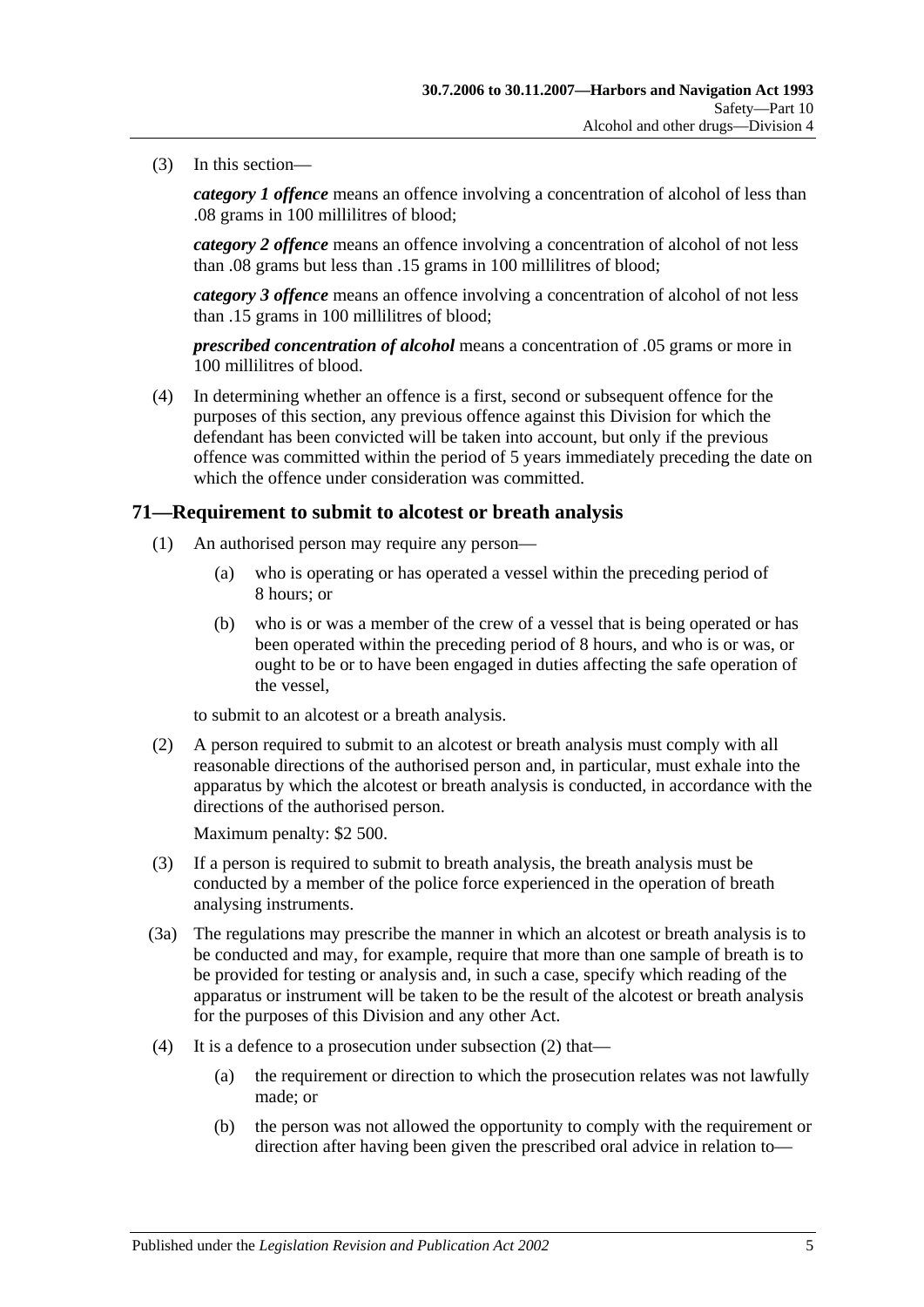- (i) the consequences of refusing or failing to comply with the requirement or direction; and
- (ii) the person's right to request the taking of a blood sample under [section](#page-51-0) 72; or
- (c) there was, in the circumstances of the case, good reason for the defendant to refuse or fail to comply with the requirement or direction.
- (5) No person is entitled to refuse or fail to comply with a requirement or direction under this section on the ground that—
	- (a) the person would, or might, by complying with that requirement or direction, furnish evidence that could be used against himself or herself; or
	- (b) the person consumed alcohol after the person last operated a vessel or was on duty as a member of the crew of a vessel and before the requirement was made or the direction given.
- (6) A person may not raise a defence that the person had good cause for a refusal or failure to comply with a requirement or direction under this section by reason of some physical or medical condition of the person unless—
	- (a) a sample of the person's blood was taken in accordance with [section](#page-51-0) 72; or
	- (b) the person made a request as referred to in [section](#page-51-1)  $72(2)$ , but—
		- (i) an authorised person failed to facilitate the taking of a sample of the person's blood as required by that section; or
		- (ii) a medical practitioner was not reasonably available for the purpose of taking such a sample; or
	- (c) the taking of a sample of a person's blood in accordance with [section](#page-51-0) 72 was not possible or reasonably advisable or practicable in the circumstances by reason of some physical or medical condition of the person.

## <span id="page-51-1"></span><span id="page-51-0"></span>**72—Police to facilitate blood test at request of incapacitated person etc**

- (2) Where a person of whom a requirement is made or to whom a direction is given under [section](#page-50-1) 71 refuses or fails to comply with the requirement or direction by reason of some physical or medical condition of the person and immediately requests an authorised person that a sample of his or her blood be taken by a medical practitioner, an authorised person must do all things reasonably necessary to facilitate the taking of a sample of the person's blood—
	- (a) by a medical practitioner nominated by the person; or
	- (b) if a medical practitioner is not nominated or it appears unlikely to an authorised person that the nominated medical practitioner will be available to take the sample within one hour of the time of the request at some place within ten kilometres of the place of the request—by any medical practitioner who is available to take the sample.
- (3) The taking of a sample of blood under this section—
	- (a) must be carried out in the presence of an authorised person; and
	- (b) must be at the expense of the Crown.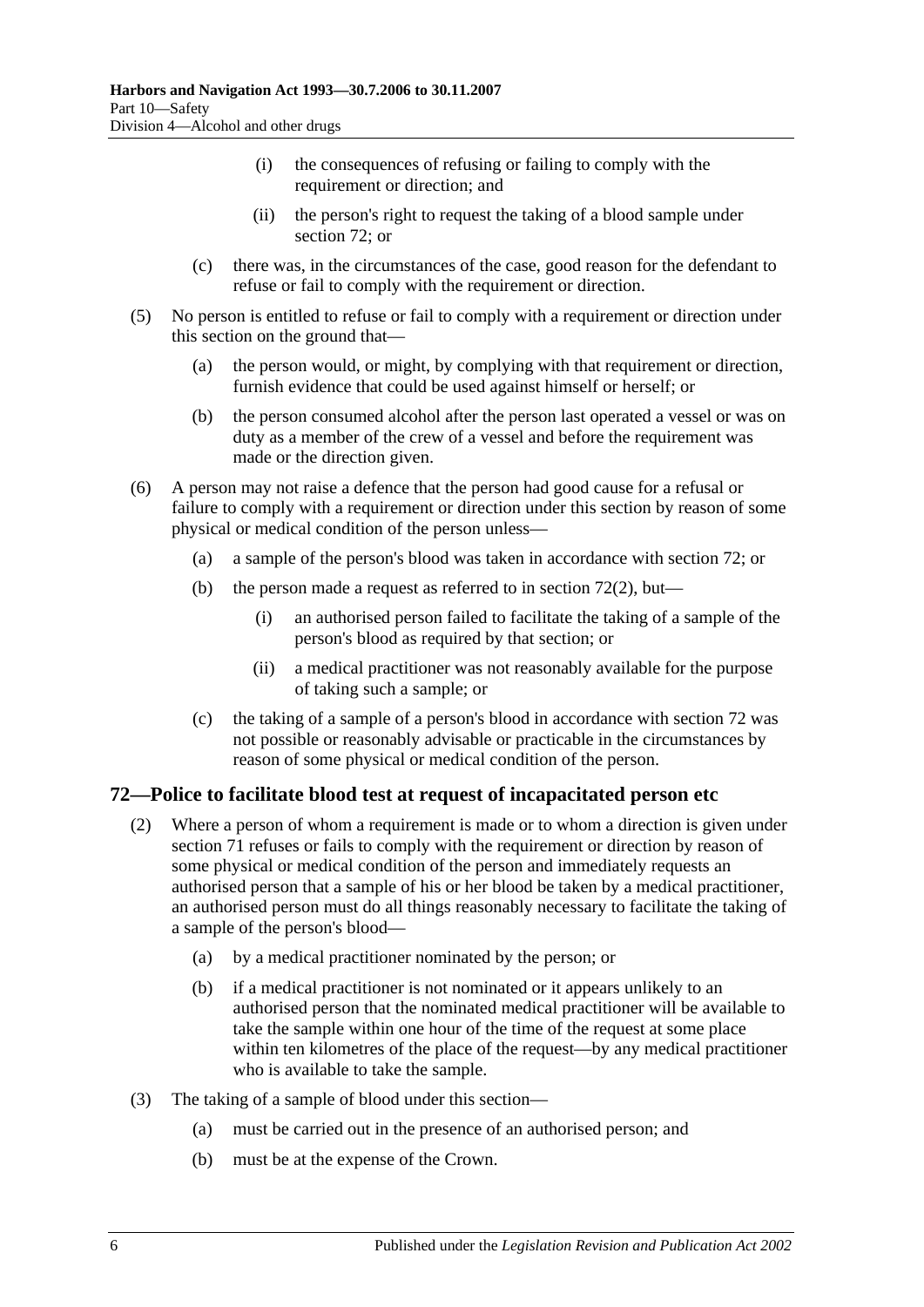(4) The provisions of [subsections](#page-56-0) (7) to [\(17\)](#page-58-0) (inclusive) of [section](#page-56-1) 74 apply in relation to a sample of blood taken under this section in the same way as to a sample of blood taken under [section](#page-56-1) 74.

## **72A—Authorised person to provide transport assistance for blood tests in certain circumstances outside Metropolitan Adelaide**

- <span id="page-52-0"></span>(1) Where—
	- (a) a person submits to a breath analysis conducted under this Division at a place outside Metropolitan Adelaide; and
	- (b) the person requests a blood test kit as referred to in [section](#page-54-0) 73(4); and
	- (c) it appears to an authorised person that the person has failed or will fail, despite reasonable endeavours, to make safe and appropriate transport arrangements within the period of two hours after the conduct of the breath analysis to attend at a place at which a sample of the person's blood may be taken and dealt with in accordance with the procedures prescribed by regulation for the purposes of [section](#page-53-0) 73(2); and
	- (d) the person requests of an authorised person that an authorised person transport the person, or arrange for the transport of the person, to such a place,

an authorised person must transport, or arrange for the transport of, the person to such a place.

(2) In [subsection](#page-52-0)  $(1)$ —

*Metropolitan Adelaide* has the same meaning as in the *[Development Act](http://www.legislation.sa.gov.au/index.aspx?action=legref&type=act&legtitle=Development%20Act%201993) 1993*.

## **72B—Blood tests by nurses where breath analysis taken outside Metropolitan Adelaide**

- <span id="page-52-1"></span>(1) Where a person submits to a breath analysis conducted under this Division at a place outside Metropolitan Adelaide—
	- (a) a sample of the person's blood may be taken by a registered nurse instead of a medical practitioner for the purposes of [section](#page-51-0) 72 or the procedures prescribed by regulation for the purposes of [section](#page-53-0) 73(2); and
	- (b) the provisions of this Division and the regulations under this Division apply in relation to the taking of the sample of the person's blood and the subsequent dealing with the sample as if a reference in those provisions to a medical practitioner included a reference to a registered nurse.
- (2) In [subsection](#page-52-1)  $(1)$ —

*Metropolitan Adelaide* has the same meaning as in the *[Development Act](http://www.legislation.sa.gov.au/index.aspx?action=legref&type=act&legtitle=Development%20Act%201993) 1993*;

*registered nurse* means a person who is registered as a nurse under the *[Nurses](http://www.legislation.sa.gov.au/index.aspx?action=legref&type=act&legtitle=Nurses%20Act%201999)  Act [1999](http://www.legislation.sa.gov.au/index.aspx?action=legref&type=act&legtitle=Nurses%20Act%201999)*.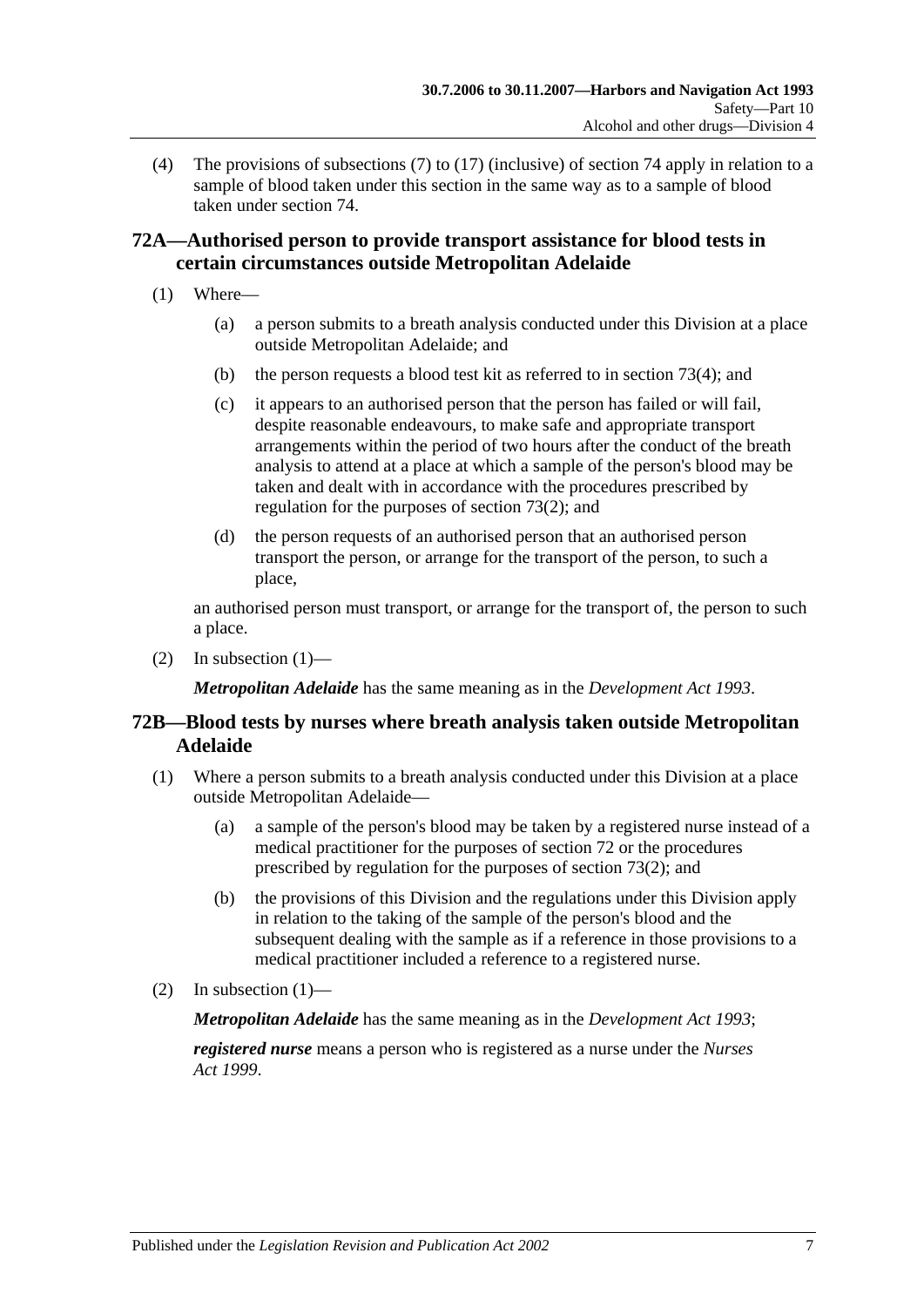## **72C—Concentration of alcohol in breath taken to indicate concentration of alcohol in blood**

Where a person submits to an alcotest or a breath analysis and the alcotest apparatus or the breath analysing instrument produces a reading in terms of a number of grams of alcohol in 210 litres of the person's breath, the reading will, for the purposes of this Act, be taken to be that number of grams of alcohol in 100 millilitres of the person's blood.

## <span id="page-53-1"></span>**73—Evidence**

- (1) If the requirements of this Act relating to breath analysing instruments and breath analysis are complied with, it will be presumed in proceedings for an offence against this Division or against any other Act, subject to [subsection](#page-53-0) (2), that a concentration of alcohol indicated as being present in the blood of a person by a breath analysing instrument was present in the blood of the person at the time of analysis.
- <span id="page-53-0"></span>(2) In proceedings for an offence against this Division, no evidence can be adduced in rebuttal of the presumption created by [subsection](#page-53-1) (1) except—
	- (a) evidence of the concentration of alcohol in the blood of the defendant as indicated by analysis of a sample of blood taken and dealt with in accordance with [section](#page-56-1) 74 or in accordance with the procedures prescribed by regulation; and
	- (b) evidence as to whether the results of analysis of the sample of blood demonstrate that the breath analysing instrument gave an exaggerated reading of the concentration of alcohol present in the blood of the defendant.
- <span id="page-53-2"></span>(2a) If, in any proceedings for an offence, it is proved—
	- (a) that the defendant—
		- (i) operated a vessel; or
		- (ii) was a member of the crew of a vessel that was being operated and was or ought to have been engaged in duties affecting the safe operation of the vessel; and
	- (b) that a concentration of alcohol was present in the defendant's blood at the time of a breath analysis performed within the period of 2 hours immediately following the conduct referred to in [paragraph](#page-53-2) (a),

it must be conclusively presumed that that concentration of alcohol was present in the defendant's blood at the time of the conduct referred to in [paragraph](#page-53-2) (a).

- <span id="page-53-3"></span>(3) As soon as practicable after a person has submitted to breath analysis, the person operating the breath analysing instrument must give the person whose breath has been analysed a written statement specifying—
	- (a) the date and time of the analysis; and
	- (b) the reading produced by the breath analysing instrument.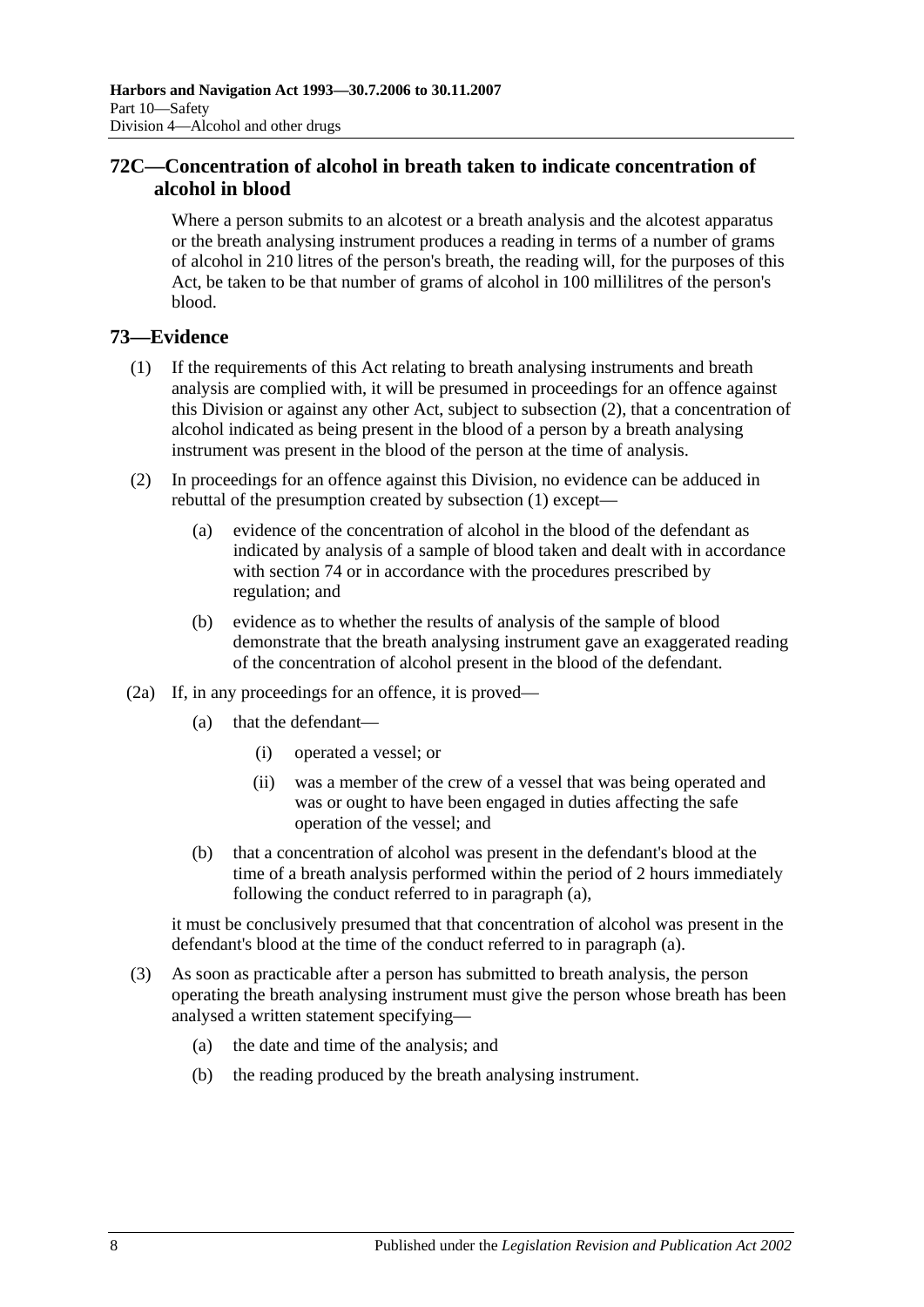- <span id="page-54-1"></span><span id="page-54-0"></span>(4) If the breath analysis indicates a concentration of alcohol in the blood equal to or exceeding the prescribed concentration, the person operating the breath analysing instrument must immediately—
	- (a) give the person the prescribed oral advice and deliver to the person the prescribed written notice as to the operation of this Division in relation to the results of the breath analysis and as to the procedures prescribed for the taking and analysis of a sample of the person's blood; and
	- (b) at the request of the person made in accordance with the regulations, deliver to the person an approved blood test kit.
- <span id="page-54-2"></span>(5) In proceedings for an offence against this Division or against any other Act—
	- (a) a certificate apparently signed by an authorised person certifying that an apparatus referred to in the certificate is of a kind approved by the Governor under the *[Road Traffic Act](http://www.legislation.sa.gov.au/index.aspx?action=legref&type=act&legtitle=Road%20Traffic%20Act%201961) 1961* for the purposes of carrying out alcotests;
	- (b) a certificate apparently signed by an authorised person certifying that a person named in the certificate submitted to breath analysis on a day and at a time stated in the certificate and specifying the reading produced by the breath analysing instrument;
	- (ba) a certificate apparently signed by an authorised person certifying that a breath analysis carried out in relation to a person named in the certificate on a day and at a time stated in the certificate was carried out in conformity with the requirements of this Act;
	- (bb) a certificate apparently signed by an authorised person certifying that—
		- (i) on a day and at a time stated in the certificate, a person named in the certificate submitted to a breath analysis; and
		- (ii) a written statement required by [subsection](#page-53-3) (3) was given to the person in accordance with that subsection;
	- (c) a certificate apparently signed by a pathologist certifying that a specimen of blood identified in the certificate was analysed and found to contain a specified concentration of alcohol or some other drug referred to in the certificate,

will be accepted, in the absence of proof to the contrary, as proof of the matters stated in the certificate.

- (5a) In proceedings for an offence against this Division or against any other Act, a certificate apparently signed by an authorised person certifying—
	- (a) that on a day and at a time stated in the certificate, a person named in the certificate submitted to a breath analysis; and
	- (b) that the prescribed oral advice and the prescribed written notice were given and delivered to the person in accordance with [subsection](#page-54-1) (4)(a); and
	- $(c)$  that—
		- (i) the person did not make a request for an approved blood test kit in accordance with the regulations; or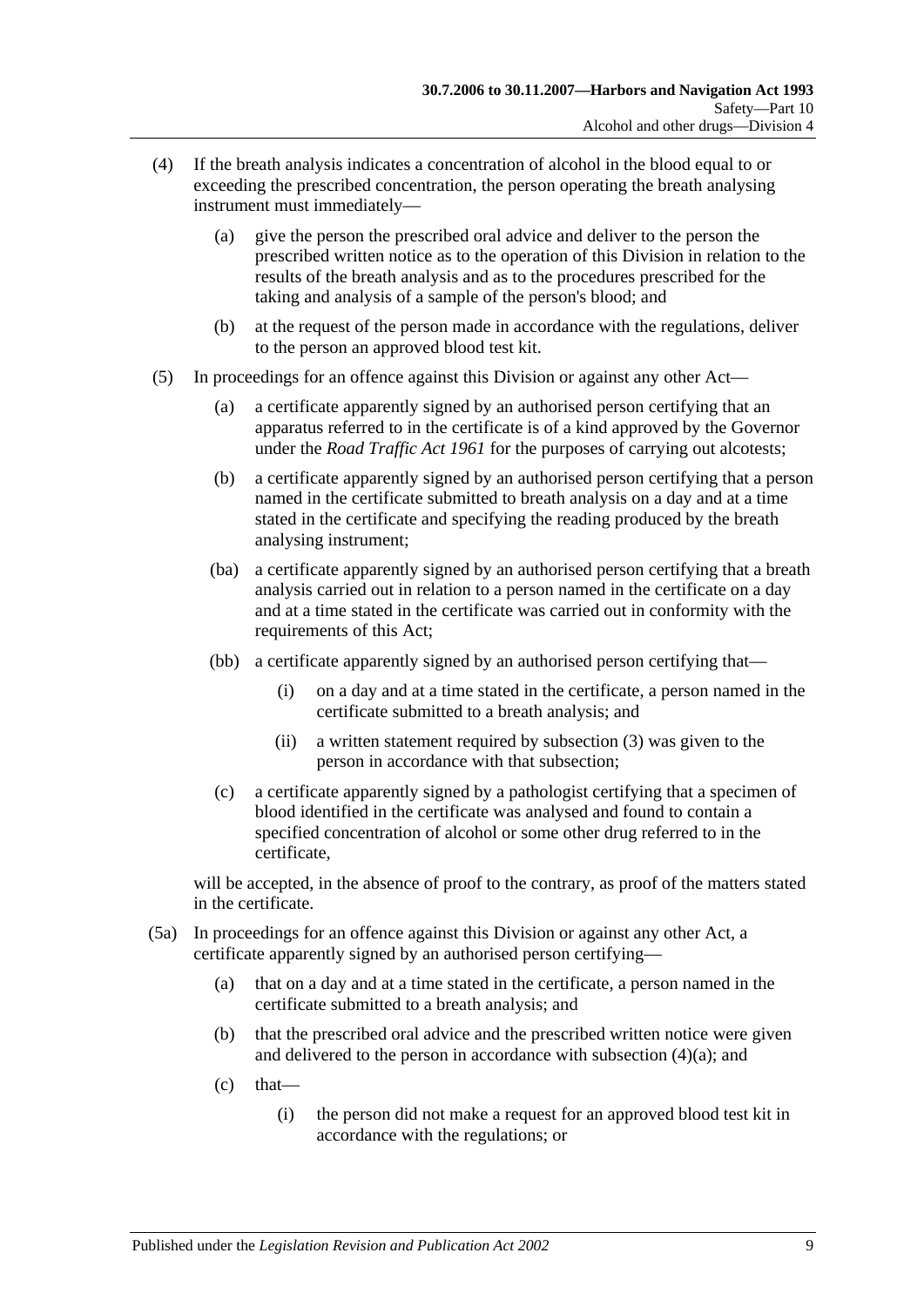(ii) at the request of the person, a kit that, from an examination of its markings, appeared to the person signing the certificate to be an approved blood test kit was delivered to the person in accordance with [subsection](#page-54-2)  $(4)(b)$ ,

is, in the absence of proof to the contrary, proof that the requirements of [subsection](#page-54-0) (4) were complied with in relation to the person.

- (6) A certificate may not be received in evidence in proceedings for an offence unless a copy of the certificate has been given to the defendant not less that seven days before the commencement of the trial and the person by whom the certificate is given must be called as a witness if the defendant, by notice given to the prosecutor not less than two days before the commencement of the trial, so requires, or if the court in its discretion requires the attendance of that person as a witness.
- (7) A prosecution for an offence against this Division or against any other Act will not fail because of a deficiency of a kit delivered to the defendant in purported compliance with [subsection](#page-53-1) (4)(b) and the presumption under subsection (1) will apply despite such a deficiency unless it is proved—
	- (a) that the defendant delivered the kit unopened to a medical practitioner for use in taking a sample of the defendant's blood; and
	- (b) by evidence of the medical practitioner, that the medical practitioner was, because of a deficiency of the kit, unable to comply with the prescribed procedures governing the manner in which a sample of a person's blood must be taken and dealt with for the purposes of [subsection](#page-53-0) (2).
- (8) In this section—

*approved blood test kit* has the same meaning as is given to the term by section 47A of the *[Road Traffic Act](http://www.legislation.sa.gov.au/index.aspx?action=legref&type=act&legtitle=Road%20Traffic%20Act%201961) 1961*.

## **73A—Breath analysis where drinking occurs after operation of vessel**

- (1) This section applies to proceedings for an offence against this Division in which the results of a breath analysis under this Division are relied on to establish the commission of the offence.
- (2) If in proceedings to which this section applies the defendant satisfies the court—
	- (a) that the defendant consumed alcohol during the period (*the relevant period*) after the defendant last operated a vessel or was on duty as a member of the crew of a vessel and before the performance of the breath analysis; and
	- (b) in a case where the defendant was required to submit to the breath analysis after involvement of the vessel in an accident—
		- (i) that the requirements of [section](#page-60-0) 76 were complied with in relation to the accident; and
		- (ii) that alcohol was not consumed by the defendant during the relevant period while at the scene of the accident; and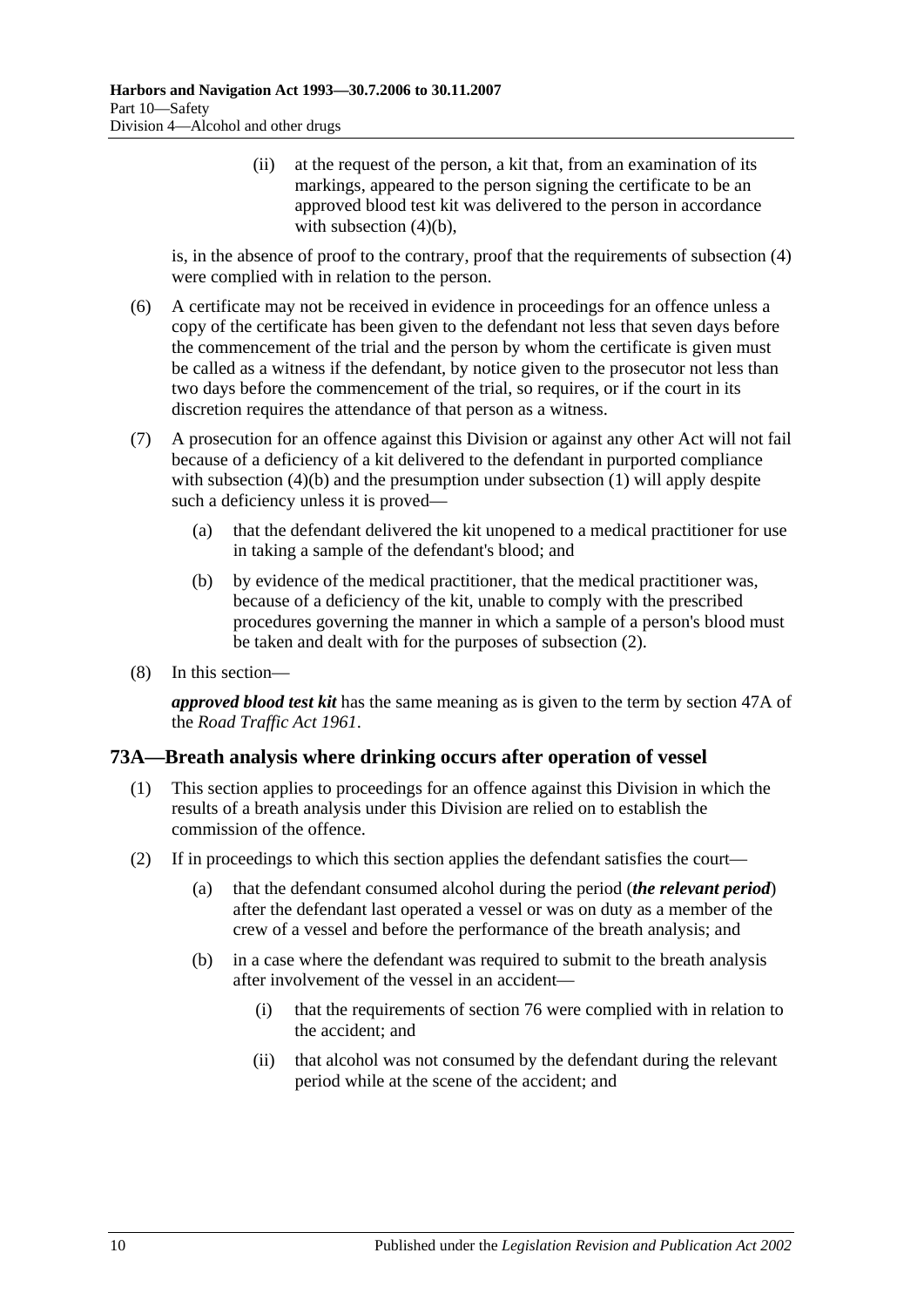(c) that, after taking into account the quantity of alcohol consumed by the defendant during the relevant period and its likely effect on the concentration of alcohol indicated as being present in the defendant's blood by the breath analysis, the defendant should not be found guilty of the offence charged or, in the case of an offence against [section](#page-49-0)  $70(2)$ , should be found guilty of an offence of a less serious category,

the court may, despite the other provisions of this Division, find the defendant not guilty of the offence charged or guilty of an offence of a less serious category.

## <span id="page-56-1"></span>**74—Compulsory blood tests of injured persons including water skiers**

- (1) If a vessel is involved in an accident and, within eight hours after the accident, a person apparently over the age of 14 years who was injured in the accident is admitted into a hospital for the purpose of receiving treatment for that injury, it is, subject to this section, the duty of the medical practitioner by whom that patient is attended to take, as soon as practicable, a sample of that patient's blood (even though the patient may be unconscious) in accordance with this section.
- (2) A medical practitioner must not take a sample of blood under this section if, in his or her opinion, it would prejudice the patient's medical condition to do so.
- (3) A medical practitioner is not obliged to take a sample of blood under this section if the patient objects to the taking of the sample and persists in that objection after the medical practitioner has informed the patient that, unless the objection is made on genuine medical grounds, it may constitute an offence against this section.
- (4) If a vessel is involved in an accident and a person apparently over the age of 14 years who was injured in the accident is dead on arrival at the hospital, or dies before a sample of blood has been taken in accordance with this section and within eight hours after admission to the hospital, it is the duty of the medical practitioner who, pursuant to Part 5 of the *[Coroners Act](http://www.legislation.sa.gov.au/index.aspx?action=legref&type=act&legtitle=Coroners%20Act%202003) 2003*, notifies the State Coroner or a police officer of the death—
	- (a) to take a sample of blood from the body of the deceased in accordance with this section; or
	- (b) to notify the State Coroner as soon as practicable that, in view of the circumstances in which the death of the deceased occurred, a sample of blood should be taken from the body under this section.
- (5) The State Coroner, on receiving a notification under subsection (4), may authorise and direct a pathologist to take a sample of blood from the body of the deceased in accordance with this section.
- (6) A medical practitioner is not obliged to take a sample of blood under this section if a sample has already been taken by another medical practitioner.
- <span id="page-56-0"></span>(7) A medical practitioner by whom a sample of blood is taken under this section must—
	- (a) place the sample of blood, in approximately equal proportions, in two separate containers marked with an identification number distinguishing the sample of blood from other samples of blood taken under this section and seal the containers; and
	- (b) give to the person from whom the sample was taken, or leave with that person's personal effects at the hospital, a notice in writing advising that—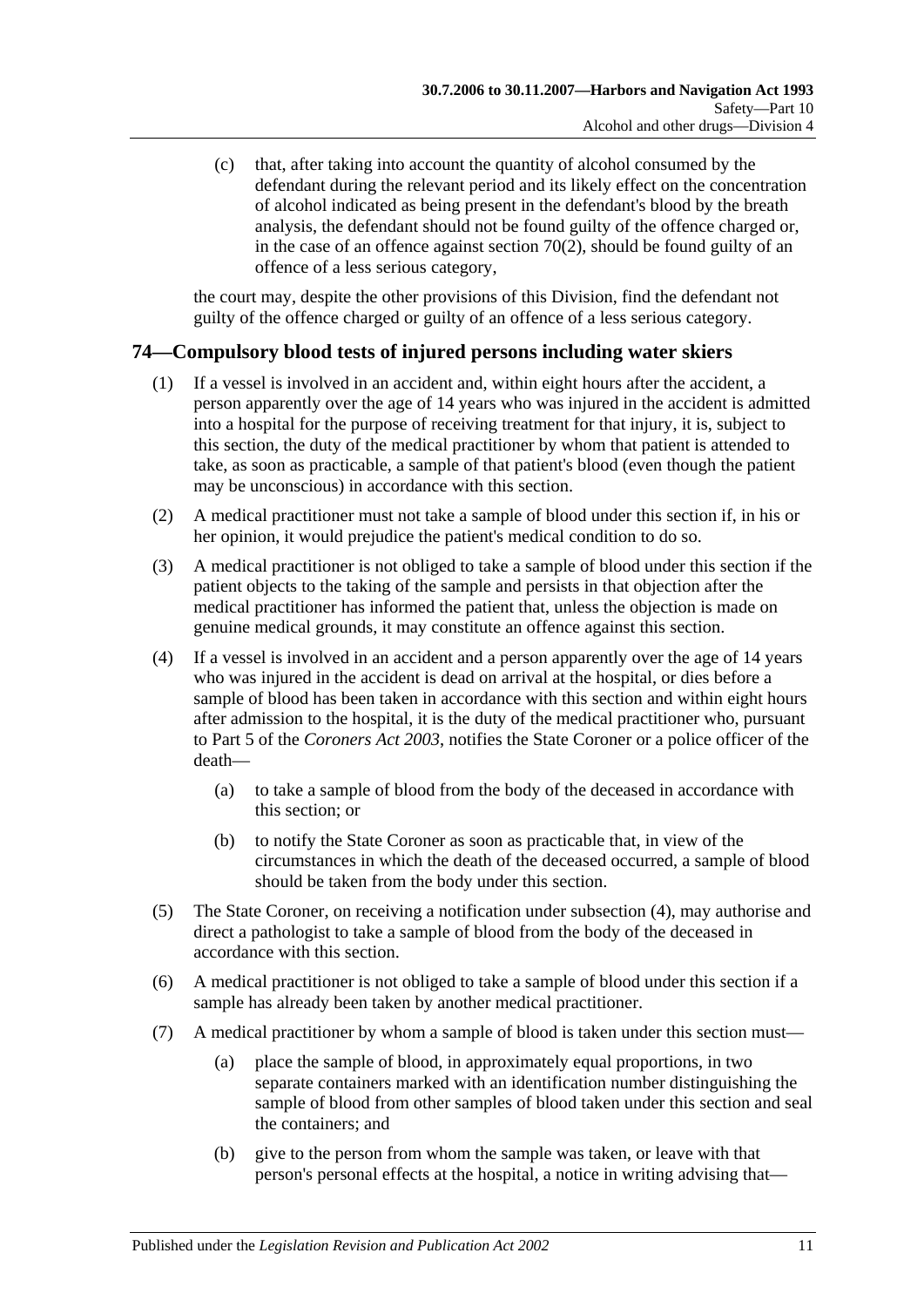- (i) the sample of blood has been taken under this section; and
- (ii) a container containing part of the sample of blood and marked with the identification number specified in the notice will be available for collection by or on behalf of the person at a specified place; and
- (c) complete and sign a certificate containing the information required under [subsection](#page-57-0) (10); and
- (d) make the containers and the certificate available to a member of the police force.
- (8) Each container must contain a sufficient quantity of blood to enable an accurate evaluation to be made of the concentration of alcohol present in the blood and the sample of blood taken by the medical practitioner must be such as to furnish two such quantities of blood.
- (9) It is the duty of the medical practitioner by whom the sample of blood is taken to take such measures as are reasonably practicable in the circumstances to ensure that the blood is not adulterated and does not deteriorate so as to prevent a proper assessment of the concentration of alcohol present in the blood of the person from whom the sample was taken.
- <span id="page-57-0"></span>(10) The certificate referred to in [subsection](#page-56-0) (7) must state—
	- (a) the identification number of the sample of blood marked on the containers referred to in that subsection; and
	- (b) the name and address of the person from whom the sample of blood was taken; and
	- (c) the name of the medical practitioner by whom the sample of blood was taken; and
	- (d) the date, time and hospital at which the sample of blood was taken; and
	- (e) that the medical practitioner gave the notice referred to in that subsection to the person from whom the sample of blood was taken, or, as the case may be, left the notice with the person's personal effects.
- (10a) One of the containers containing the sample of the person's blood must—
	- (a) as soon as reasonably practicable be collected by a member of the police force and delivered to the place specified in the notice given to the person or left with the person's personal effects under [subsection](#page-56-0) (7); and
	- (b) be kept available at that place for collection by or on behalf of the person for the prescribed period.
- (11) After analysis of the sample of blood, the analyst must sign a certificate containing the following information:
	- (a) the identification number of the sample of blood marked on the container; and
	- (b) the name and professional qualifications of the analyst; and
	- (c) the date the sample of blood was received in the laboratory in which the analysis was performed; and
	- (d) the concentration of alcohol or other drug found to be present in the sample; and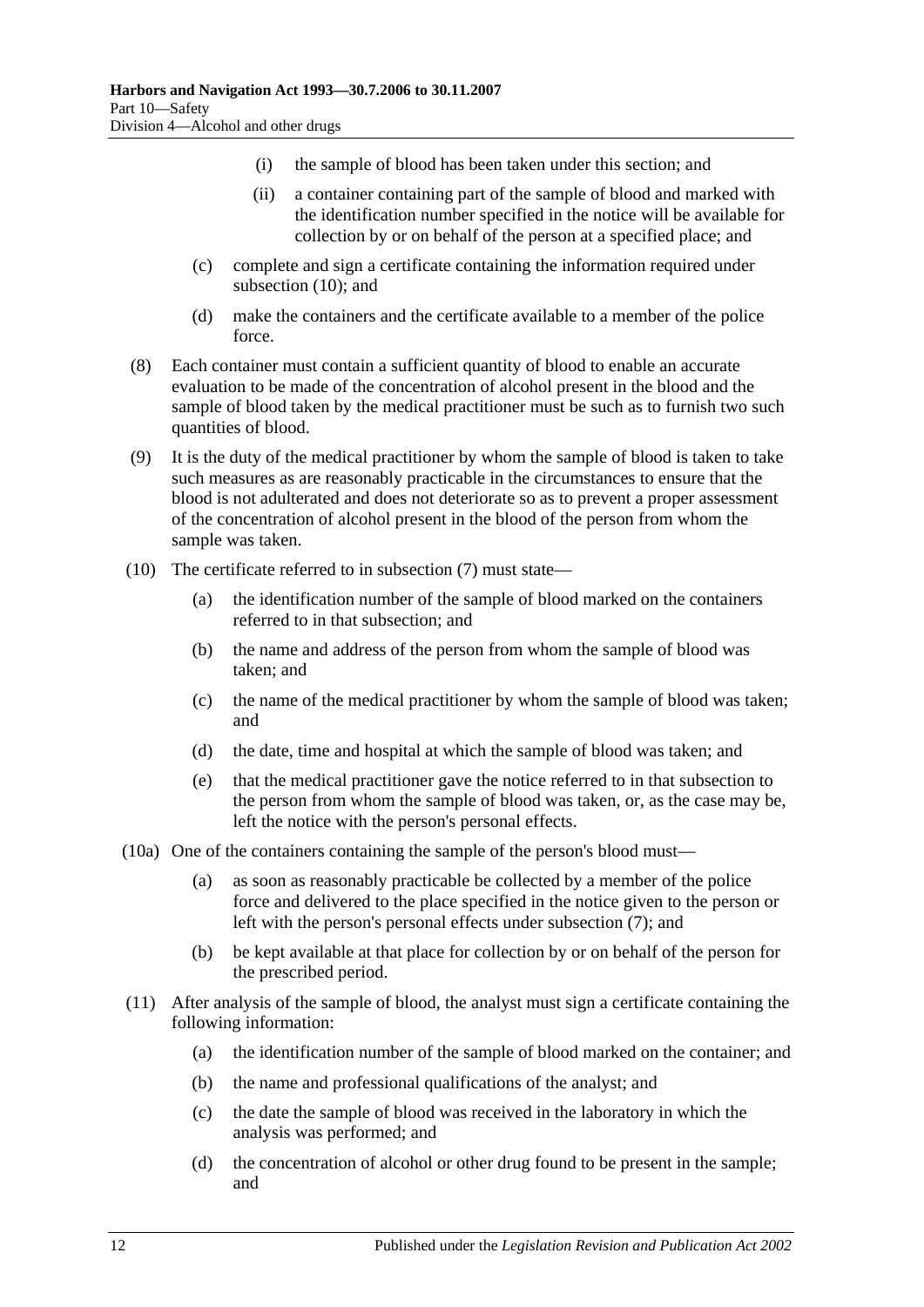- (e) any factors relating to the blood sample or the analysis that might, in the opinion of the analyst, adversely affect the accuracy or validity of the analysis; and
- (f) any other information relating to the blood sample or analysis that the analyst thinks fit to include.
- (12) On completion of an analysis of a sample of blood, the certificate of the medical practitioner by whom the sample of blood was taken and the certificate of the analyst who performed or supervised the analysis must be sent to the Minister or retained on behalf of the Minister and, in either event, copies of the certificates must be sent—
	- (a) to the Commissioner of Police; and
	- (b) to the medical practitioner by whom the sample of blood was taken; and
	- (c) to the person from whom the sample of blood was taken or, if the person is dead, a relative or personal representative of the deceased.
- <span id="page-58-1"></span>(13) If a copy cannot be sent under [subsection](#page-58-1)  $(12)(c)$  because the whereabouts of that person are unknown, a copy must be provided on application made within three years of the date of the analysis by the person from whom the sample of blood was taken or a relative or the personal representative of that person.
- (14) Subject to [subsection](#page-58-0) (17), an apparently genuine document purporting to be a certificate, or a copy of a certificate, of a medical practitioner or analyst under this section is admissible in proceedings before a court and is, in the absence of proof to the contrary, proof of the matters stated in the certificate.
- (15) If certificates of a medical practitioner and analyst are received as evidence in proceedings before a court and contain the same identification number for the samples of blood to which they relate, the certificates will be presumed, in the absence of proof to the contrary, to relate to the same sample of blood.
- (16) If a certificate of an analyst is received in proceedings before a court, it will be presumed, in the absence of proof to the contrary, that the concentration of alcohol stated in the certificate as having been found to be present in the sample of blood to which the certificate relates was present in the sample when the sample was taken.
- (16a) If it is proved by the prosecution in proceedings for an offence against this Division that a concentration of alcohol was present in the defendant's blood at the time at which a sample of blood was taken under this section, it must be conclusively presumed that that concentration of alcohol was present in the defendant's blood throughout the period of two hours immediately preceding the taking of the sample.
- <span id="page-58-0"></span>(17) A certificate cannot be received in evidence in proceedings for an offence unless a copy of the certificate proposed to be put in evidence at the trial is, not less than 7 days before the commencement of the trial, served on the defendant and, if the defendant, by written notice given to the complainant or informant at least 2 clear days before the commencement of the trial, requires the attendance of the person as a witness at the trial or the court in its discretion requires the personal attendance of that person, the certificate is not to be tendered.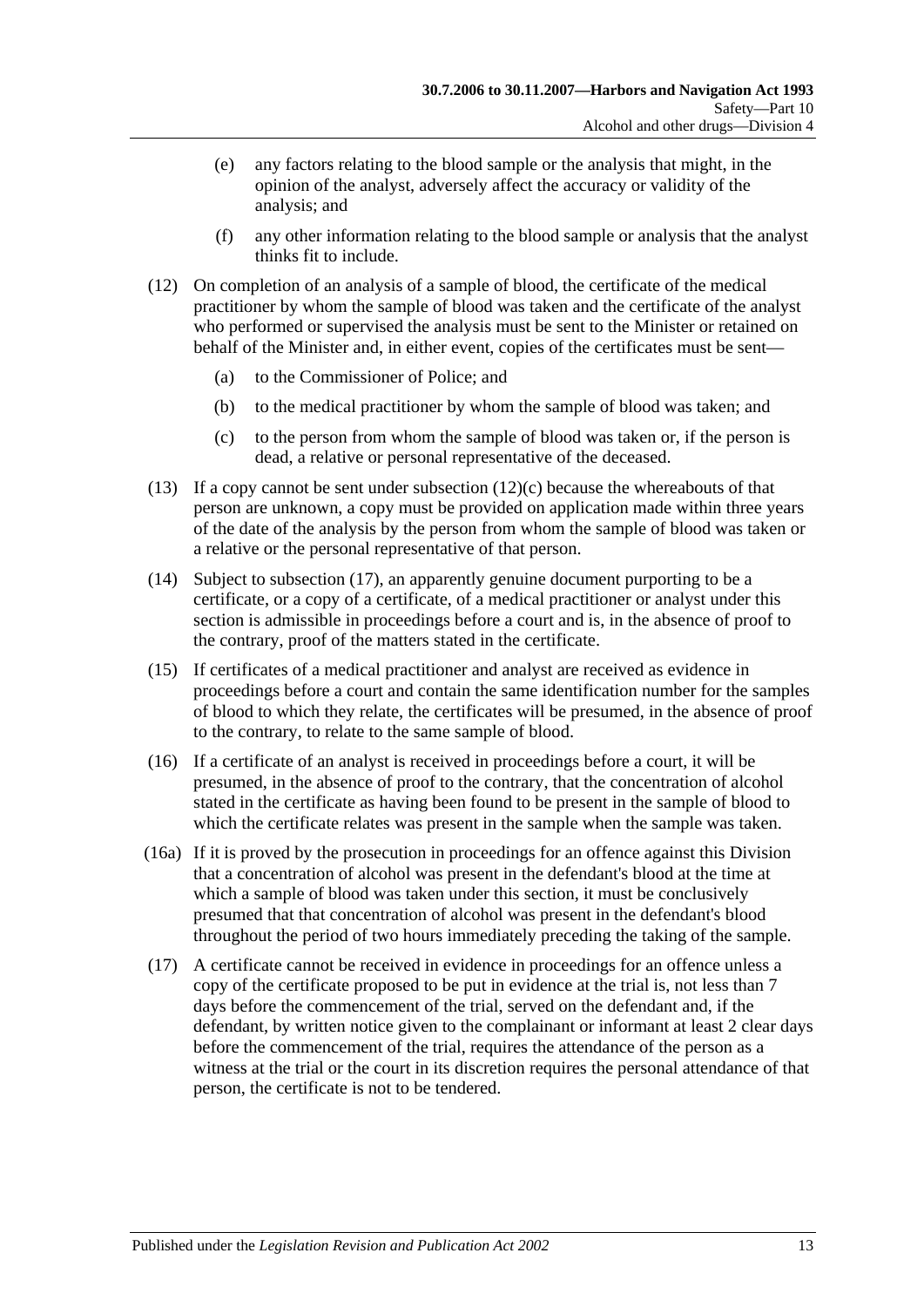- (18) A person who, on being requested to submit to the taking of a sample of blood under this section, refuses or fails to comply with that request and who—
	- (a) fails to assign a reason based on genuine medical grounds for that refusal or failure; or
	- (b) assigns a reason for that refusal or failure that is false or misleading; or
	- (c) makes any other false or misleading statement in response to the request,

is guilty of an offence.

Penalty:

- (a) for a first offence—a fine of not less than \$700 and not more than \$1 200;
- (b) for a subsequent offence—a fine of not less than \$1 500 and not more than \$2 500.
- (19) In determining whether an offence is a first or subsequent offence for the purposes of this section, any previous offence against this Division for which the defendant has been convicted will be taken into account, but only if the previous offence was committed within the period of 5 years immediately preceding the date on which the offence under consideration was committed.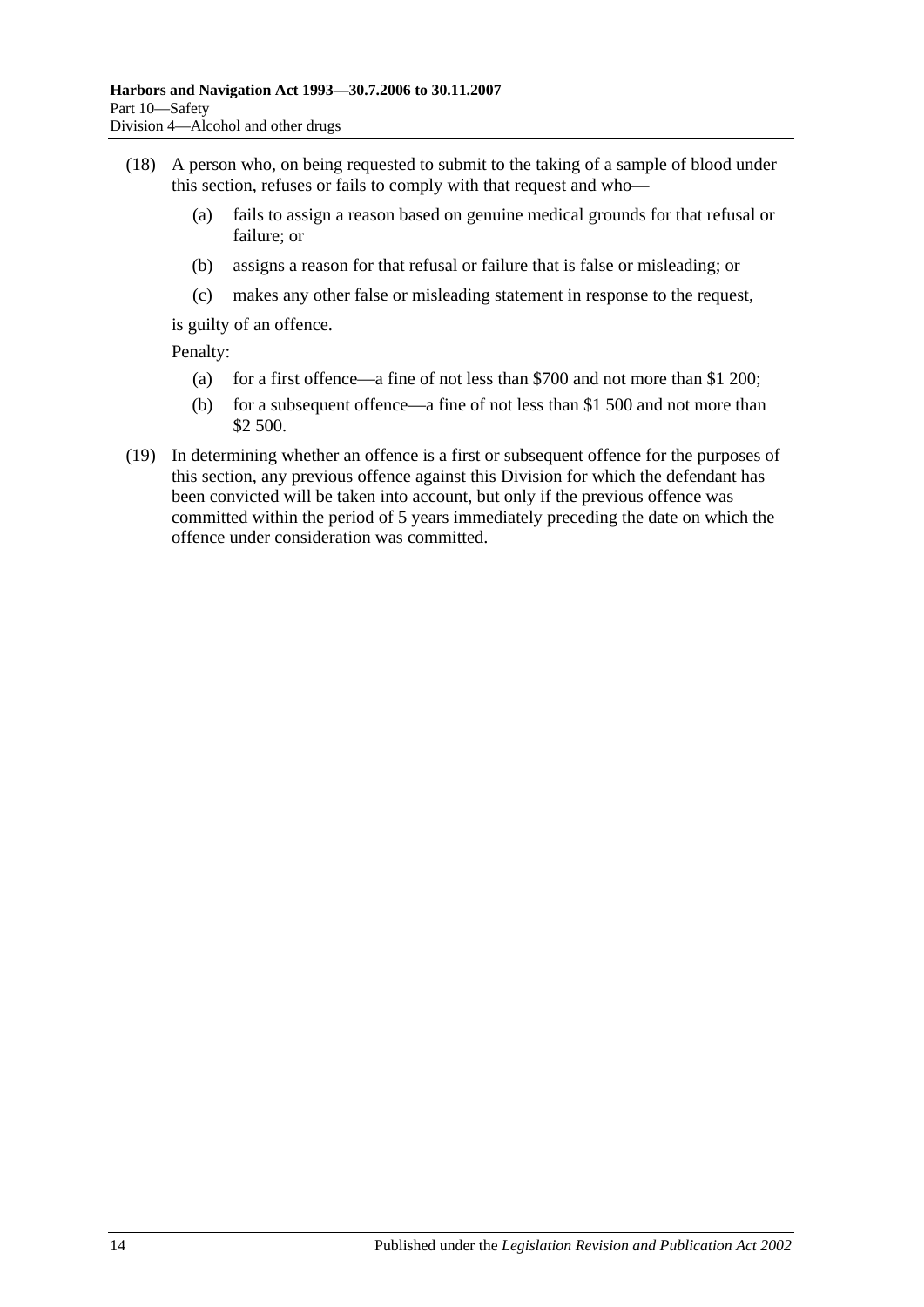# **Part 11—Accidents**

## <span id="page-60-1"></span>**75—Casualties to be reported**

- (1) If an accident involving a vessel occurs in the jurisdiction and the accident results in loss of life or personal injury or in damage to property (except minor injury or damage excluded by regulation from the ambit of this section), the accident must be reported to the CEO or an authorised person as soon as reasonably practicable but in any event within 48 hours.
- (2) A report under [subsection](#page-60-1) (1) must include such particulars as may be required by the regulations, the CEO or the authorised person.
- (3) If a report is not made as required by this section, the owner and the master or operator of the vessel are each guilty of an offence.

Maximum penalty: \$750.

Expiation fee: \$55.

## <span id="page-60-0"></span>**76—Duty to give assistance and provide particulars**

- (1) If an accident involving a vessel occurs in the jurisdiction resulting in—
	- (a) loss of life or personal injury or possible loss of life or personal injury; or
	- (b) damage to a vessel or possible damage to a vessel,

a person who is in a position to do so must take any action that is reasonably practicable in the circumstances to prevent or minimise the loss, injury or damage.

Maximum penalty:

- (a) in the case of a person who was the operator of a vessel involved in the accident—imprisonment for 5 years;
- (b) in any other case—\$2 500.
- (2) If an accident occurs involving a vessel, the person who was in charge of the vessel at the time of the accident must inform any person injured in the accident and the owner of any property damaged in the accident of his or her name and address and of the registration number of the vessel.

Maximum penalty: \$1 250.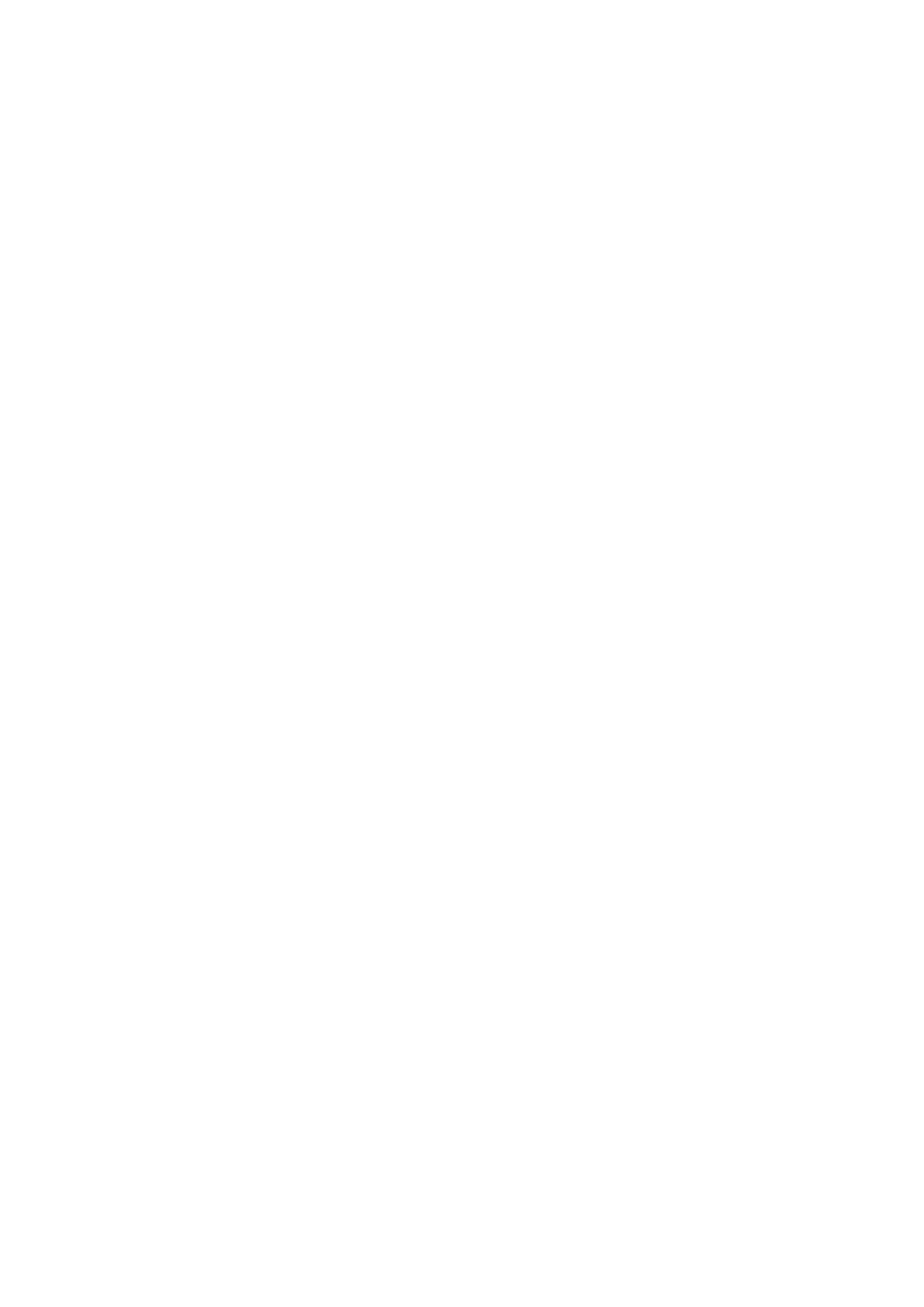# **Part 12—Court of Marine Enquiry**

# **Division 1—Constitution of Court**

## **77—Constitution of Court**

- (1) The Magistrates Court is constituted the Court of Marine Enquiry for the purposes of this Act.
- (2) The Magistrates Court, when sitting as the Court of Marine Enquiry, will sit with assessors.
- (3) The Minister will establish a panel of expert assessors for the purposes of constituting the Court as a Court of Marine Enquiry.
- (4) Whenever the Magistrates Court is to sit as the Court of Marine Enquiry, two assessors will be chosen in accordance with the regulations to sit with the Court.
- (5) The function of the assessors is to assist the Court, but they do not take part in the decision of the Court.

# **Division 2—Enquiries into casualties**

## **78—Enquiries into casualties**

- (1) If an accident involving a vessel occurs in the jurisdiction and the accident results in loss of life or injury or in damage to property, the Minister may refer the matter to the Court of Marine Enquiry for investigation and report.
- (2) If such a reference is made to the Court of Marine Enquiry, the Court must enquire into the matter and report to the Minister on the cause of the accident.
- (3) If, on such an enquiry, the Court finds that a person who holds a certificate of competency under this Act is guilty of misconduct or incompetence, the Court may cancel or suspend the certificate of competency.

# **Division 3—Enquiries into misconduct or incompetence**

## **79—Enquiries into misconduct or incompetence**

- (1) If there is reasonable cause to believe that a particular incident involving a vessel in the jurisdiction shows a member of the crew of the vessel to have been guilty of misconduct or incompetence, the Minister may refer the matter to the Court of Marine Enquiry for investigation and report.
- (2) If such a reference is made to the Court of Marine Enquiry, the Court must enquire into the matter and report to the Minister on the matter.
- (3) If, on such an enquiry, the Court finds that a person who holds a certificate of competency under this Act is guilty of misconduct or incompetence, the Court may cancel or suspend the certificate of competency.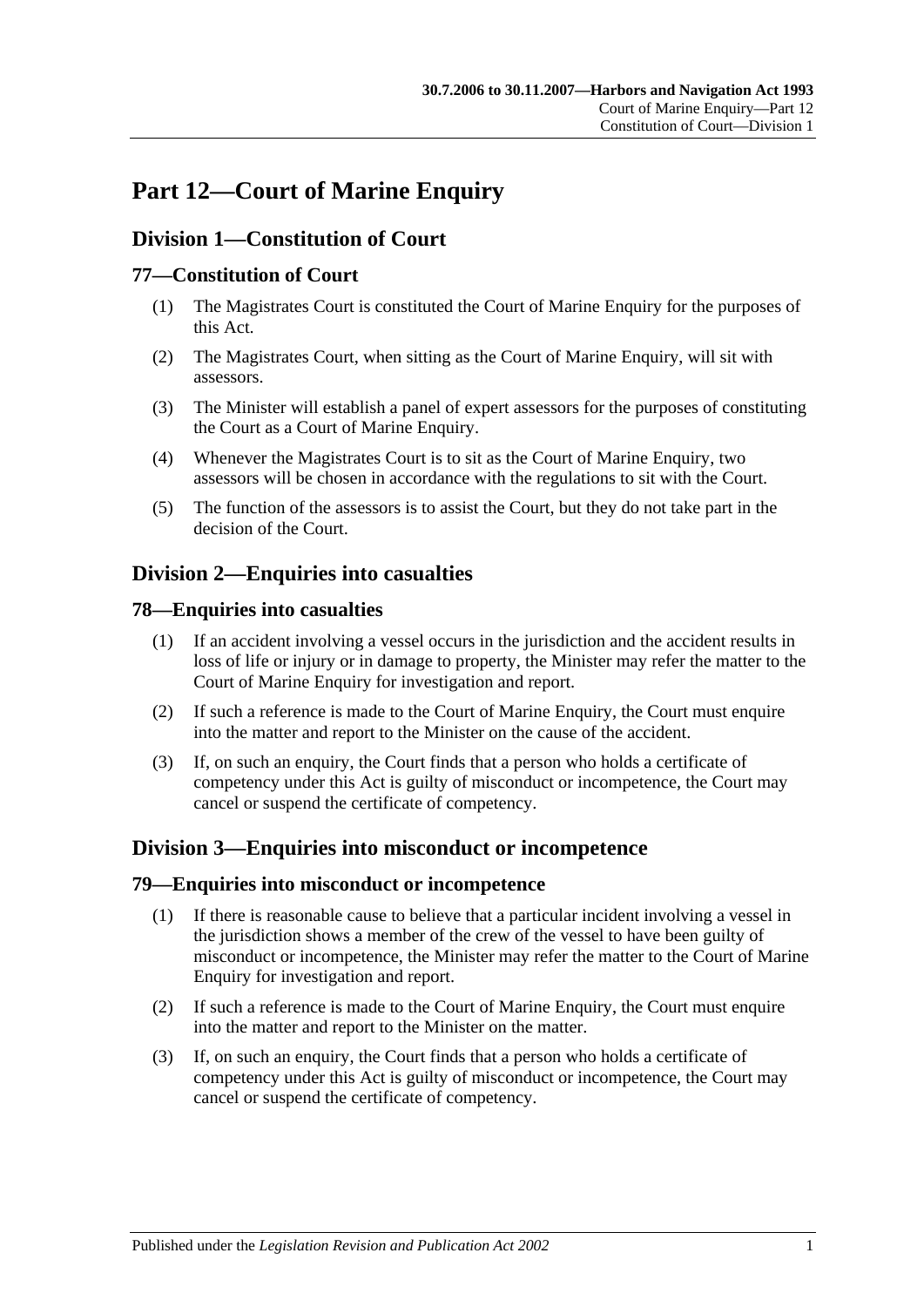# **Division 4—Administrative review**

#### **80—Review of administrative decisions**

- (1) A person who is dissatisfied with a reviewable decision or determination under this Act may, within 30 days after receiving notice of the decision or determination, apply to the person by whom the decision was made for a review of the decision.
- (2) The following decisions and determinations are reviewable:
	- (a) a decision by the Minister—
		- (i) to insist on the inclusion of a particular provision or particular provisions in a port operating agreement; or
		- (ii) not to renew a port operating agreement;
	- (b) a decision by the CEO to refuse or cancel a pilot's licence or a pilotage exemption certificate, or to impose conditions on such a licence or certificate;
	- (c) a decision by the CEO to refuse a certificate of competency;
	- (d) a decision by the Minister to cancel a certificate of competency or to disqualify a person from holding a certificate of competency;
	- (e) a decision by the Minister to declare a qualification that is under the regulations equivalent to a certificate of competency to be inoperative in the jurisdiction:
	- (f) a decision by the CEO to refuse or cancel a licence permitting the hiring out of vessels or to impose conditions on such a licence;
	- (g) a decision by the CEO to refuse a certificate of survey or to impose conditions on a certificate of survey or to refuse consent to a structural alteration to the hull of a vessel, or material alteration to the equipment of a vessel, in respect of which a certificate of survey is in force;
	- (h) a decision by the CEO to refuse a loadline certificate or to impose conditions on a loadline certificate or to refuse to consent to a structural alteration to the hull of a vessel, or a material alteration to the markings on a vessel, in respect of which a loadline certificate is in force;
	- (i) a decision by the CEO to prohibit use of a vessel;
	- (j) a determination by the State Crewing Committee.
- (3) If the applicant is dissatisfied with the decision made on the review, the applicant may apply to the Court of Marine Enquiry for a further review of the decision and, on such a review, the Court may—
	- (a) confirm, vary or reverse that decision or determination; and
	- (b) make such consequential or ancillary orders as the Court thinks fit.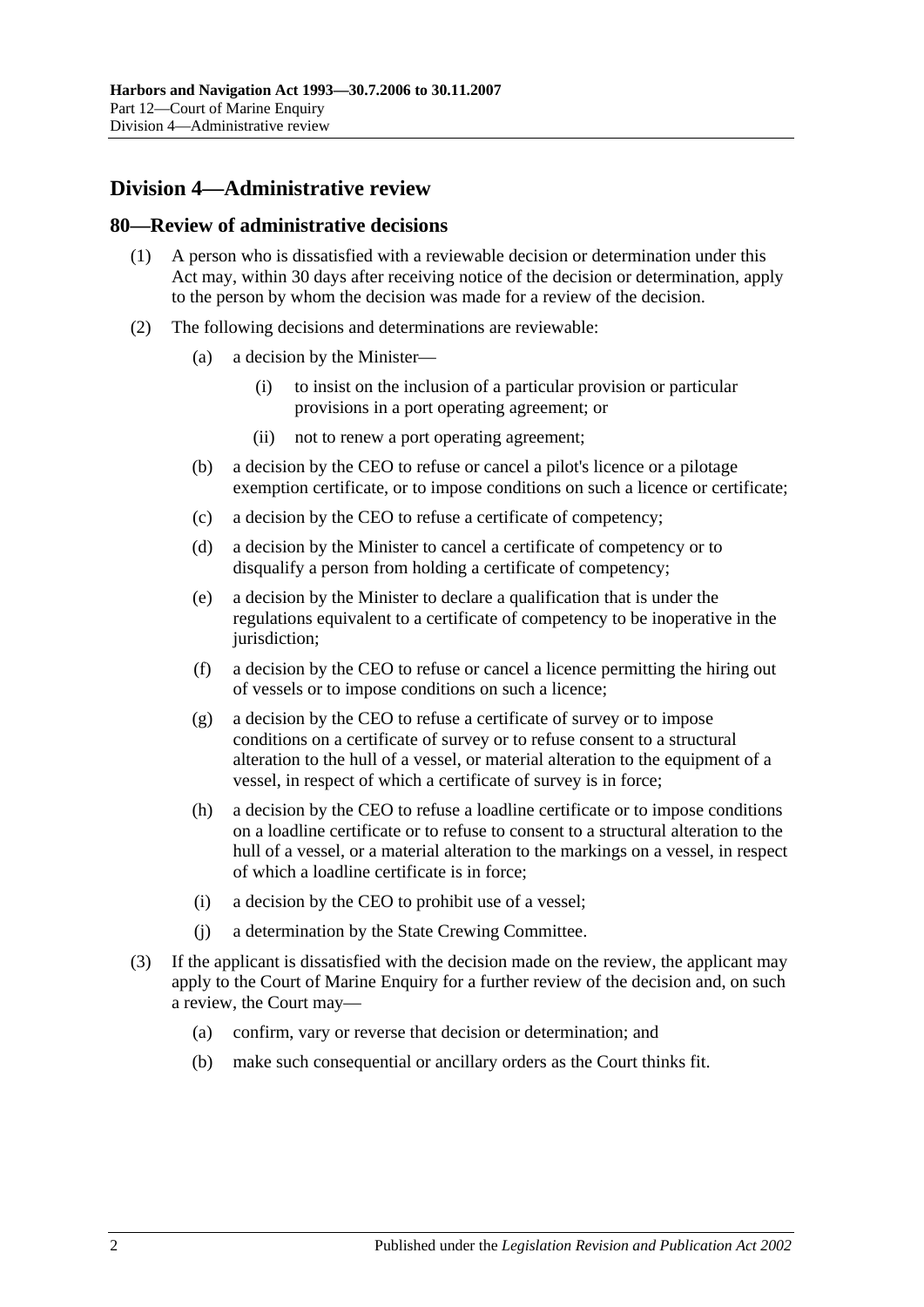# **Part 13—Application of Commonwealth Act and International Conventions**

## **81—Application of Commonwealth Act**

The regulations may apply the Commonwealth Act or specified provisions of the Commonwealth Act (subject to exclusions, adaptations and modifications set out in the regulations) to vessels in the jurisdiction or to the owners and crews of such vessels.

## **82—Agreement between the Commonwealth and the State**

The Governor may arrange with the Governor-General of the Commonwealth—

- (a) for the carrying out on behalf of the State of functions under this Act by officers of the Commonwealth; or
- (b) for the carrying out on behalf of the Commonwealth of functions under the Commonwealth Act by officers of the State.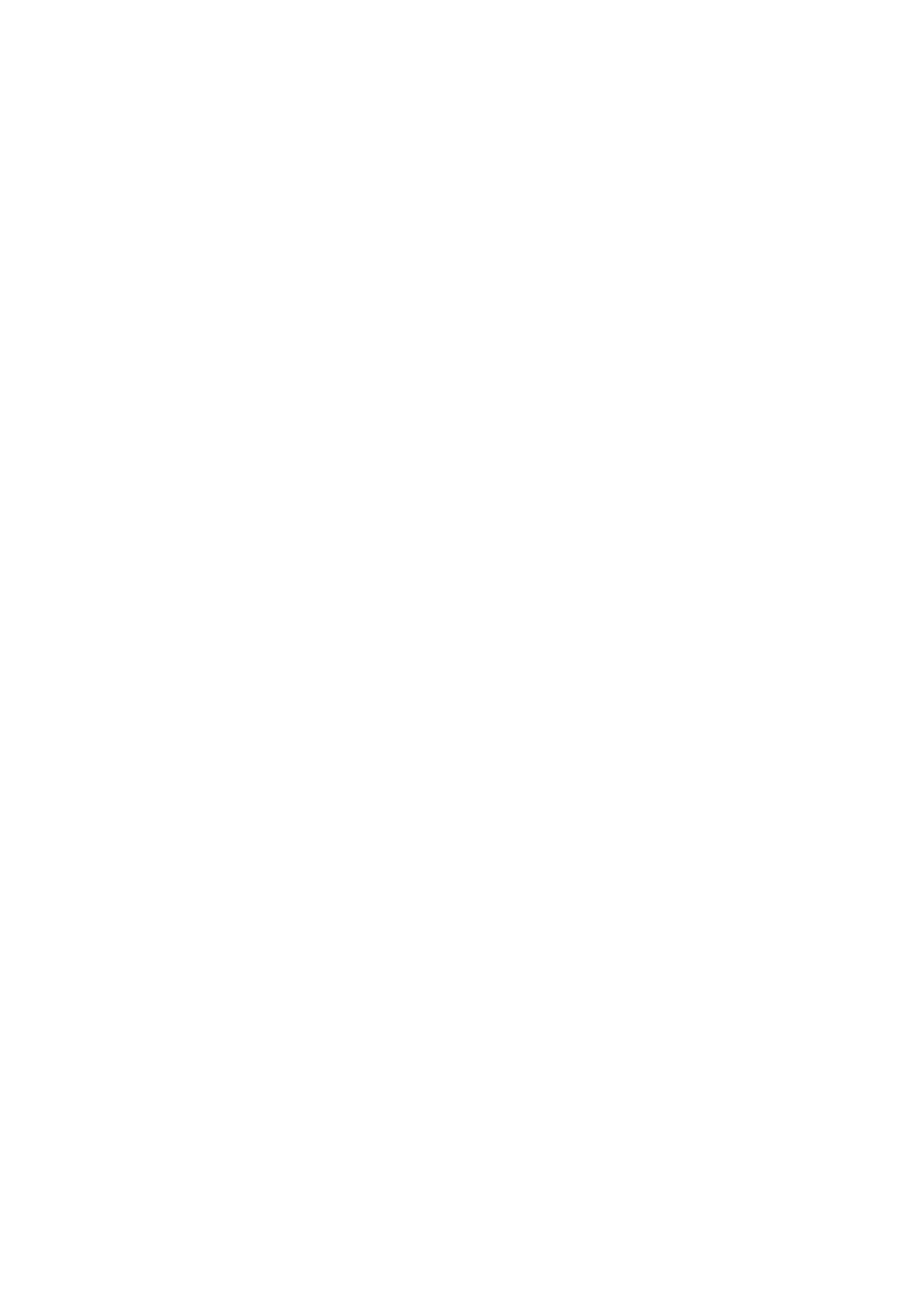# **Part 14—Miscellaneous**

## **83—Regattas etc**

- (1) The CEO may, by instrument in writing, exempt the participants, and any person or class of persons performing incidental or ancillary functions, in any regatta, race, contest or other activity likely to involve the operation of vessels in contravention of this Act from specified provisions of this Act.
- (2) An exemption under this section—
	- (a) may be granted or refused at the discretion of the CEO (but an exemption cannot be granted in respect of an activity that is to take place within a port unless the port operator has first been consulted); and
	- (b) operates for a period specified in the instrument of exemption; and
	- (c) is subject to conditions specified in the instrument of exemption.
- (3) The CEO has an absolute discretion to cancel an exemption granted under this section.

## **84—Conduct on board vessels**

(1) A person who behaves in an offensive or disorderly manner while on board a vessel is guilty of an offence.

Maximum penalty: \$1 250.

(2) A person who molests a passenger or a member of the crew of a vessel is guilty of an offence.

Maximum penalty: \$1 250.

(3) If the conduct of a person on board a vessel threatens the safety of the vessel or disrupts good order on the vessel, the person in charge of the vessel, or a person acting on his or her authority, may exercise reasonable force to restrain that person.

## **85—Unlawful use of vessels**

A person who operates or interferes with a vessel without the owner's consent and without any other lawful authority or excuse is guilty of an offence.

Maximum penalty: \$1 250.

## **87—Evidentiary provision**

- (1) In any legal proceedings—
	- (a) a certificate apparently signed by the Minister or the CEO as to a delegation of powers under this Act is, in the absence of proof to the contrary, proof of the matter certified;
	- (b) a certificate apparently signed by an authorised person that a place referred to in the certificate is within the jurisdiction is, in the absence of proof to the contrary, proof of the fact so certified;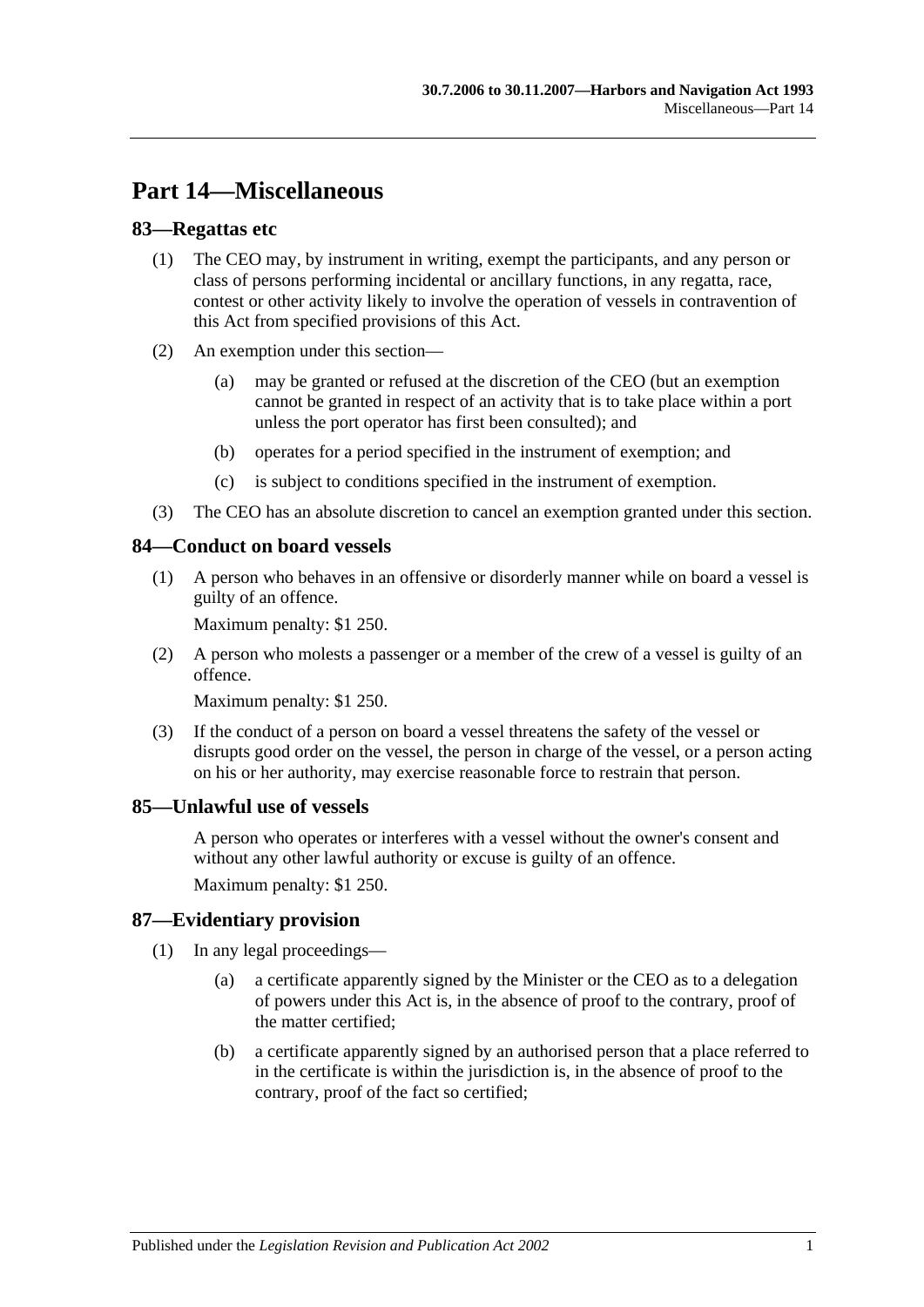- (c) a certificate apparently signed by the CEO or a delegate of the CEO certifying that, as at a date specified in the certificate, a person named in the certificate held or did not hold a licence, certificate, or exemption under this Act of a kind referred to in the certificate is, in the absence of proof to the contrary, proof of the matter so certified;
- (d) a certificate apparently signed by the CEO or a delegate of the CEO certifying that, as at a date specified in the certificate, a vessel referred to in the certificate was or was not registered under this Act is, in the absence of proof to the contrary, proof of the matter so certified;
- (e) a certificate apparently signed by the CEO or a delegate of the CEO certifying that, as at a date specified in the certificate, a certificate of survey or loadline certificate was or was not in force in respect of a vessel is, in the absence of proof to the contrary, proof of the matter so certified;
- (f) a certificate apparently signed by the CEO or a delegate of the CEO, as to the engine capacity or power of a specified vessel is, in the absence of proof to the contrary, proof of the matter so specified;
- (g) a certificate apparently signed by the CEO or a delegate of the CEO to the effect that a specified document had not been received by the CEO or the department on or before a specified date is, in the absence of proof to the contrary, proof that the document had not been lodged or given on or before that day.
- (2) In proceedings for an offence against this Act, an allegation in a complaint that a specified person is or was the owner, the master or the operator of a vessel will be accepted, in the absence of proof to the contrary, as proof of the matter so alleged.

## **89—Officers' liability**

- (1) The Crown, the Minister or the CEO incurs no civil liability in consequence of—
	- (a) the issue of any licence, certificate, exemption or consent under this Act; or
	- (b) any act or omission with regard to the establishment, positioning or operation of navigational aids.
- <span id="page-67-0"></span>(2) An authorised person incurs no civil liability under this Act for an honest act or omission in the exercise or purported exercise of powers under this Act.
- (3) A liability that would, but for [subsection](#page-67-0) (2), attach to an authorised person attaches instead—
	- (a) if the authorised person is an officer or employee of a port operator—to the port operator; or
	- (b) in any other case—to the Minister.
- <span id="page-67-1"></span>(4) A port management officer (other than an authorised person) incurs no civil liability for an honest act or omission in the exercise or purported exercise of powers under this Act.
- (5) Any liability that would, but for [subsection](#page-67-1) (4), attach to a port management officer attaches instead to the port operator that appointed the officer.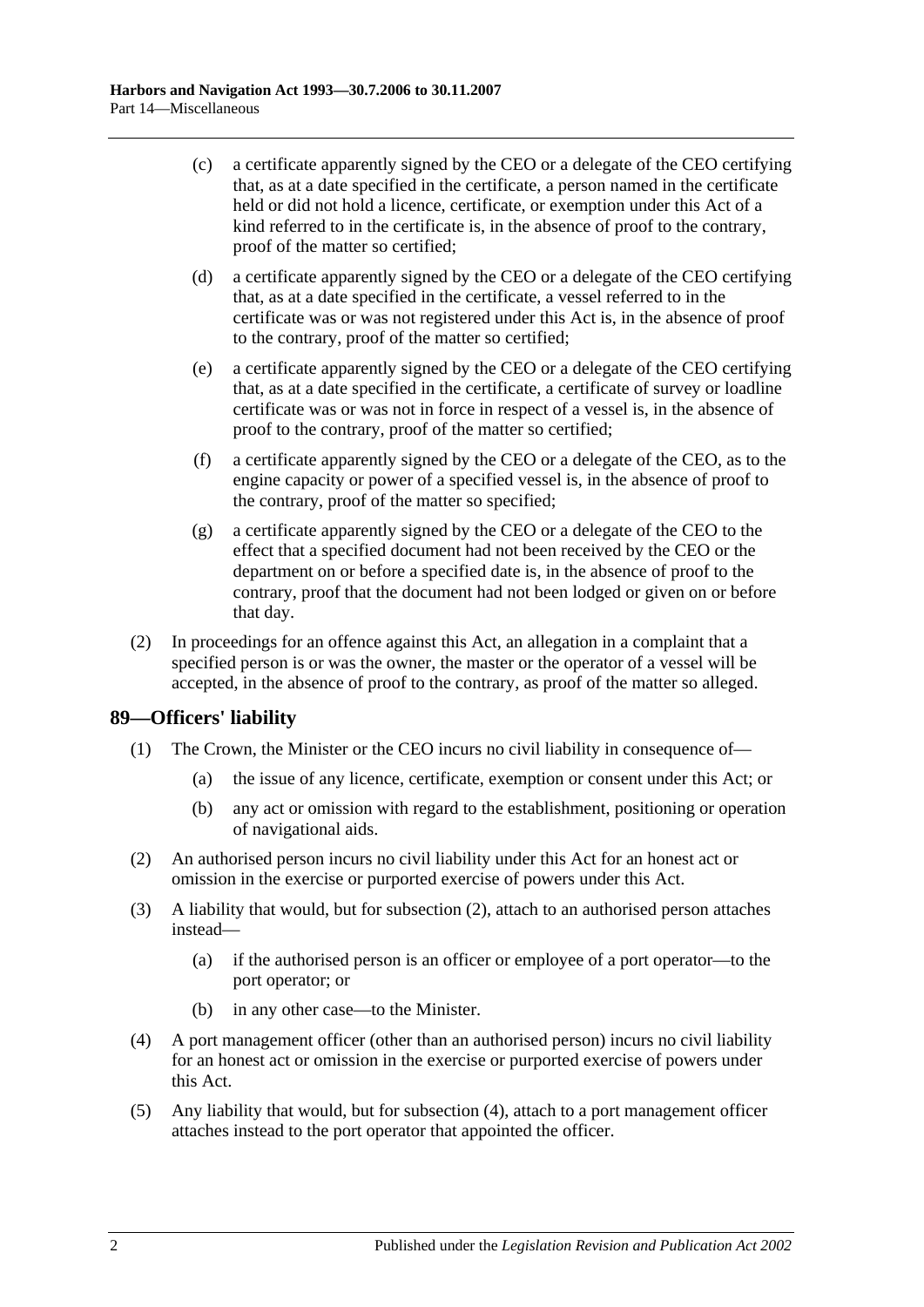#### **90—Recreational boating fund**

- (1) All fees and charges recovered under this Act in relation to recreational vessels (other than fees and charges recovered under [Part 5\)](#page-22-0) must be paid into a separate fund.
- (2) That fund is to be applied to defray the costs of administering this Act insofar as it relates to recreational vessels and may only be applied for that purpose.

#### **91—Regulations**

- (1) The Governor may make regulations for the purposes of this Act.
- (2) The regulations may, for example—
	- (a) provide for the management of harbors and the admission and removal of vessels from them;
	- (b) regulate the mooring or anchorage of vessels;
	- (c) empower an authorised person to take action to move and secure any vessel that has not been anchored or moored in accordance with the regulations;
	- (d) regulate the loading, unloading, carriage or handling of goods, making any special provision that may be necessary or desirable in relation to dangerous goods or any other particular class of goods;
	- (e) regulate the storage of goods, making any special provision that may be necessary or desirable for the storage of dangerous goods or any other particular class of goods;
	- (f) require the use of lights or signals to minimise the risk of collisions in harbors;
	- (g) make any provision necessary or desirable to secure safety and good order in harbors or on harbor facilities or otherwise within the jurisdiction;
	- (h) regulate the navigation of vessels within the jurisdiction;
	- (i) impose rules to regulate navigation within the jurisdiction, to prevent collisions and to improve safety;
	- (j) regulate the use of hire-and-drive vessels;
	- (k) require the lighting and marking of vessels and of structures situated in or in the vicinity of navigable waters;
	- (l) require the master or agent of every vessel or of every vessel of a specified class to announce the arrival of the vessel in a harbor;
	- (m) require information as to goods to be loaded or unloaded to be kept and provided by the master or owner of a vessel or shipping agents, regulate the form in which the information is to be provided, and fix civil or criminal penalties for failing to provide the required information within the time allowed by the regulations;
	- (n) require information as to pilotage to be kept and provided by the master or pilot of a vessel;
	- (o) limiting the Minister's liability for loss of, or damage to, goods occurring while the goods are in the Minister's custody or the Minister is otherwise responsible for the goods;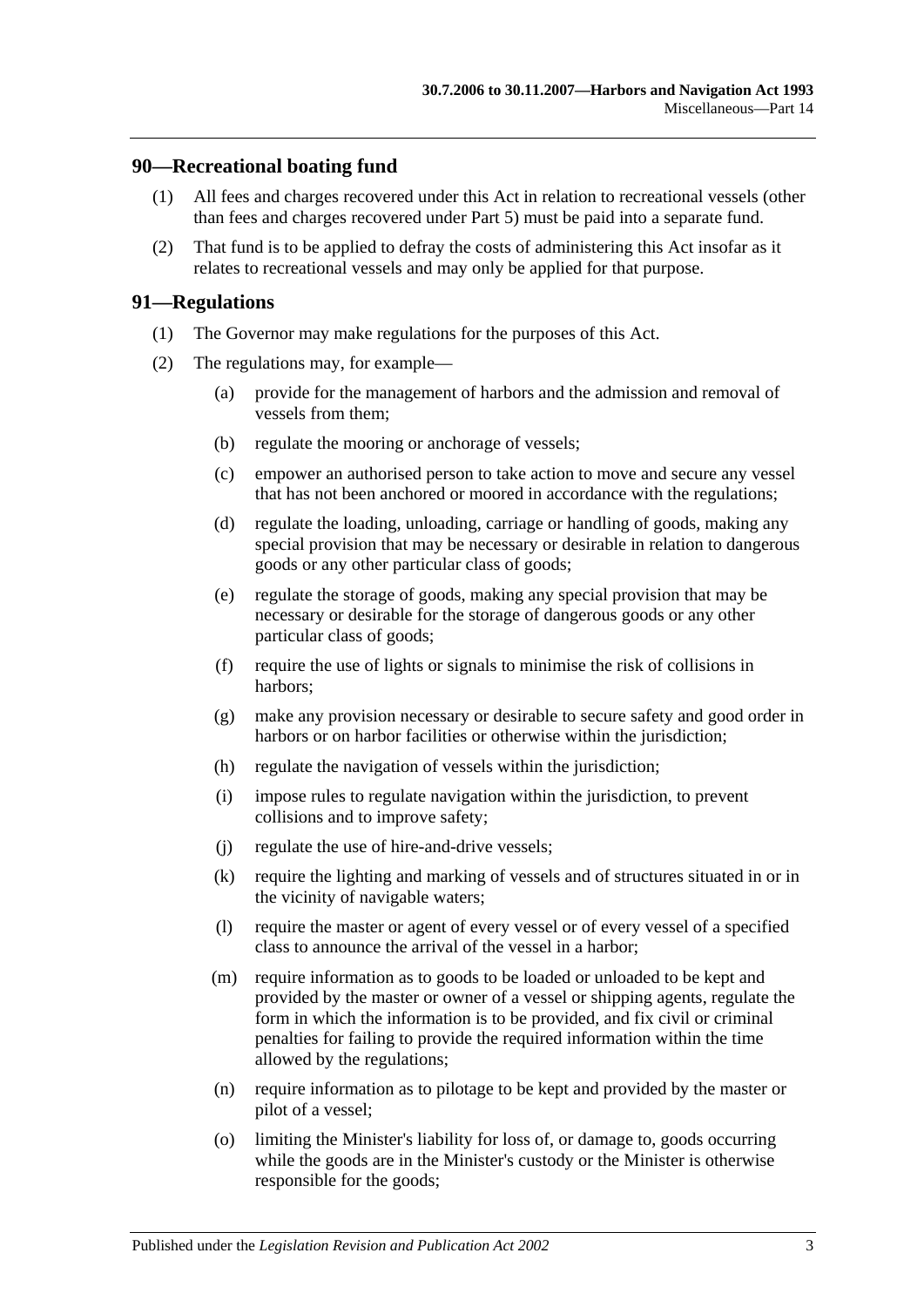- (p) regulate, restrict or prohibit parking, or otherwise control traffic, on or in the vicinity of land or any structure under the care, control and management of the Minister;
- (q) require that specified equipment be carried by, or fitted to, vessels of a specified class;
- (r) declare any part of the jurisdiction to be a speed zone and impose a speed limit for that zone or otherwise impose speed limits in any part of the jurisdiction;
- (s) regulate, restrict or prohibit the discharge of pollutants into waters within the jurisdiction or make any other provision to prevent or reduce pollution;
- (t) place limits on the mass or volume of cargo that may be carried by a vessel or the number of passengers and crew or otherwise regulate the loading of vessels;
- (u) provide for the designation of parts of wharfs or harbor facilities as restricted areas, and empower authorised persons to direct persons not to enter, or to leave, a restricted area;
- (v) place limits on the mass of vehicles on or in the vicinity of land, or any structure, under the care, control and management of the Minister;
- (w) require and regulate the reporting of accidents on or in the vicinity of land or any structure under the care, control and management of the Minister;
- (x) regulate, restrict or prohibit the deposit of waste on or in the vicinity of land or any structure under the care, control or management of the Minister;
- (y) regulate trade, advertisement or other commercial or recreational activity on or in the vicinity of land or any structure under the care, control and management of the Minister;
- (z) regulate, restrict or prohibit the carriage of dangerous cargoes;
- (aa) regulate the form or manner of any application under this Act and require documents or information to accompany such application;
- (ab) regulate the transfer of registration of a vessel or the transfer of a licence to carry on a business of hiring out vessels under this Act;
- (ac) fix fees to be paid in respect of any matter under this Act and regulate the recovery, waiving or reduction of such fees;
- <span id="page-69-0"></span>(ad) fix and impose a levy to be paid (in addition to the registration fee) on the registration or renewal of the registration of a power-driven recreational vessel and provide for the revenue derived from the levy to be paid into a special fund to be used for the purpose of establishing, maintaining and improving recreational boating facilities;
- <span id="page-69-1"></span>(ae) fix and impose a levy in respect of commercial fishing vessels, provide for the payment and recovery of the levy, and provide for the revenue derived from the levy to be paid into a special fund to be used for the purpose of establishing, maintaining and improving facilities for commercial fishing vessels;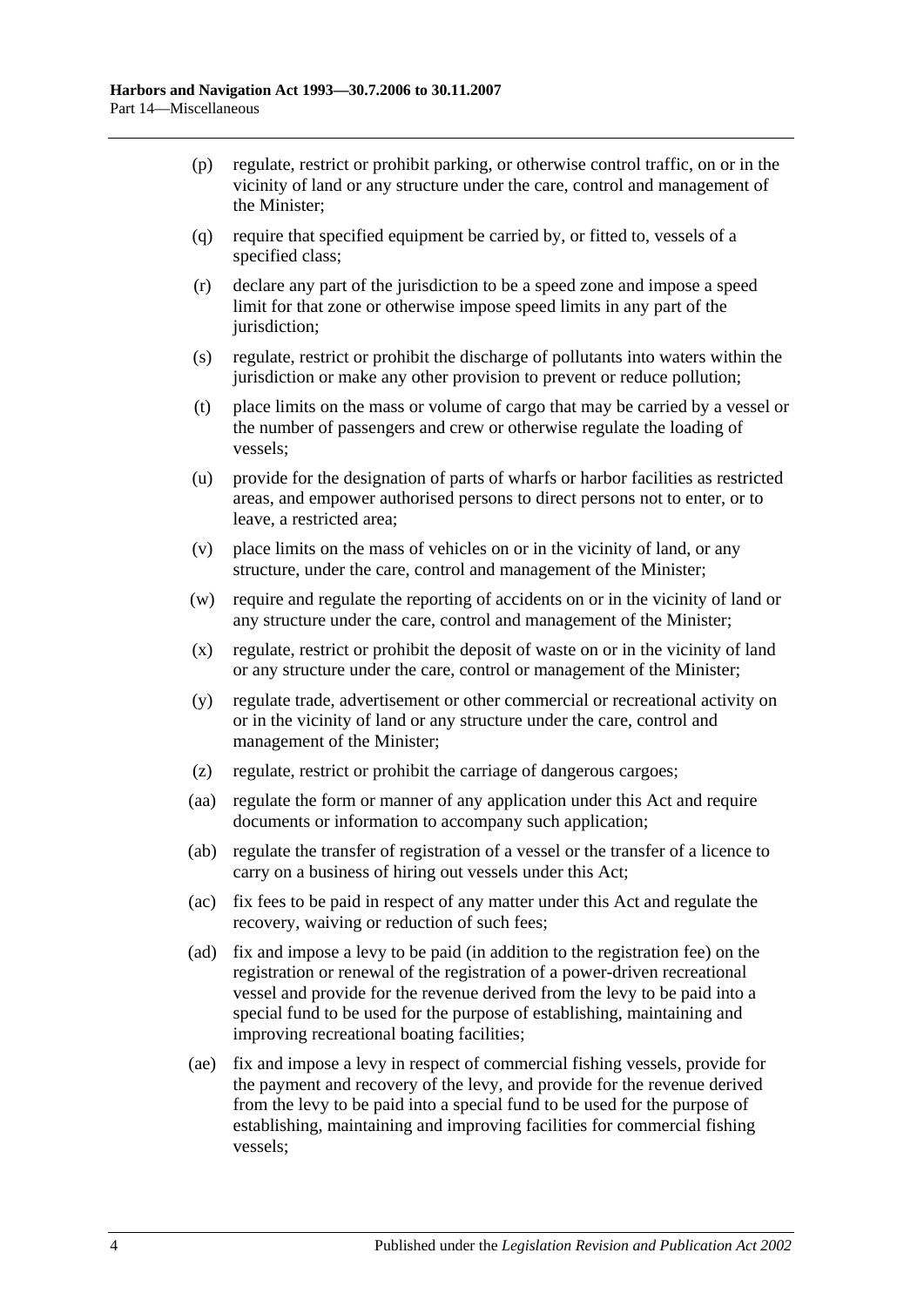- (af) provide for a committee (with a majority of members nominated by relevant interest groups) to advise the Minister on the amounts of the levies imposed under [paragraphs](#page-69-0) (ad) and [\(ae\)](#page-69-1) and the application of the special funds established under those paragraphs;
- (ag) fix default charges to be paid if an amount payable under this Act is not paid within a time allowed by the regulations for payment;
- (ah) make provisions in relation to evidence in proceedings for an offence against the regulations;
- (ai) exempt (conditionally or unconditionally) specified persons or vessels or persons or vessels of a specified class, from the provisions, or any specified provisions, of this Act.
- (3) A regulation may be of general or limited application according to the class of vessels to which it applies, the area in which it applies, the circumstances of its application, or any other specified factor.
- (4) A regulation may confer discretionary powers on the Minister, the CEO or an authorised person.
- (5) The regulations may incorporate or operate by reference to a code or standard published by a specified authority as in force at a specified time or as in force from time to time.
- (6) If a code or standard is referred to or incorporated in the regulations—
	- (a) a copy of the code or standard must be kept available for inspection by members of the public, without charge and during normal office hours, at an office or offices specified in the regulations; and
	- (b) evidence of the contents of the code or standard may be given in any legal proceedings by production of a document apparently certified by the Minister to be a true copy of the code or standard.
- (7) The regulations may impose fines, not exceeding \$5 000, for offences against the regulations.
- (8) The regulations may fix expiation fees for alleged offences against the regulations.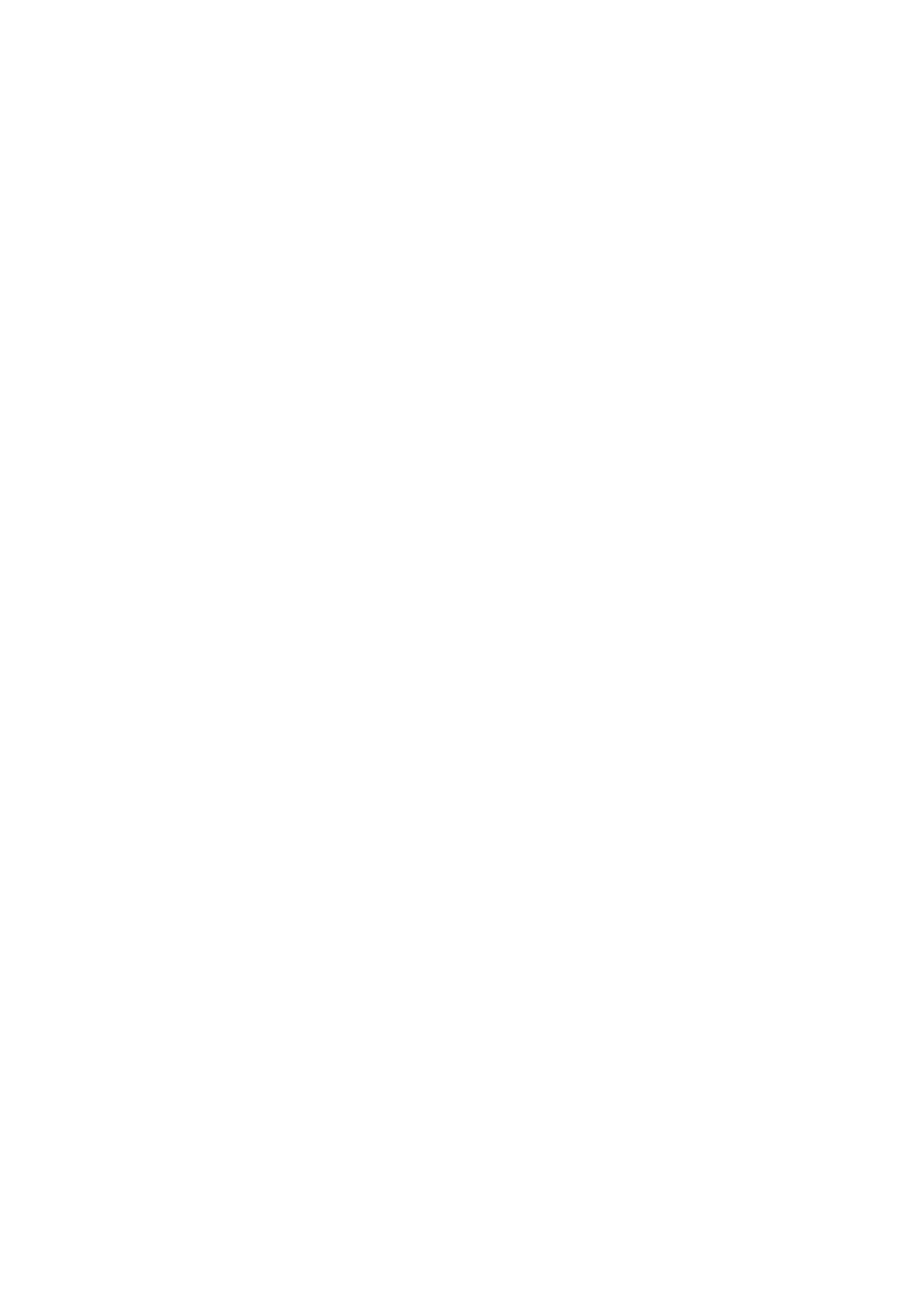# **Schedule 1—Harbors**

### **1—Harbors to which this Act applies**

(1) This Act applies to the following harbors:

American River Ardrossan Beachport and Southend Cape Jaffa Cape Jervis Coffin Bay Cowell (Franklin Harbor) Kingscote Kingston SE Klein Point Penneshaw Point Turton Port Adelaide Port Augusta Port Bonython Port Broughton Port Giles Port MacDonnell Port Pirie Port Lincoln Port Stanvac Port Wakefield Rapid Bay Robe Streaky Bay Thevenard Venus Bay Victor Harbor Vivonne Bay Wallaroo Whyalla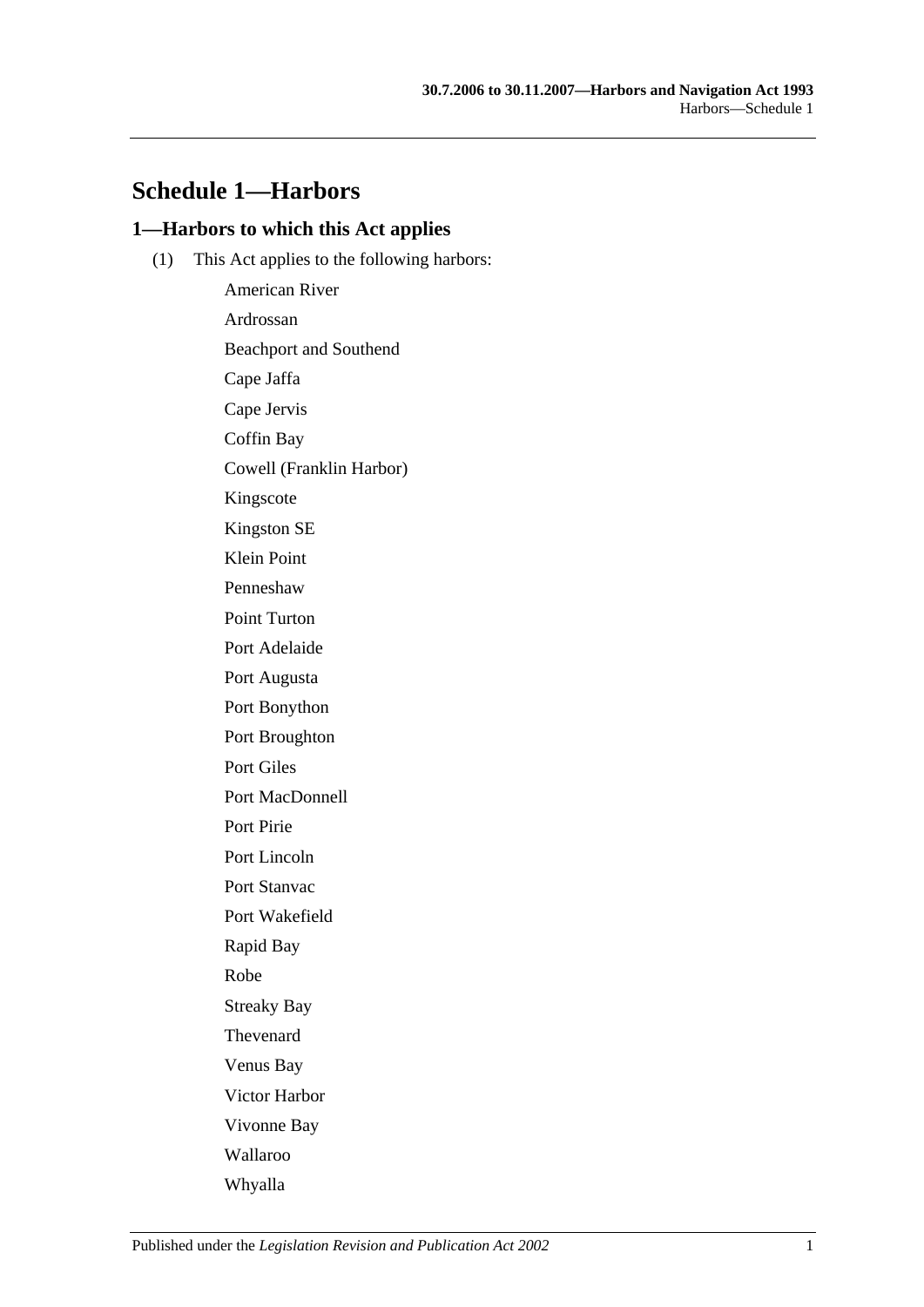(2) Regulations may be made under this Act defining the boundaries to any of the harbors referred to above.

# **Schedule 2—Transitional provisions**

## **2—Transitional provisions**

- (1) A certificate of survey in force under the *[Marine Act](http://www.legislation.sa.gov.au/index.aspx?action=legref&type=act&legtitle=Marine%20Act%201936) 1936* immediately before the commencement of this Act continues in force subject to this Act as if it were a certificate of survey issued under this Act.
- (2) A certificate of competency in force under the *[Marine Act](http://www.legislation.sa.gov.au/index.aspx?action=legref&type=act&legtitle=Marine%20Act%201936) 1936*, or a boat operator's licence in force under the *[Boating Act](http://www.legislation.sa.gov.au/index.aspx?action=legref&type=act&legtitle=Boating%20Act%201974) 1974*, immediately before the commencement of this Act, continues in force subject to this Act as if it were a certificate of competency issued under this Act.
- (3) If the Governor had withdrawn land from the Minister under section 64(4) of the *[Harbors Act](http://www.legislation.sa.gov.au/index.aspx?action=legref&type=act&legtitle=Harbors%20Act%201936) 1936*, the withdrawal remains in effect for the purposes of this Act unless revoked by the Governor.
- (4) A loadline certificate in force under the *[Marine Act](http://www.legislation.sa.gov.au/index.aspx?action=legref&type=act&legtitle=Marine%20Act%201936) 1936* immediately before the commencement of this Act continues in force subject to this Act as if it were a loadline certificate issued under this Act.
- (5) A special permit to operate a vessel in force under the *[Boating Act](http://www.legislation.sa.gov.au/index.aspx?action=legref&type=act&legtitle=Boating%20Act%201974) 1974* immediately before the commencement of this Act continues in force subject to this Act as if it were a special permit issued under this Act.
- (6) A licence in force under Part 3A of the *[Boating Act](http://www.legislation.sa.gov.au/index.aspx?action=legref&type=act&legtitle=Boating%20Act%201974) 1974* immediately before the commencement of this Act continues in force subject to this Act as if it were a licence issued under [Part 8](#page-40-0) and as if the conditions of the licence had been imposed under [Part](#page-40-0) 8.
- (7) The registration of a vessel in force under the *[Boating Act](http://www.legislation.sa.gov.au/index.aspx?action=legref&type=act&legtitle=Boating%20Act%201974) 1974* immediately before the commencement of this Act continues in force subject to this Act as if it were registration of the vessel under this Act.
- (8) By-laws in force under the *[Harbors Act](http://www.legislation.sa.gov.au/index.aspx?action=legref&type=act&legtitle=Harbors%20Act%201936) 1936* immediately before the commencement of this Act continue in force subject to this Act as if they were made under this Act.

# **3—Vesting of land etc held in name of Minister of Marine**

- (1) All land vested in fee simple in the Minister of Marine<sup>1</sup> immediately before the commencement of this Act will be taken to have vested in fee simple, on the commencement of this Act, in the Minister responsible for the administration of this Act.
- (2) All other interests, rights and liabilities of the Minister of Marine in relation to land immediately before the commencement of this Act, will be taken to have become, on the commencement of this Act, interests, rights and liabilities of the Minister responsible for the administration of this Act.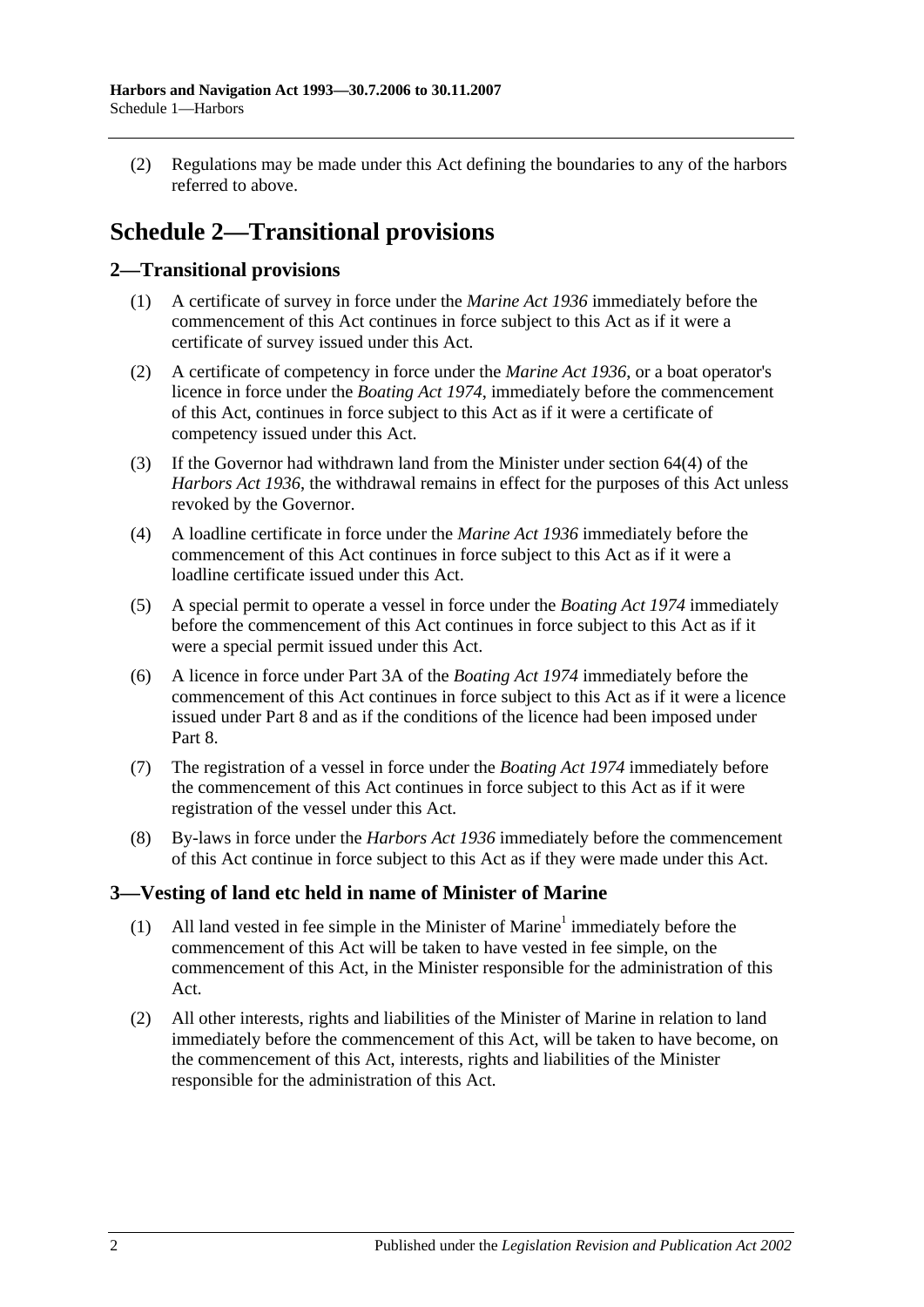- (3) A proclamation in force immediately before the commencement of this Act under which dedicated land was placed under the care, control and management of the Minister of Marine will, on the commencement of this Act, be taken to have been varied by replacing references to the Minister of Marine with references to the Minister responsible for the administration of this Act.
- (4) The Registrar-General will take such action for or in connection with—
	- (a) the issue, alteration, correction or cancellation of certificates or other documents of title; or
	- (b) the making, recording, alteration, correction or cancellation of entries or endorsements in the Register Books,

as may be necessary or expedient for the purposes of giving effect to this clause.

**Note—**

1 The Minister of Marine was a body corporate established under the provisions of the repealed *[Harbors Act](http://www.legislation.sa.gov.au/index.aspx?action=legref&type=act&legtitle=Harbors%20Act%201936) 1936*.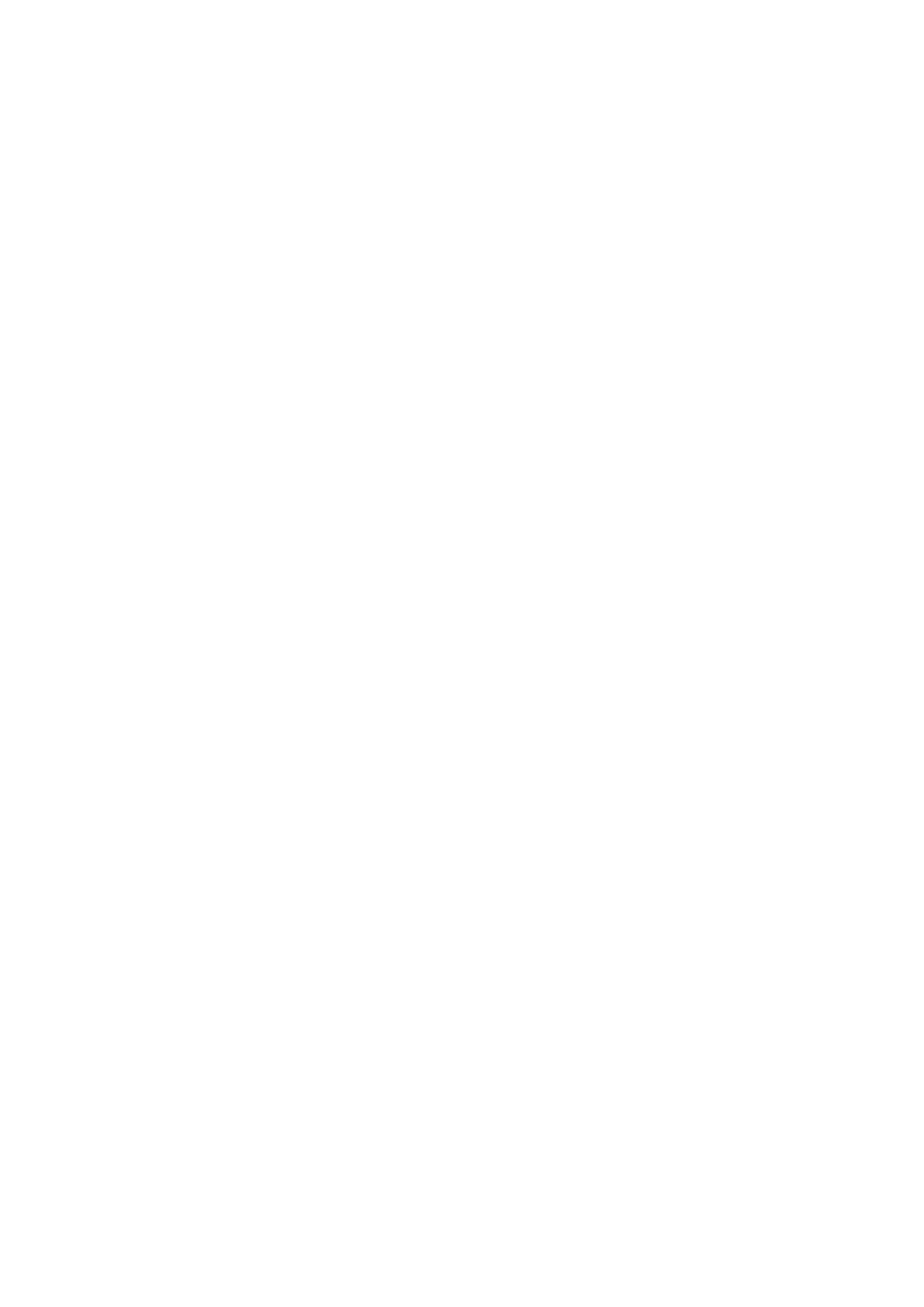# **Legislative history**

# **Notes**

• This version is comprised of the following:

| Part 1    | 1.7.2005                   |
|-----------|----------------------------|
| Part 2    | 1.7.2005                   |
| Part 3    | 15.12.2003 (Reprint No 11) |
| Part 4    | 1.7.2005                   |
| Part 5    | 15.12.2003 (Reprint No 11) |
| Part 5A   | 15.12.2003 (Reprint No 11) |
| Part 6    | 15.12.2003 (Reprint No 11) |
| Part 7    | 15.12.2003 (Reprint No 11) |
| Part 8    | 15.12.2003 (Reprint No 11) |
| Part 9    | 15.12.2003 (Reprint No 11) |
| Part 10   | 30.7.2006                  |
| Part 11   | 30.7.2006                  |
| Part 12   | 15.12.2003 (Reprint No 11) |
| Part 13   | 15.12.2003 (Reprint No 11) |
| Part 14   | 15.12.2003 (Reprint No 11) |
| Schedules | 17.11.2005                 |
|           |                            |

- Amendments of this version that are uncommenced are not incorporated into the text.
- Please note—References in the legislation to other legislation or instruments or to titles of bodies or offices are not automatically updated as part of the program for the revision and publication of legislation and therefore may be obsolete.
- Earlier versions of this Act (historical versions) are listed at the end of the legislative history.
- For further information relating to the Act and subordinate legislation made under the Act see the Index of South Australian Statutes or www.legislation.sa.gov.au.

# **Legislation repealed by principal Act**

The *Harbors and Navigation Act 1993* repealed the following:

*Boating Act 1974 Harbors Act 1936 Marine Act 1936*

# **Principal Act and amendments**

New entries appear in bold.

|         | Year No Title |                                 | Assent | Commencement                                             |
|---------|---------------|---------------------------------|--------|----------------------------------------------------------|
| 1993 41 |               | Harbors and Navigation Act 1993 |        | 20.5.1993 24.10.1994 ( <i>Gazette 20.10.1994 p1220</i> ) |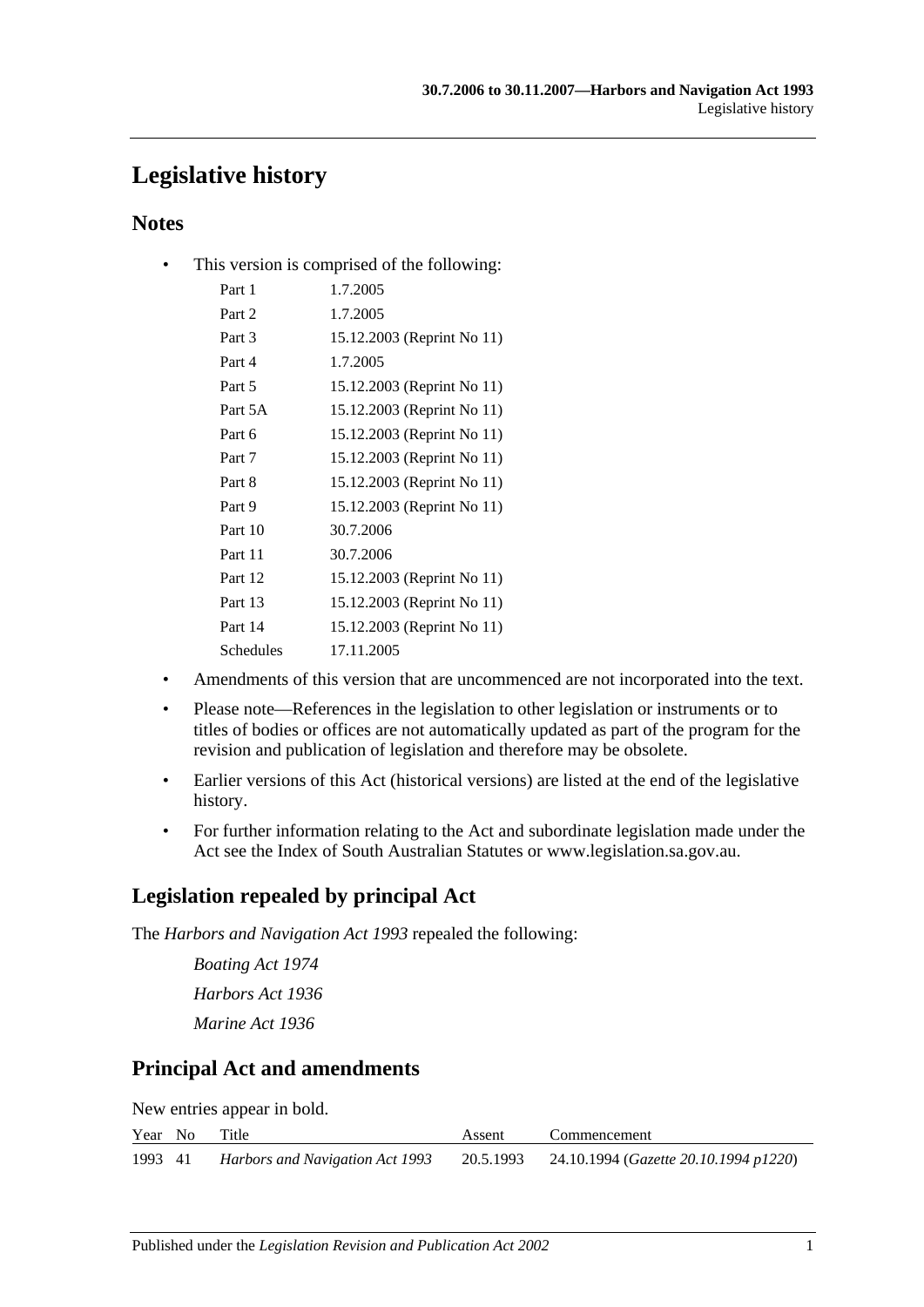#### **Harbors and Navigation Act 1993—30.7.2006 to 30.11.2007** Legislative history

| 1994 45 |                | Harbors and Navigation (Ports<br>Corporation and Miscellaneous)<br>Amendment Act 1994 | 2.6.1994   | 2.6.1994                                                                                                                                      |
|---------|----------------|---------------------------------------------------------------------------------------|------------|-----------------------------------------------------------------------------------------------------------------------------------------------|
| 1995 95 |                | <b>Statutes Amendment (Drink Driving)</b><br>Act 1995                                 | 7.12.1995  | Pt 2 (ss 4-10)-7.12.1997 (s 7(5) Acts<br>Interpretation Act 1915)                                                                             |
| 1996    | 34             | <b>Statutes Amendment and Repeal</b><br>(Common Expiation Scheme) Act 1996            | 2.5.1996   | Sch (cl 18)-3.2.1997 (Gazette<br>19.12.1996 p1923)                                                                                            |
| 2000    | 79             | <b>Harbors and Navigation</b><br>(Miscellaneous) Amendment Act 2000                   | 14.12.2000 | 2.1.2001 (Gazette 21.12.2000 p3688)<br>except ss 6, 7 & 13-12.4.2001 (Gazette<br>12.4.2001 p1582)                                             |
| 2000    | 81             | Harbors and Navigation (Control of<br>Harbors) Amendment Act 2000                     | 14.12.2000 | 25.1.2001 (Gazette 25.1.2001 p300)<br>except ss 3(a), 4(a), 5(b), 8, 9(a), 11, 12(a)<br>& 20-31.10.2001 (Gazette 25.10.2001<br><i>p</i> 4686) |
| 2001    | 17             | <b>Statutes Amendment (Transport</b><br>Portfolio) Act 2001                           | 17.5.2001  | Pt 2 s 4-30.10.2001 (Gazette 25.10.2001<br>p4687); ss 5-9-27.5.2002 (Gazette<br>23.5.2002 p1928)                                              |
| 2002    | 37             | <b>Statutes Amendment (Transport</b><br>Portfolio) Act 2002                           | 28.11.2002 | Pt 3 (ss 6-9)-3.7.2003 (Gazette<br>3.7.2003 p2877)                                                                                            |
| 2003    | 8              | <b>Statutes Amendment (Road Safety</b><br>Reforms) Act 2003                           | 12.6.2003  | Pt 2 (ss 5-7)-15.12.2003 (Gazette<br>11.12.2003 p4431)                                                                                        |
| 2003    | 33             | Coroners Act 2003                                                                     | 31.7.2003  | Sch (cl 14)-1.7.2005 (Gazette 23.6.2005<br>p1899)                                                                                             |
| 2003    | 35             | River Murray Act 2003                                                                 | 31.7.2003  | Sch (cl 8)-24.11.2003 (Gazette<br>20.11.2003 p4203)                                                                                           |
| 2005 5  |                | Adelaide Dolphin Sanctuary Act 2005 14.4.2005                                         |            | Sch 2 (cll 25-28)-1.7.2005 (Gazette<br>2.6.2005 p1684)                                                                                        |
| 2005    | 53             | <b>Statutes Amendment (Transport</b><br>Portfolio) Act 2005                           | 27.10.2005 | Pt 2 (s 4)-17.11.2005 (Gazette<br>17.11.2005 p3973)                                                                                           |
| 2005 81 |                | <b>Statutes Amendment (Vehicle and</b><br>Vessel Offences) Act 2005                   | 8.12.2005  | Pt 4 (ss 14-17)-30.7.2006 (Gazette<br>27.7.2006 p2400)                                                                                        |
| 2007    | $\overline{4}$ | Fisheries Management Act 2007                                                         | 8.3.2007   | Sch 2 (cl 5)-1.12.2007 (Gazette<br>15.11.2007 p4241)                                                                                          |
| 2007    | 23             | Harbors and Navigation (Australian<br><b>Builders Plate) Amendment Act 2007</b>       | 28.6.2007  | 4.2.2008 (Gazette 25.10.2007 p4044)                                                                                                           |

# **Provisions amended**

New entries appear in bold.

Entries that relate to provisions that have been deleted appear in italics.

| Provision       | How varied                                                                   | Commencement |
|-----------------|------------------------------------------------------------------------------|--------------|
| Long title      | amended under <i>Legislation Revision and</i><br><b>Publication Act 2002</b> | 3.7.2003     |
| Pt <sub>1</sub> |                                                                              |              |
| s <sub>2</sub>  | omitted under Legislation Revision and<br>Publication Act 2002               | 3.7.2003     |
| s <sub>3</sub>  | amended by 5/2005 Sch 2 (cl 25)                                              | 1.7.2005     |
| s <sub>4</sub>  |                                                                              |              |
| s(4(1))         |                                                                              |              |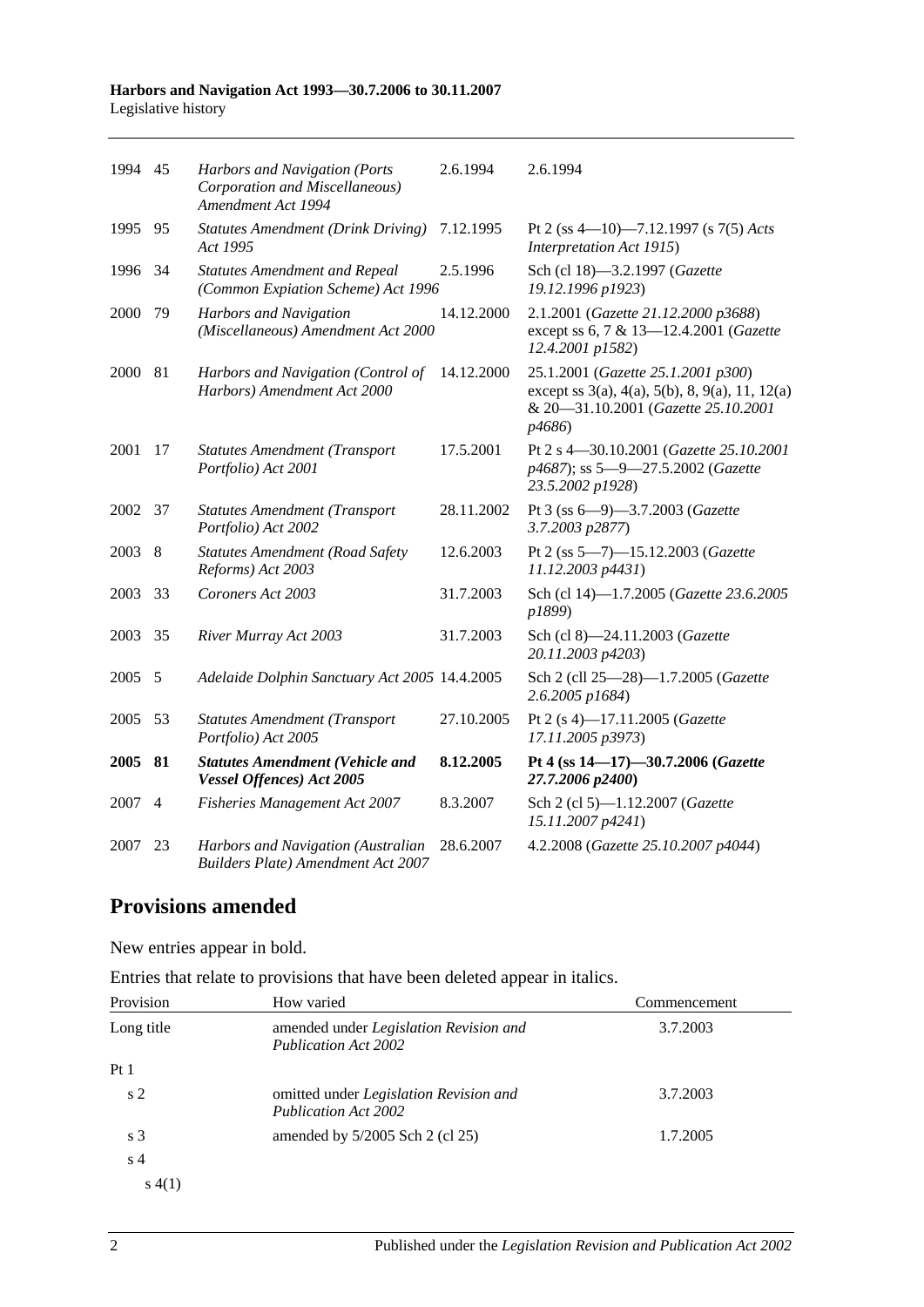| Adelaide Dolphin<br>Sanctuary | inserted by $5/2005$ Sch 2 (cl 26)                   | 1.7.2005                     |
|-------------------------------|------------------------------------------------------|------------------------------|
| the Corporation               | inserted by $45/1994$ s 2                            | 2.6.1994                     |
|                               | deleted by $81/2000 s 3(a)$                          | 31.10.2001                   |
|                               | a Corporation port inserted by 45/1994 s 2           | 2.6.1994                     |
|                               | deleted by $81/2000 s 3(a)$                          | 31.10.2001                   |
| fishing vessel                | substituted by 45/1994 s 11                          | 2.6.1994                     |
|                               | amended by 4/2007 Sch 2 cl 5                         | uncommenced-not incorporated |
| port                          | inserted by $81/2000$ s $3(b)$                       | 25.1.2001                    |
| port management<br>officer    | inserted by $81/2000$ s $3(b)$                       | 25.1.2001                    |
| port operator                 | inserted by $81/2000$ s $3(b)$                       | 25.1.2001                    |
| s <sub>6</sub>                | substituted by 79/2000 s 3                           | 2.1.2001                     |
| Pt 2                          |                                                      |                              |
| Pt 2 Div 4                    |                                                      |                              |
| s 12                          |                                                      |                              |
| s 12(1a)                      | inserted by 45/1994 s 3                              | 2.6.1994                     |
|                               | substituted by $81/2000$ s $4(a)$                    | 31.10.2001                   |
| s 12(1b)                      | inserted by $79/2000$ s $4(a)$                       | 2.1.2001                     |
| s 12(2)                       | amended by 79/2000 s 4(b)                            | 2.1.2001                     |
| s 12(3)                       | substituted by $81/2000$ s $4(b)$                    | 25.1.2001                    |
| s <sub>14</sub>               |                                                      |                              |
| s 14(1)                       | amended by 79/2000 s 5                               | 2.1.2001                     |
| s 14(1a)                      | inserted by 37/2002 s 6                              | 3.7.2003                     |
| s 14(2)                       | amended by 79/2000 Sch cl (b)                        | 2.1.2001                     |
| Pt 2 Div 5                    | inserted by $5/2005$ Sch 2 (cl 27)                   | 1.7.2005                     |
| Pt 3                          |                                                      |                              |
| s 15                          |                                                      |                              |
| s 15(3)                       | amended by 45/1994 s 4                               | 2.6.1994                     |
|                               | amended by $81/2000$ s $5(a)$                        | 25.1.2001                    |
|                               | (ba) deleted by $81/2000$ s $5(b)$                   | 31.10.2001                   |
| s 18A                         | inserted by 45/1994 s 12                             | 2.6.1994                     |
| s 18A(1)                      | substituted by 81/2000 s 6                           | 25.1.2001                    |
| s 18A(1a)                     | inserted by 81/2000 s 6                              | 25.1.2001                    |
| s 20                          |                                                      |                              |
| $s\,20(2)$                    | amended by 81/2000 s 7                               | 25.1.2001                    |
| s 21                          |                                                      |                              |
| $s \, 21(1)$                  | amended by 45/1994 s 5                               | 2.6.1994                     |
|                               | amended by 81/2000 s 8                               | 31.10.2001                   |
| Pt 4                          |                                                      |                              |
| s 22                          |                                                      |                              |
| $s\,22(1)$                    | s 22 amended by 45/1994 s 6                          | 2.6.1994                     |
|                               | s 22 redesignated as s $22(1)$ by $81/2000$ s $9(b)$ | 25.1.2001                    |
|                               |                                                      |                              |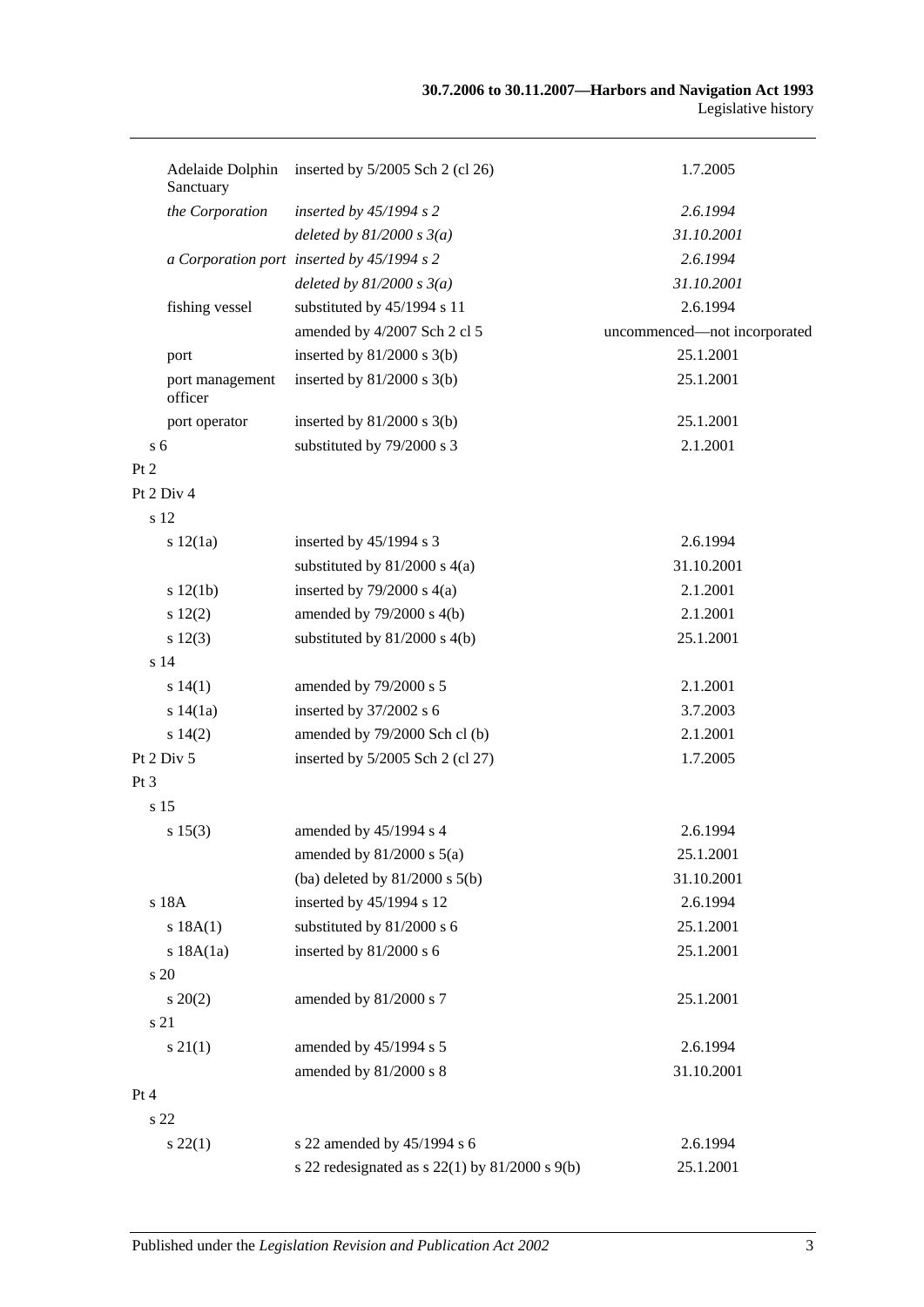#### **Harbors and Navigation Act 1993—30.7.2006 to 30.11.2007** Legislative history

|                   | amended by $81/2000$ s $9(a)$       | 31.10.2001 |
|-------------------|-------------------------------------|------------|
| $s\,22(2)$ - (4)  | inserted by $81/2000$ s $9(b)$      | 25.1.2001  |
| s 23              |                                     |            |
| $s\,23(3)$        | amended by 79/2000 Sch cl (b)       | 2.1.2001   |
| s 24              |                                     |            |
| $s 24(1)$ and (5) | amended by 79/2000 Sch cl (b)       | 2.1.2001   |
| s <sub>25</sub>   |                                     |            |
| $s \, 25(1a)$     | inserted by $81/2000$ s $10(a)$     | 25.1.2001  |
| s 25(2)           | amended by 45/1994 s 13             | 2.6.1994   |
| $s \; 25(2a)$     | inserted by $81/2000$ s $10(b)$     | 25.1.2001  |
| $s\,25(3)$        | substituted by $81/2000$ s $10(c)$  | 25.1.2001  |
| s 25(4)           | amended by 79/2000 Sch cl (b)       | 2.1.2001   |
| s 25(5)           | inserted by $81/2000$ s $10(d)$     | 25.1.2001  |
| s 26              | amended by 45/1994 s 7              | 2.6.1994   |
|                   | amended by 17/2001 s 4              | 30.10.2001 |
|                   | substituted by 81/2000 s 11         | 31.10.2001 |
| $s \; 26(2a)$     | inserted by $35/2003$ Sch cl $8(a)$ | 24.11.2003 |
| $s \; 26(2b)$     | inserted by $35/2003$ Sch cl $8(a)$ | 24.11.2003 |
|                   | substituted by 5/2005 Sch 2 (cl 28) | 1.7.2005   |
| $s \; 26(2c)$     | inserted by 5/2005 Sch 2 (cl 28)    | 1.7.2005   |
| $s \; 26(6)$      | inserted by 35/2003 Sch cl 8(b)     | 24.11.2003 |
| s 27              |                                     |            |
| $s \, 27(1a)$     | inserted by $45/1994$ s 8           | 2.6.1994   |
|                   | substituted by $81/2000$ s $12(a)$  | 31.10.2001 |
| $s\,27(3)$        | substituted by $81/2000$ s $12(b)$  | 25.1.2001  |
| Pt 5              | heading substituted by 81/2000 s 13 | 25.1.2001  |
| Pt 5 Div 1        | amended by 45/1994 s 9              | 2.6.1994   |
|                   | substituted by 81/2000 s 13         | 25.1.2001  |
| Pt 5 Div 2        | substituted by 81/2000 s 13         | 25.1.2001  |
| Pt 5 Div 2A       | inserted by 81/2000 s 13            | 25.1.2001  |
| Pt 5 Div 3        | substituted by 81/2000 s 13         | 25.1.2001  |
| Pt 5 Div 4        | substituted by 81/2000 s 13         | 25.1.2001  |
| Pt 5 Div 5        | heading deleted by 81/2000 s 14     | 25.1.2001  |
| Pt 5A             | heading inserted by 81/2000 s 14    | 25.1.2001  |
| s 33              |                                     |            |
| $s \frac{33}{1a}$ | inserted by $45/1994$ s $14(a)$     | 2.6.1994   |
| $s \, 33(3)$      | amended by 81/2000 s 15             | 25.1.2001  |
| $s \, 33(4)$      | amended by 79/2000 Sch cl (b)       | 2.1.2001   |
|                   | amended by 81/2000 s 15             | 25.1.2001  |
| $s \, 33(5)$      | substituted by $45/1994$ s $14(b)$  | 2.6.1994   |
| $s \, 33(6)$      | amended by 79/2000 Sch cl (b)       | 2.1.2001   |
| s 34              |                                     |            |
| s $34(1a)$        | inserted by $45/1994$ s $15(a)$     | 2.6.1994   |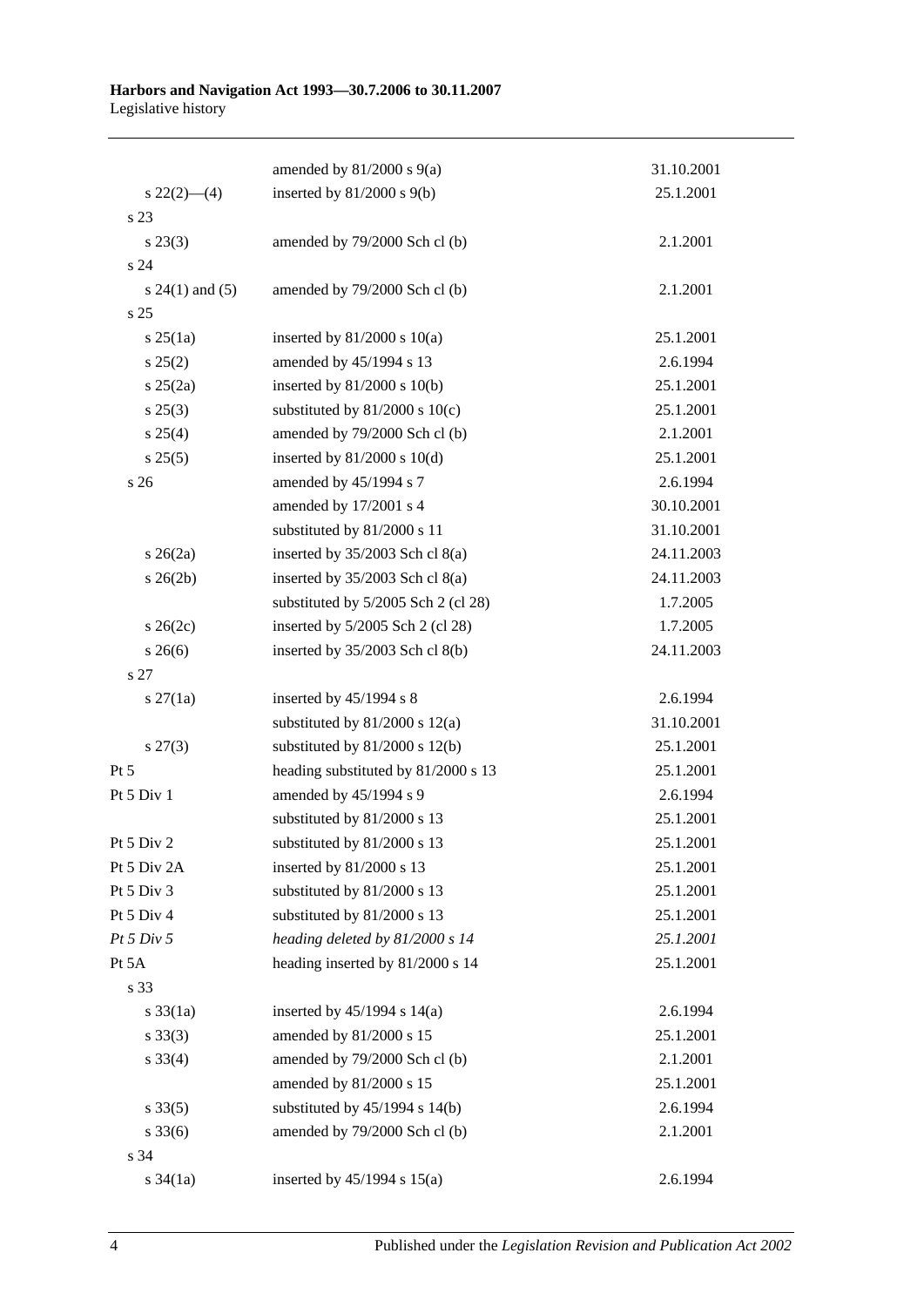| $s \; 34(3)$        | amended by 81/2000 s 16            | 25.1.2001 |
|---------------------|------------------------------------|-----------|
| $s \, 34(4)$        | amended by 79/2000 Sch cl (b)      | 2.1.2001  |
|                     | amended by 81/2000 s 16            | 25.1.2001 |
| $s \frac{34}{4a}$   | inserted by 45/1994 s 15(b)        | 2.6.1994  |
| $s \; 34(6)$        | amended by 79/2000 Sch cl (b)      | 2.1.2001  |
| s 35                |                                    |           |
| $s \, 35(1)$        | amended by 81/2000 s 17            | 25.1.2001 |
| $s \, 35(2)$        | amended by 79/2000 Sch cl (b)      | 2.1.2001  |
| $s \; 35(4)$        | inserted by 45/1994 s 16           | 2.6.1994  |
| Pt 6                |                                    |           |
| s 38                |                                    |           |
| $s \ 38(1)$ and (2) | amended by 79/2000 Sch cl (b)      | 2.1.2001  |
| s 39A               | inserted by 79/2000 s 6            | 12.4.2001 |
| s 40                |                                    |           |
| $s\ 40(2)$          | amended by $79/2000$ s $7(a)$      | 12.4.2001 |
| $s\ 40(2a)$         | inserted by $79/2000$ s $7(b)$     | 12.4.2001 |
| s 41                |                                    |           |
| $s\ 41(3)$          | amended by 79/2000 s 8             | 2.1.2001  |
| s 42A               | inserted by 79/2000 s 9            | 2.1.2001  |
| s 44                |                                    |           |
| $s\,44(2)$          | amended by 79/2000 Sch cl (b)      | 2.1.2001  |
| Pt 7                |                                    |           |
| s 46                | amended by 45/1994 s 17            | 2.6.1994  |
| s 47                |                                    |           |
| $s\,47(1)$          | amended by 45/1994 s 18(a)         | 2.6.1994  |
|                     | amended by 79/2000 Sch cl (b)      | 2.1.2001  |
| $s\,47(2)$          | amended by 45/1994 s 18(b)         | 2.6.1994  |
|                     | amended by 79/2000 Sch cl (b)      | 2.1.2001  |
| $s\,47(3)$          | amended by 34/1996 s 4 (Sch cl 18) | 3.2.1997  |
|                     | amended by 79/2000 Sch cl (b)      | 2.1.2001  |
| $s\,47(3a)$         | inserted by 37/2002 s 7            | 3.7.2003  |
| $s\,47(4)$          | amended by 34/1996 s 4 (Sch cl 18) | 3.2.1997  |
|                     | amended by 79/2000 Sch cl (b)      | 2.1.2001  |
| s 50                |                                    |           |
| s 50(1)             | amended by 45/1994 s 19(a)         | 2.6.1994  |
| s 50(2)             | amended by 45/1994 s 19(b)         | 2.6.1994  |
| $s\,50(3)$          | amended by 79/2000 Sch cl (b)      | 2.1.2001  |
| Pt 8                |                                    |           |
| s 52                | amended by 79/2000 Sch cl (b)      | 2.1.2001  |
| s 52A               | inserted by 45/1994 s 20           | 2.6.1994  |
| s 53                |                                    |           |
| $s 53(3)$ and $(5)$ | amended by 79/2000 Sch cl (b)      | 2.1.2001  |
| Pt 9                |                                    |           |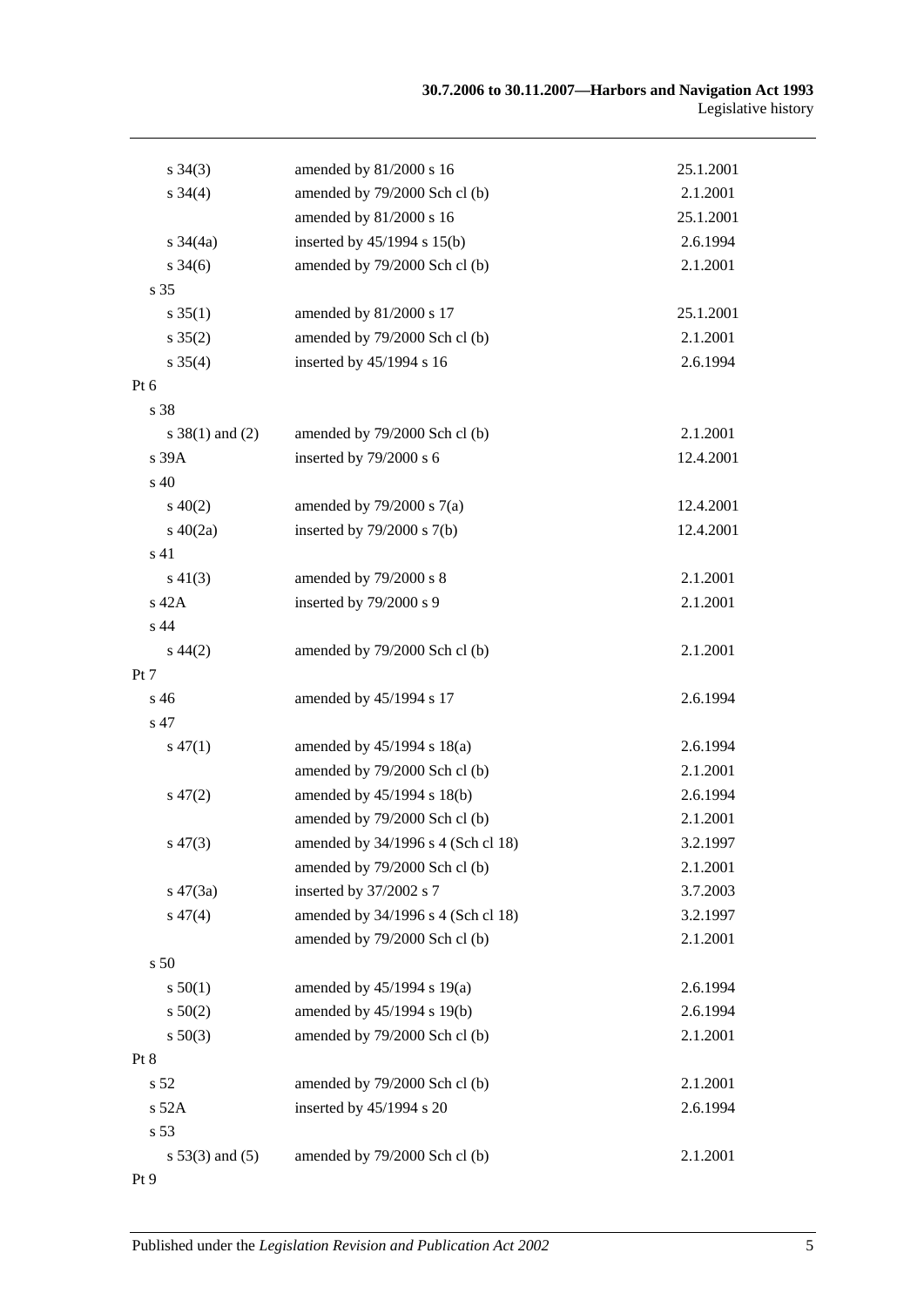#### **Harbors and Navigation Act 1993—30.7.2006 to 30.11.2007** Legislative history

| s <sub>54</sub>                           | amended by 45/1994 s 21            | 2.6.1994   |
|-------------------------------------------|------------------------------------|------------|
| s 55                                      |                                    |            |
| s 55(2)                                   | amended by 34/1996 s 4 (Sch cl 18) | 3.2.1997   |
|                                           | amended by 79/2000 Sch cl (b)      | 2.1.2001   |
| s 57                                      |                                    |            |
| s 57(3)                                   | amended by 79/2000 Sch cl (b)      | 2.1.2001   |
| s 57(4)                                   | inserted by 45/1994 s 22           | 2.6.1994   |
| s 57(5)                                   | inserted by 45/1994 s 22           | 2.6.1994   |
|                                           | amended by 79/2000 Sch cl (b)      | 2.1.2001   |
| s 59                                      |                                    |            |
| s 59(5)                                   | amended by 79/2000 Sch cl (b)      | 2.1.2001   |
| s 60                                      |                                    |            |
| s $60(1)$ and $(2)$                       | amended by 79/2000 Sch cl (b)      | 2.1.2001   |
| s 63                                      |                                    |            |
| s 63(5)                                   | amended by 79/2000 Sch cl (b)      | 2.1.2001   |
| s 64                                      |                                    |            |
| s $64(1)$ and $(2)$                       | amended by 79/2000 Sch cl (b)      | 2.1.2001   |
| Pt 10                                     |                                    |            |
| s <sub>65</sub>                           |                                    |            |
| s 65(2)                                   | amended by 34/1996 s 4 (Sch cl 18) | 3.2.1997   |
|                                           | amended by 79/2000 s 10            | 2.1.2001   |
| s 65A                                     | inserted by 79/2000 s 11           | 2.1.2001   |
| s 66                                      |                                    |            |
| s 66(1)                                   | amended by 79/2000 s 12            | 2.1.2001   |
| s66(3)                                    | amended by 79/2000 Sch cl (b)      | 2.1.2001   |
| s 67                                      | amended by 79/2000 Sch cl (b)      | 2.1.2001   |
|                                           | substituted by 81/2000 s 18        | 25.1.2001  |
| s 68                                      |                                    |            |
| s 68(1)                                   | amended by 79/2000 s 13            | 12.4.2001  |
| s68(3)                                    | amended by 79/2000 Sch cl (b)      | 2.1.2001   |
| s 69 before<br>substitution by<br>81/2005 |                                    |            |
| $s\,69(1)$ and (2)                        | amended by $79/2000$ Sch cl(b)     | 2.1.2001   |
| s 69                                      | substituted by 81/2005 s 14        | 30.7.2006  |
| s 69A                                     | inserted by 81/2005 s 14           | 30.7.2006  |
| s 70                                      |                                    |            |
| $s \, 70(4)$                              | substituted by 8/2003 s 5          | 15.12.2003 |
| s 71                                      |                                    |            |
| s 71(1)                                   | amended by 81/2005 s 15            | 30.7.2006  |
| $s \, 71(2)$                              | amended by 79/2000 Sch cl (b)      | 2.1.2001   |
| $s \, 71(3a)$                             | inserted by $17/2001$ s $5(a)$     | 27.5.2002  |
| s 71(4)                                   | substituted by $17/2001$ s $5(b)$  | 27.5.2002  |
|                                           |                                    |            |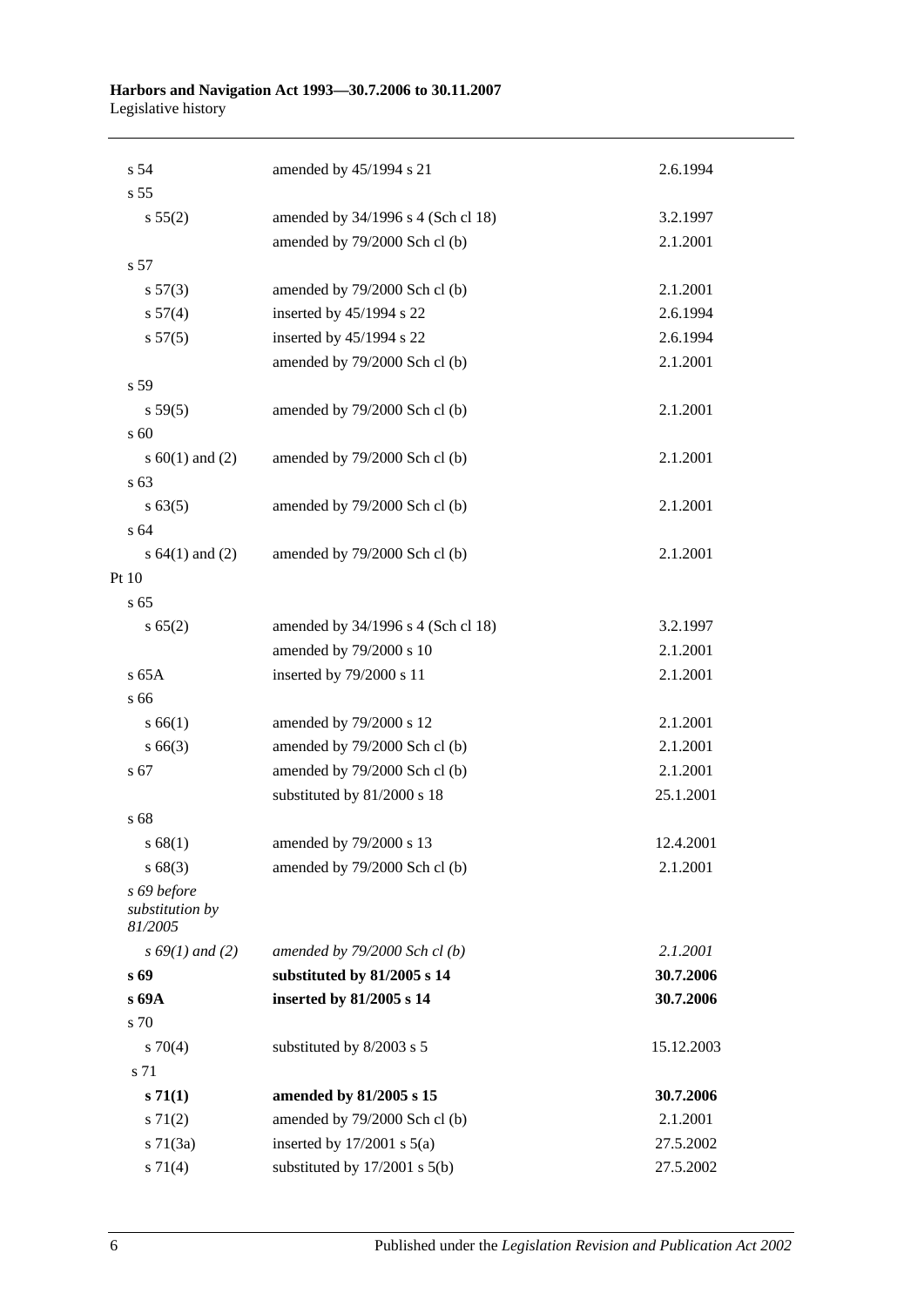| $s \, 71(5)$      | substituted by 95/1995 s 4             | 7.12.1997  |
|-------------------|----------------------------------------|------------|
| $s \, 71(6)$      | inserted by 95/1995 s 4                | 7.12.1997  |
| s 72              |                                        |            |
| $s\,72(1)$        | deleted by $95/1995 s 5(a)$            | 7.12.1997  |
| $s\ 72(2)$        | amended by $95/1995$ s $5(b)$          | 7.12.1997  |
|                   | amended by 37/2002 s 8                 | 3.7.2003   |
| $s\ 72(3)$        | amended by $95/1995$ s $5(c)$          | 7.12.1997  |
| $s \, 72(4)$      | substituted by $95/1995$ s $5(d)$      | 7.12.1997  |
| $s\,72(5)$        | deleted by $95/1995 s 5(d)$            | 7.12.1997  |
| ss 72A and 72B    | inserted by 95/1995 s 6                | 7.12.1997  |
| s 72B             |                                        |            |
| $s$ 72B(2)        |                                        |            |
| registered nurse  | substituted by 8/2003 s 6              | 15.12.2003 |
| s 72C             | inserted by 17/2001 s 6                | 27.5.2002  |
| s 73              |                                        |            |
| s 73(1)           | amended by $95/1995$ s $7(a)$ , (b)    | 7.12.1997  |
| s 73(2)           | substituted by $95/1995$ s $7(c)$      | 7.12.1997  |
| $s \, 73(2a)$     | inserted by $95/1995$ s $7(c)$         | 7.12.1997  |
|                   | substituted by 81/2005 s 16            | 30.7.2006  |
| s 73(3)           | amended by $17/2001$ s $7(a)$          | 27.5.2002  |
| s 73(4)           | amended by $95/1995$ s $7(d)$          | 7.12.1997  |
| s 73(5)           | amended by $95/1995$ s 7(e), (f)       | 7.12.1997  |
|                   | amended by 17/2001 s 7(b), (c)         | 27.5.2002  |
| $s \, 73(5a)$     | inserted by $95/1995$ s $7(g)$         | 7.12.1997  |
|                   | amended by $17/2001$ s $7(d)$          | 27.5.2002  |
| $s\,73(6)$        | amended by 95/1995 s 7(h)              | 7.12.1997  |
| $s$ 73(7) and (8) | inserted by $95/1995$ s $7(i)$         | 7.12.1997  |
| s 73A             | inserted by 95/1995 s 8                | 7.12.1997  |
| s 74              |                                        |            |
| $s \, 74(4)$      | amended by 33/2003 Sch (cl 14(1), (2)) | 1.7.2005   |
| s74(5)            | amended by 33/2003 Sch (cl 14(3))      | 1.7.2005   |
| s74(7)            | substituted by $95/1995$ s $9(a)$      | 7.12.1997  |
| $s\,74(10)$       | substituted by $95/1995$ s $9(b)$      | 7.12.1997  |
| $s$ 74(10a)       | inserted by 95/1995 s 9(b)             | 7.12.1997  |
| $s$ 74(16a)       | inserted by 17/2001 s 8                | 27.5.2002  |
| s74(17)           | amended by 95/1995 s 9(c), (d)         | 7.12.1997  |
| $s\,74(19)$       | substituted by 8/2003 s 7              | 15.12.2003 |
| Pt 11             |                                        |            |
| s 75              |                                        |            |
| $s \, 75(3)$      | amended by 34/1996 s 4 (Sch cl 18)     | 3.2.1997   |
|                   | amended by 79/2000 Sch cl (b)          | 2.1.2001   |
| s 76              |                                        |            |
| $s \, 76(1)$      | amended by 95/1995 s 10(a)             | 7.12.1997  |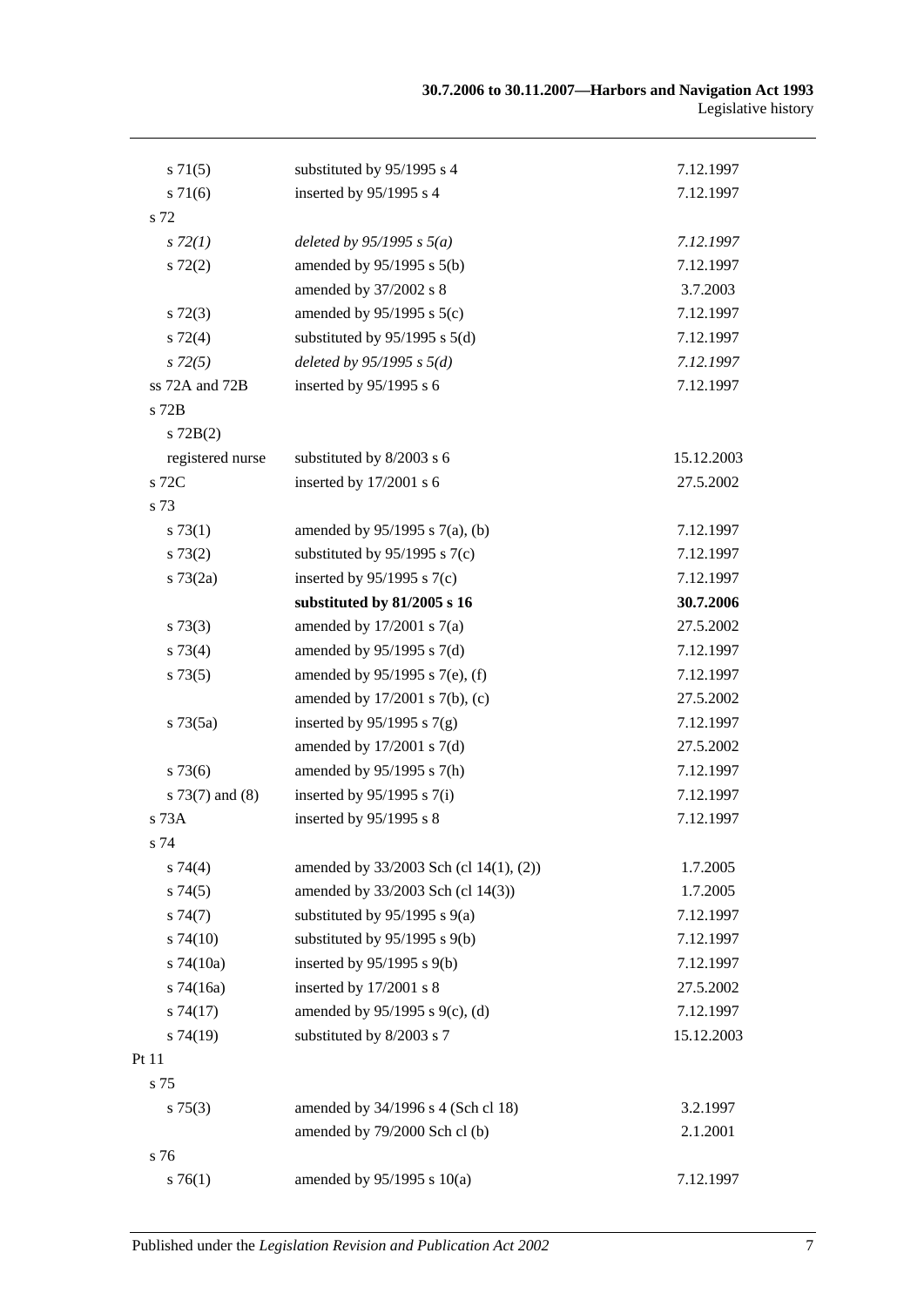|                     | amended by $81/2005$ s $17(1)$ , (2)                                  | 30.7.2006  |
|---------------------|-----------------------------------------------------------------------|------------|
| s76(2)              | amended by 81/2005 s 17(3), (4)                                       | 30.7.2006  |
| $s \, 76(3)$        | amended by 95/1995 s 10(b)                                            | 7.12.1997  |
|                     | amended by $79/2000$ Sch cl(b)                                        | 2.1.2001   |
|                     | deleted by 81/2005 s 17(5)                                            | 30.7.2006  |
| Pt 12               |                                                                       |            |
| s 80                |                                                                       |            |
| 80(2)               | substituted by 81/2000 s 19                                           | 25.1.2001  |
| Pt 13               |                                                                       |            |
| s 81                | substituted by 45/1994 s 23                                           | 2.6.1994   |
| Pt 14               |                                                                       |            |
| s 83                |                                                                       |            |
| s 83(2)             | amended by 45/1994 s 10                                               | 2.6.1994   |
|                     | amended by 81/2000 s 20                                               | 31.10.2001 |
| 84                  |                                                                       |            |
| s $84(1)$ and $(2)$ | amended by 79/2000 Sch cl (b)                                         | 2.1.2001   |
| s 85                | amended by 79/2000 Sch cl (b)                                         | 2.1.2001   |
| s 86                | deleted by 34/1996 s 4 (Sch cl 18)                                    | 3.2.1997   |
| s 88                | deleted by 37/2002 s 9                                                | 3.7.2003   |
| s 89                |                                                                       |            |
| s 89(3)             | substituted by 81/2000 s 21                                           | 25.1.2001  |
| $s 89(4)$ and (5)   | inserted by 81/2000 s 21                                              | 25.1.2001  |
| s 91                |                                                                       |            |
| $s\,91(7)$          | substituted by 79/2000 Sch cl (a)                                     | 2.1.2001   |
| $s\,91(8)$          | inserted by 34/1996 s 4 (Sch cl 18)                                   | 3.2.1997   |
| Sch 1               |                                                                       |            |
| cl 1                |                                                                       |            |
| cl $1(1)$           | amended by 45/1994 s 24                                               | 2.6.1994   |
| Sch 2               |                                                                       |            |
| cl <sub>1</sub>     | omitted under Legislation Revision and<br><b>Publication Act 2002</b> | 3.7.2003   |
| cl 2                |                                                                       |            |
| cl $2(4)$ — $(8)$   | inserted by 45/1994 s 25                                              | 2.6.1994   |
| cl 3                | inserted by 53/2005 s 4                                               | 17.11.2005 |

# **Transitional etc provisions associated with Act or amendments**

# *Statutes Amendment and Repeal (Common Expiation Scheme) Act 1996*

# **5—Transitional provision**

An Act repealed or amended by this Act will continue to apply (as in force immediately prior to the repeal or amendment coming into operation) to an expiation notice issued under the repealed or amended Act.